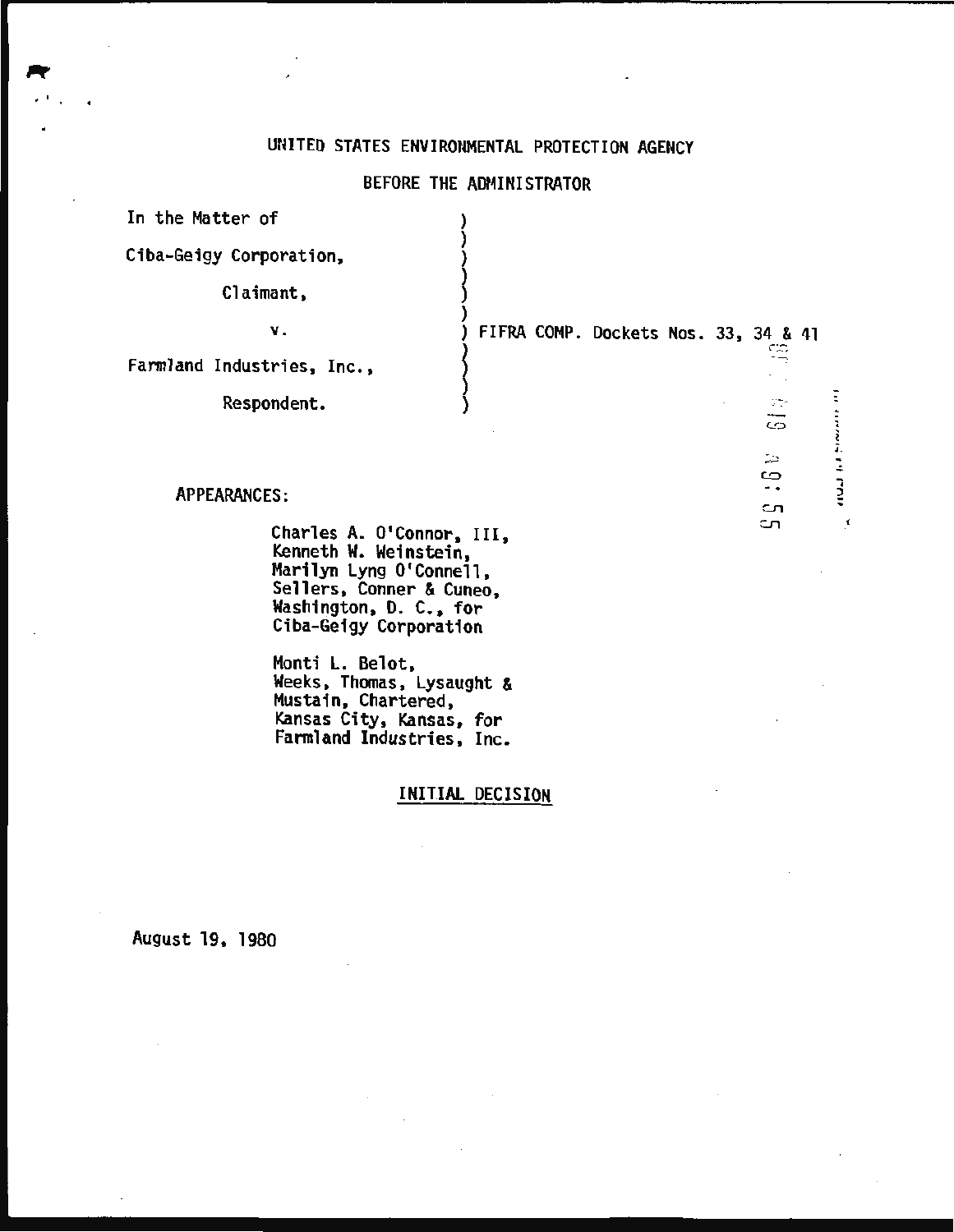#### UNITED STATES ENVIRONMENTAL PROTECTION AGENCY

#### BEFORE THE ADMINISTRATOR

 $\left\{\begin{array}{c} \begin{array}{c} \begin{array}{c} \end{array}\\ \begin{array}{c} \end{array}\\ \begin{array}{c} \end{array}\\ \begin{array}{c} \end{array}\\ \begin{array}{c} \end{array}\\ \begin{array}{c} \end{array}\\ \begin{array}{c} \end{array}\\ \begin{array}{c} \end{array}\\ \begin{array}{c} \end{array}\\ \begin{array}{c} \end{array}\\ \begin{array}{c} \end{array}\\ \begin{array}{c} \end{array}\\ \begin{array}{c} \end{array}\\ \begin{array}{c} \end{array}\\ \begin{array}{c} \end{array}\\ \begin{array}{c} \end{array}\\ \begin{array}{c} \end{array$ 

)

)

 $\mathcal{E}$ 

In the Matter of

·•

Ciba-Geigy Corporation,

Claimant,

-------------------- --~-· · -- -· ..

v.

FIFRA COMP. Dockets Nos. 33, 34 & 41

Farmland Industries, Inc., Respondent.

#### INITIAL DECISION

This is a proceeding under the Federal Insecticide, Fungicide and Rodenticide Act ("FIFRA"), Section  $3(c)(1)(D)$ , to determine what Farmland Industries, Inc. should pay to Ciba-Geigy Corporation as "reasonable compensation," because test data produced by Ciba-Geigy was used by ...<br> $\frac{1}{4}$  The pesticides are Co-op Atrazine Farmland to register three pesticides. Tech (Brand of Technical Atrazine) (EPA Reg. No. 1990-376), registered on Sept. 17, 1975, Co-op Atrazine SOW, 80% Wettable Powder Herbicide (EPA Reg. No. 1990-377), registered on Aug. 5, 1975, and Co-op Liquid Atrazine (EPA Reg. No. 1990-381), registered on Nov. 19, 1975. All three products contain the chemical atrazine as the active ingredient.

<sup>1/</sup> Compensation is governed by the original version of Section 3(c)(l)(D), enacted as part of the Federal Environmental Pesticide Control Act of 1972, Pub. L. 92-516, 86 Stat. 979-980 (1972). The current version of Section  $3(c)(1)(D)$ , as amended, is at 7 U.S.C.A. 136a (c)(1)(D)(Supp. 1979).<br>References to Section 3(c)(1)(D) will be to the original version, a copy of which is attached as an appendix to the decision.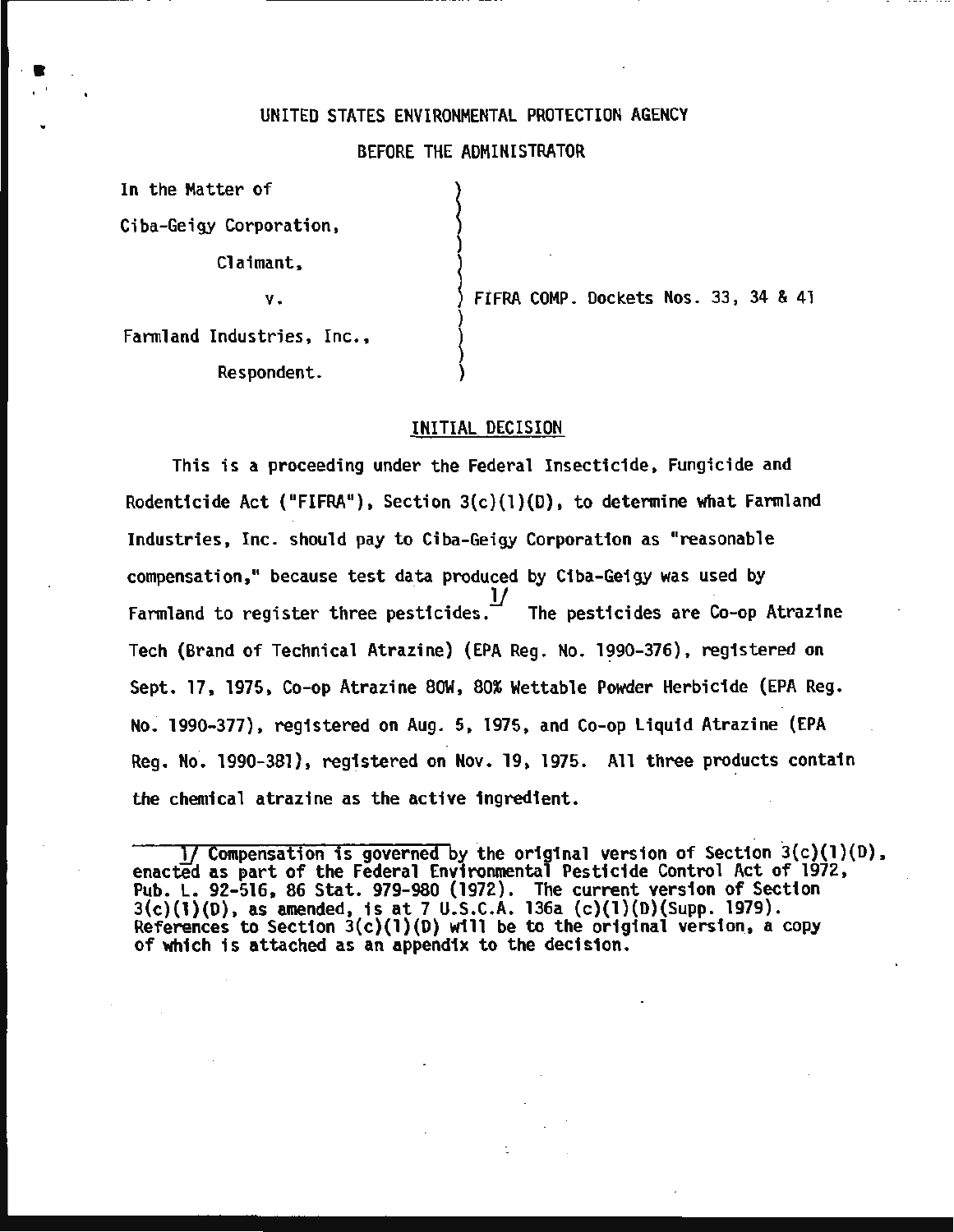The authority for conducting these proceedings is the notice of the Acting Administrator of the United States Environmental Protection Agency, dated 0ctober 13, 1976, 41 Fed. Reg. 46020 (Oct. 19, 1976.). Originally instituted as three separate claims proceedings, the matters were consolidated by order of the Chief Administrative Law Judge dated May 12, 1977.  $\frac{3}{2}$ 

. ...

•

After lengthy prehearing proceedings, a hearing was held in Washington, D.C., for one day in December 1979, and for eight days in February, 1980, 4/ a total of nine days in all.  $\overline{a}$  Both parties thereafter submitted proposed findings of fact and conclusions of law and briefs.

Certain information furnished in confidence has been deleted from the text of this decision which is released· to the public. The deletions are denoted by an asterisk. The pertinent portion of the text with the confidential information included is contained in a separate in camera appendix.

The decision rendered herein is based upon consideration of the entire record. In the findings of fact and in the opinion which follow, those "background" facts deemed pertinent to the parties' respective positions on the issues, are set forth in the findings of fact. The opinion contains

3/ The compensation claim for Atrazine Tech was assigned FIFRA COMP. Docket No. 33, that for Atrazine SOW was assigned FIFRA COMP. Docket No. 34, and that for Co-op Liquid Atrazine was assigned FIFRA COMP. Docket No. 41. In accordance with procedures established by the Acting Administrator in his notice dated October 13, 1976, supra, I was designated by the Chief<br>Administrative Law Judge as the presiding officer in each proceeding. Identical rules of procedure were issued for each proceeding and consolidation was effected pursuant to these rules.

 $\frac{4}{$  The hearings were held <u>in camera</u> at the request of Ciba-Geigy.<br>Subsequently, Ciba-Geigy consented to the public disclosure of the transcript of the December 1979 hearing. The transcripts of the hearings held in February 1980 are still kept in camera.

*gJ* The Administrator Of the EPA, by notice dated November 14, 1973, had previously established procedures for asserting claims for compensation and for registering pesticides when the applicant was relying on data against which claims had been asserted. 38 Fed. Reg. 31862 {Nov. 19, 1973).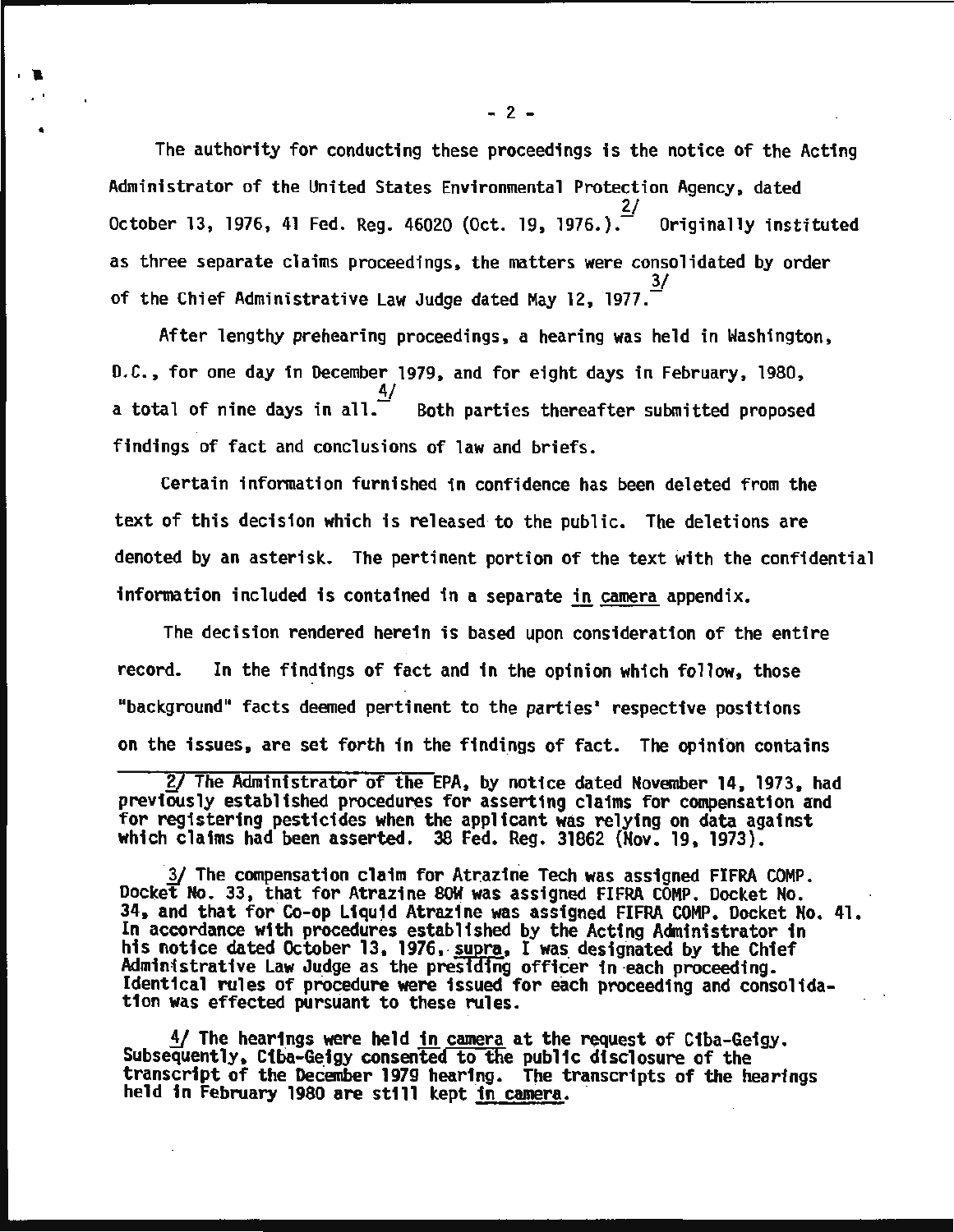additional findings of fact on disputed factual issues and also the conclusions of law and the determination of reasonable compensation. Factual findings proposed 5/ by the parties which are inconsistent with this decision are rejected.

#### I. FINDINGS OF FACT

#### A. The Parties

1. Ciba-Geigy Corporation, a New York Corporation, is the wholly-owned United States subsidiary of Ciba-Geigy Limited of Basle, Switzerland. It is a diversified corporation engaged in the development, manufacture, and sale of various types of chemicals, including agricultural chemicals. The present corporation was formed in 1970 by the merger of Ciba Corporation with Geigy Chemical Corporation in October 1970. F. Ex. 13, p. 2; §/ Tr. Vol. 3 at 89; CG Ex. 19 at 2.

2. Since 1950, Ciba-Geigy has been actively engaged in a pesticide research and development program, on which it has expended many millions of dollars. During this period it has developed approximately 18 new pesticides, for all of which United States patents were obtained. Research and development has been devoted not only to discovering new pesticides but to expanding uses for existing pesticides on the market. CG Ex. 19 C, pp. 3-4; Tr. Vol. 2 at 54-55; Tr. Vol. 6 at 18.

5/ Farmland's motion to admit into evidence Farmland's Exhibits 21 through 30, 32, 35, 36, 39, 43 and 44 is granted. The motion is denied with respect to Farmland's proposed Exhibits 31, 33, 34, 37, 38, 40, 41 and 42, since these documents are already in the record as pleadings and orders, and are not factual in nature.

6/ The record is cited as follows: References to the transcript of testimony are prefixed by the abbreviation "Tr." followed by the volume and page number,  $e.g.,$  Tr. Vol. 2 at 76; References to Ciba-Geigy's and page number, e.g., Tr. Vol. 2 at 76; References to Ciba-Geigy's exhibits are identified as "CG" Ex. ", and references to Farmland's exhibits are identified as  $F. Ex.$   $\frac{1}{\sqrt{2}}$ . Reference to an exhibit attached to a main exhibit is sometimes identlried by enclosing the attached exhibit in parentheses, e.g., CG Ex. 1 (Ex. 2). Pursuant to prehearing order,<br>direct testimony was submitted in written form and included as exhibits.<br>All Ciba-Geigy exhibits except CG Exs. 1-14 (excluding Ex. 3a - 3 ss)<br>have bee have been placed in the record <u>in camera</u>. Farmland's Exhibits 3-6, 12 are also in camera.

 $-3 -$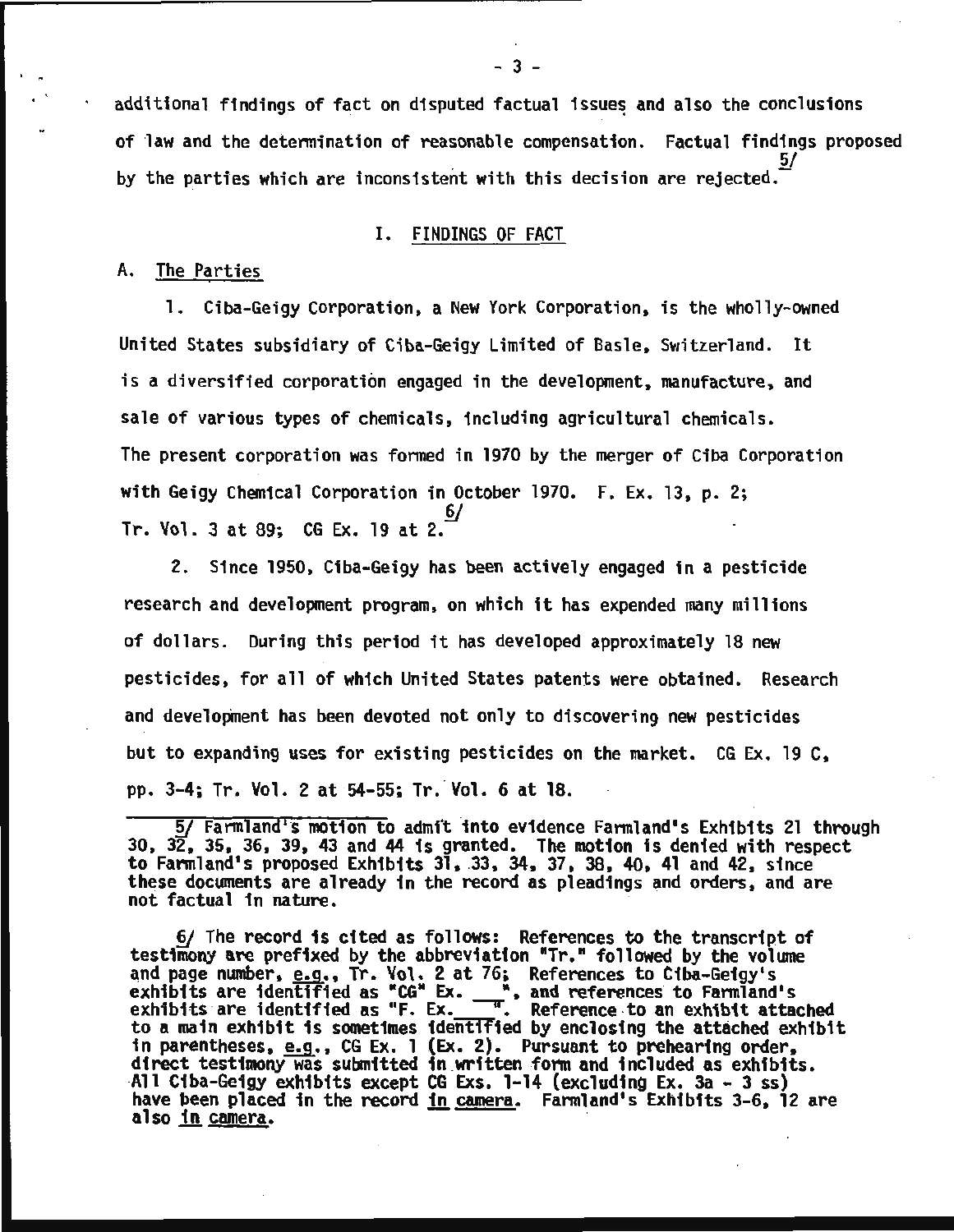3. Farmland Industries, Inc. is a Kansas Corporation headquartered in Kansas City, Missouri. It is a regional manufacturing and marketing cooperative doing business in fifteen mid-western states. It markets, and, in some cases produces, a variety of products used in agriculture, including feed, fertilizer, petroleum products and agricultural chemicals. Tr. Vol 8 at 34-35, Vol. 9 at 70; F. Ex. 13, p. 3.

4. Farmland's sales from all its business operations have ranked it among the 100 largest corporations in the United States. Only a small part of these sales, however, are accounted for by its agricultural chemical business. Its activities appear to have been confined to the distribution of pesticides prior to its construction of an atrazine manufacturing plant in 1976. Farmland does little in the way of research and development in pesticides. CG Exs. 25, 42; Tr. Vol. 8 at 34-35, Vol. 9 at 102.

#### B. Atrazine and Ciba-Geigy's Role in Marketing Atrazine

5. Atrazine is a widely used herbicide effective for control of most broadleaf and grass weeds infesting corn, sorghum, sugar cane, and non-crop sites. CG Ex. 19, p. 6-7. By far the major use of Atrazine has been on corn. The second largest use has been to control weeds in sorghum. CG Ex. 20, 4.

6. Atrazine was developed by Ciba-Geigy's parent corporation who obtained a United States patent on it on June 23, 1959. Ciba-Geigy was then given an exclusive license by the parent to make, use, and sell Atrazine for herbicidal purposes for seventeen years, or until June 1976. Atrazine was produced first at Ciba-Geigy's manufacturing facility in Mcintosh, Alabama, and subsequently at another manufacturing plant in St. Gabriel, Louisiana. The St. Gabriel plant's production capacity varies with the atrazine products produced. but it can produce in excess of \* pounds of atrazine products per year. CG Ex. 23. p. 1; Tr. Vol. 3 at 12-13, 92-93.

- 4 -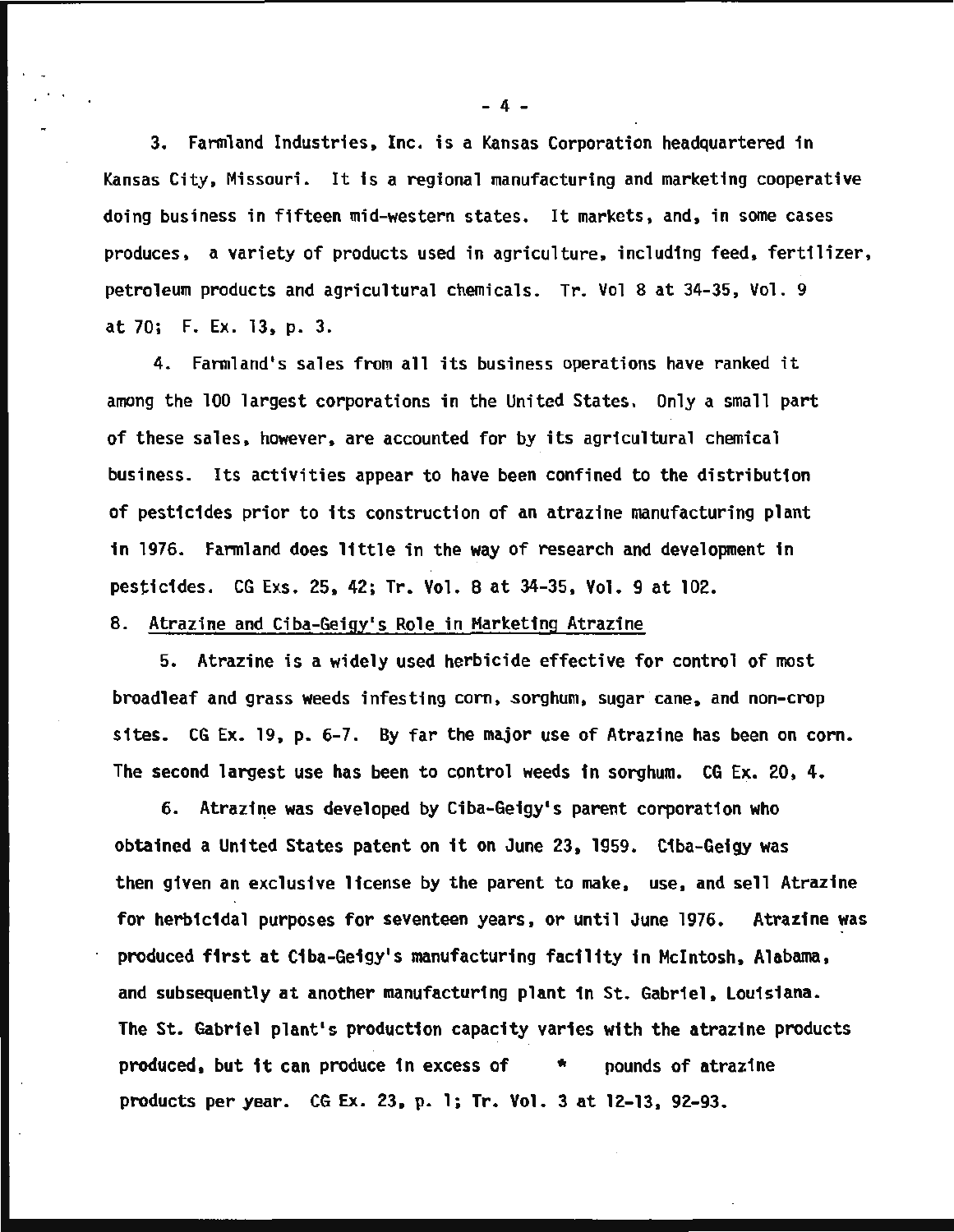7. The two principal formulations of atrazine, are  $"80 W"$ , which is a wettable powder consisting of 80% active ingredients, and atrazine "4L", which is a liquid formulation consisting of 4 pounds active ingredients  $per$  dallon. $^-$ Technical atrazine is the basic active ingredient in the formulation of atrazine pesticides. CG Ex. 19 at 7.

S. With the enactment of the original FIFRA in 1947, it became necessary to federally register a pesticide in order to commercially market it in the United States {except that intrastate sales were excluded from  $\overline{8}/$ Federal registration prior to 1972).  $\tilde{F}$  FIFRA was first administered by the United States Department of Agriculture, but with the creation of the United States Environmental Protection Agency in December 1970, administration of the Act was transferred to that agency. Reorg. Plan No. 3, S4 Stat. 2086.

In general, to obtain a registration, the applicant must submit data to show that the pesticide is safe and effective when used according to the instructions on its labelling. The actual data requirements have changed over the years as pesticides have come into ever-wider use and their environmental as well as their health effects have become known. F. Ex. 10, p. 54; CG Ex. 19 In addition, a pesticide applied to a food or to a feed crop cannot be registered until a tolerance setting the maximum amount of pesticide that can

*1/* Ciba-Geigy1s SOW, sold under the name AATREXR SOW (EPA Reg. No. 100-439) is comparable to Farmland's CO-OP ATRAZINE 80W, and Ciba-Geigy's<br>4L sold under the name AATREX<sup>R</sup> 4L is comparable to Farmland's Co-op<br>Liquid Atrazine.

S/ See Act of June 25, 1947, ch. 125, Sec. 4, 61 Stat. 167, and amendment added by the Federal Environmental Pesticide Control Act of 1972, Pub. L. 92-516, 86 Stat. 973.

9/ Thus, beginning in 1970, evidence was required to show that the pesticide was not-only safe to humans, but also that 1t would not be harmful to the environment. CG Ex. 19 (Ex. AA). See also the EPA's statement explaining the regulations for enforcing FIFRA issued on June 26, 1975 (40 Fed. Reg. 28242, 28248): "The data requirements for registration of a pesticide have been increasing slowly and steadily over the past 25 years."

- 5 -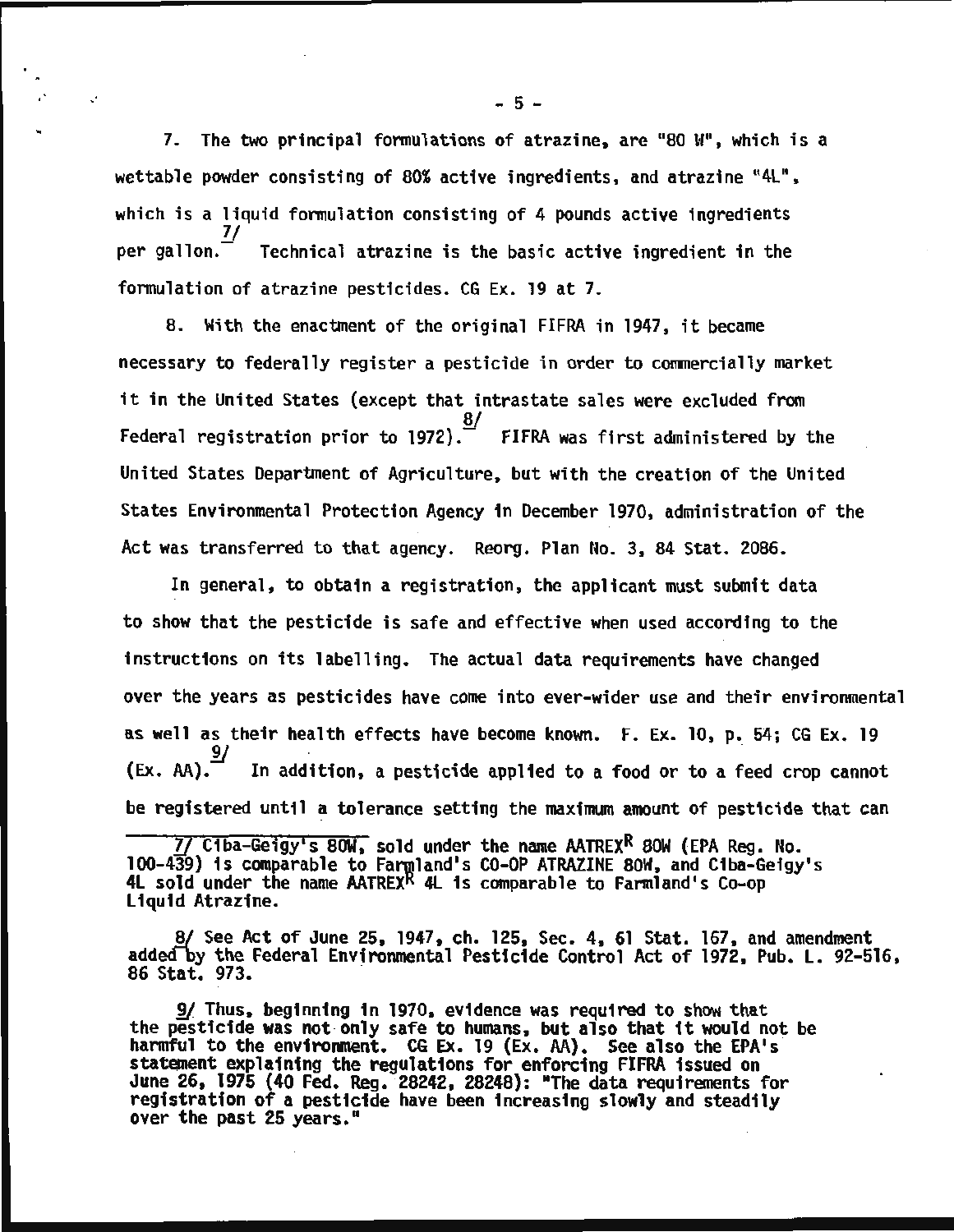be on the article of food or feed has been established pursuant to the Federal Food Drug, and Cosmetic Act, 21 U.S.C. 346, 346a and 34S, as amended.  $Tr.$  Vol. 1 at 87.

9. Ciba-Geigy appears to have obtained its first registration of atrazine about the time the patent was issued. In November 19SS, Ciba-Geigy received a registration for the formulation SOW, which was for nonselective or industrial weed control on non-cropped land. In January 19S9, a similar registration was granted for SOW, by referring to data submitted in support of the SOW registration. CG Exs. 26 and 27; Tr. Vol. 6 at 49-Sl. In March 1959, data was submitted to support a proposed registration of<br>50W for weed control on corn. Submission a, CG Ex. 3a. It would appear that the same data submission was used to also obtain a registration for the pre-emergence use of SOW on corn. Tr. Vol. 6 at 49-51. *J1j* 

10. The potential of atrazine as a commercially successful pesticide was early recognized by Ciba-Geigy. After atrazine had been put on the market, Ciba-Geigy continued to study ways to fully exploit the product and to maximize the profits on it. Tr. Vol. 6 at 19-22. Several new and amended registrations were obtained over the next 14 years, with data being submitted to support each registration. CG Ex. 19A (Exs. E, F, G).

11. One line of effort by Ciba-Geigy was to expand atrazine•s uses to additional crops. Thus, in 1961, data was submitted to support a registration of 80W for weed control on sugarcane. Submission f, CG Ex. 3f. In 1963, data was submitted to support a registration of SOW for weed control on sorghum. Submission n, CG Ex. 3n. Registrations were also obtained

- 6 -

<sup>10/</sup> The functions of administering tolerances for pesticides was transferred from the Secretary of Health, Education and Welfare (now transferred from the Secretary of Health, Education and Welfare (now Secretary of Human and Health Sciences) to the EPA on the organization

of the EPA in December 1970. Reorg. Plan No. 3, 84 Stat. 2086.<br>11/ "Submission" refers to the lettered data submissions described in the compensations claims filed by Ciba-Geigy in connection with the Farmland registrations. See CG Ex. 19A (Exs. E, F and G).

<sup>12/</sup> In the case of 80W, however, a separate submission of data was made  $\overline{1n}$  1960, to support a registration on post-emergence weed control on corn. Submission d, CG Ex. 3d.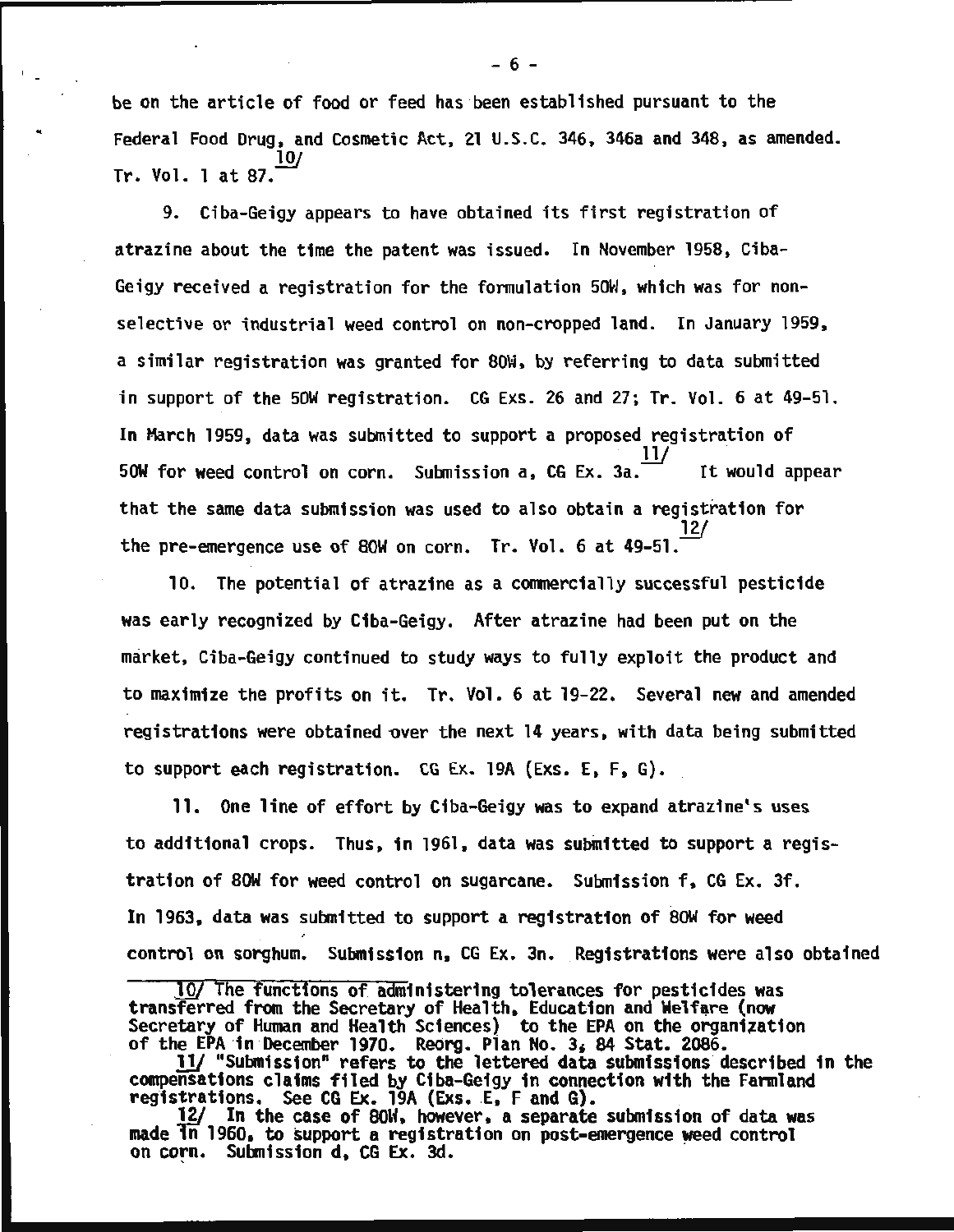for use of SOW on macadamia nuts, and on pineapple, on supporting data submitted in 1962. Submissions k and r, CG Exs. 3k and 3r. The major uses for atrazine, however, have turned out to be for weed control on corn and sorghum. Tr. Vol. 6 at 19; CG Ex. 20, p. 4.

12. Ciba-Geigy also applied for and obtained the establishment of tolerances on corn, sorghum, and certain other crops after discovering that there were detectable residues in or on these crops. The first tolerances, on corn and sorghum, were established in 1967.  $CG Ex. 19 (Exs. W, Z);$ CG Exs. 3 aa and 3 cc; CG Ex. 2S.

13. In addition to expanding atrazine's uses on crops, Ciba-Geigy also devoted its efforts to finding new uses for atrazine on weeds, to enlarge the geographical areas of use, and to find more effective methods and conditions of application. For example, in 1961 data was submitted to support a registration for the use of SOW for the control of quackgrass and northern scrubgrass. Submission g., CG EX. 3g. In 1965, data was submitted to support the use of SOW for controlling weeds in forests and Christmas tree plantations in the Northwest. Submission s, CG Ex. 3s. In 1967, Ciba-Geigy submitted data to demonstrate the feasibility of the aerial application of SOW. Submission y, CG Ex. 3y. Also in 1967, C1ba-Ge1gy submitted data to support the post-emergence application of SOW with emulsifiable oil and water on corn and sorghum. Submission bb, CG Ex. 3 bb.

14. CG has also devoted efforts to finding additional formulations for atrazine. For example, in 1969, Ciba-Geigy submitted data to support a registration of atrazine 4L, a liquid formulation of atrazine, which is the other principal formulation of atrazine, besides SOW. Submission ee, CG Ex. 3ee; CG Ex. 19 p. 7, and Ex. T.

15. In 1973, Ciba-Geigy submitted data to support a registration for technical atrazine. This registration appears to have been obtained in

- 7 -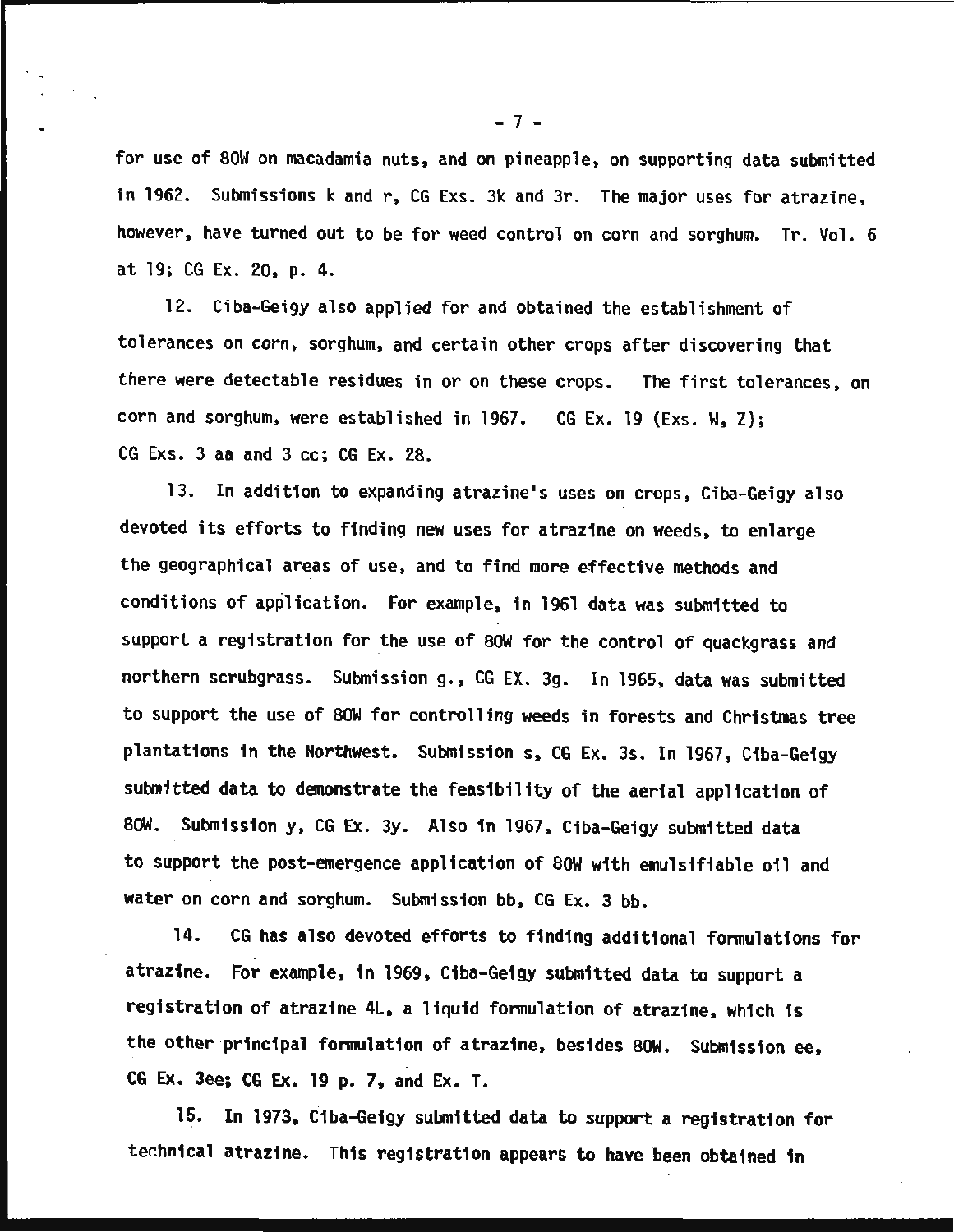order to permit Ciba-Geigy to sell atrazine to others for the purpose of making formulated products. Submission ss, CG Ex. SS; CG Ex. 19, p. 7.

16. All of these efforts were successful in providing a wide market for atrazine. In 1975, when Farmland's registrations were granted, Ciba-Geigy sold some \* pounds of atrazine (SOW equivalent). CG Ex. 20, p. 5.

17. In addition to marketing atrazine itself, Ciba-Geigy, between 1973 and 1975, granted non-exclusive licenses to 14 companies to make and sell atrazine products under the United States patent. In exchange for the license, the licensee agreed to pay a royalty rate per pound of atrazine sold. CG Ex. 198, pp. 7-S.

#### C. Farmland's Distribution and Sale of Atrazine Products

18. Between 1970 and 1973, Farmland was a major distributor of Ciba-Geigy's atrazine products. F. Ex. 6, p. 2; F. Ex. 13, p. 3. In 1973, Farmland concluded that it was unprofitable to continue as a distributor of Ciba-Geigy's atrazine products and attempted to find alternative sources of supplies of atrazine.  $F. Ex. 6$ , p. 2; Tr. Vol. 9 at 22-24.

19. In March, 1973, Farmland made an agreement with Soluja Ltee, a canadian corporation, to purchase from Soluja six million pounds of imported 80W atrazine or its equivalent in technical atrazine between June 1973 and August 1976. The atrazine was to be distributed by Farmland pursuant to a supplemental registration obtained under a registration held by Soluja. The arrangement with Soluja was performed only in part, however. In March 1974, Soluja refused to make any further sales of atraztne to Farmland. CG Ex. 23 (Exs. 1-2). 13/

 $-8 -$ 

<sup>13/</sup> A supplemental registration permits a distributor of a registered pesticide to market that pesticide product under the distributor's brand name. See 40 CFR  $162.(b)(4)$ .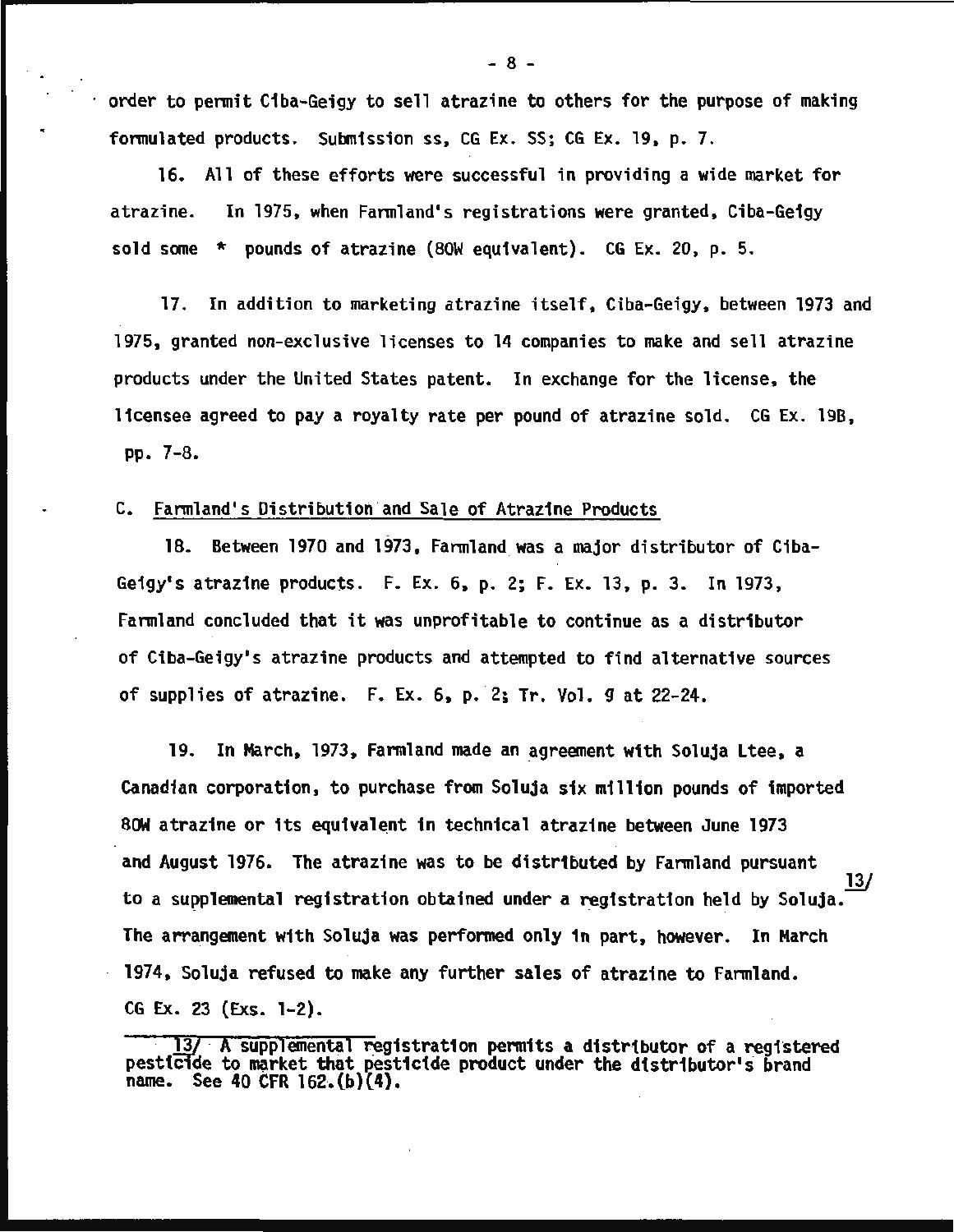20. When Farmland began selling atrazine pursuant to its supplemental registration from Soluja, it was sued by Ciba-Ge1gy for patent infringement. This suit was settled in 1974 by Farmland accepting a non-exclusive, nontransferable license from Ciba-Geigy to make, use, and sell atrazine in exchange for Farmland's agreeing to pay \$500,000 to Ciba-Geigy, and a royalty of 27.5 cents for each pound of technical atrazine sold through June 1976, when Ciba-Geigy•s patent would expire. Total royalties paid by Farmland under this agreement. amounted to \$1,589,176. F. Ex. 6, p. 4; CG Ex. 23 (Exs. 3-6); Tr. Vol. 9 at 24.

21. Farmland, in late 1973 or early 1974, began considering construction of its own atrazine manufacturing plant and distribution under its own label. It investigated a water-processing method of producing atrazine owned by Hilton-Davis Corporation. Being satisfied with this process and believing that an investment tn an atrazine plant would be profitable, Farmland's Board of Directors, on January 29, 1975, authorized the construction of an atrazine plant in St. Joseph, Missouri, with a planned annual capacity of 10 million . pounds of atrazine. The initial authorization was for a commitment of \$13.3 million toward the construction cost and \$1 million toward working capital. In February 1975, Farmland contracted to purchase from Hilton-Davis technical know-how and expertise in producing atrazine. Hilton-Davis was to be paid \$750,000 as a royalty following the commencement of production at the plant. Tr. Vol. 9 at 25-28, 30-33, 80; F. Ex. 6, pp. 3-4.

- 9 -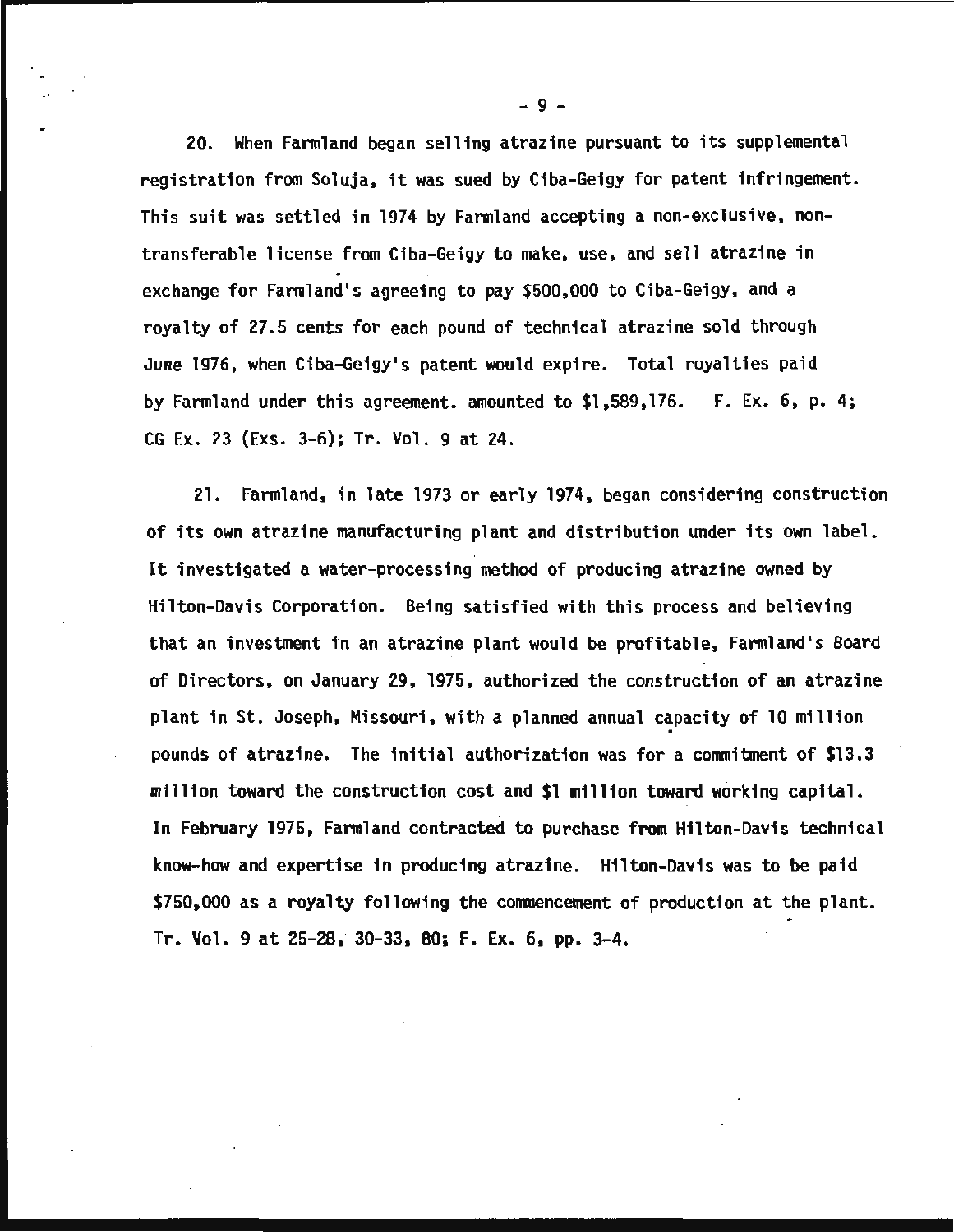22. The plant started manufacturing in late 1976. Farmland•s sales of atrazine, for its fiscal years 1976-197S, were as follows:

|                                                 | Production Expressed<br>in 80W Equivalent<br>(includes Liquid) |
|-------------------------------------------------|----------------------------------------------------------------|
| Fiscal 1976 (Sept. 1, 1975 to<br>Aug. 31, 1976) | 6,555,000                                                      |
| Fiscal 1977                                     | 8,456,000                                                      |
| Fiscal 1978                                     | 8,394,000                                                      |
|                                                 | 23,405,000                                                     |

The 23.4 million pounds does not include atrazine sales by Farmland's subsidiaries, Missouri Chemical or Technec during this period, which could have amounted to as much as another 5.2 million pounds. Farmland Ex. 44, CG Ex. 20, p. 5.

D. Farmland's Registration of its Atrazine Labels

23. In conjunction with its decisjon to produce its own atrazine, Farmland, in January 1975, applied for registration of its technical and 80W labels. In May 1975, Farmland applied for registration of its liquid atrazine label CG Ex. 19A {EXS. B, C, 0).

24. Applications for registration in 1975 had to comply with the EPA's procedure then in effect for carrying out the provisions of Section  $3(c)(1)(0)$ . These procedures were set out in an "Interim Policy Statement" dated November 14, 1973, 3S Fed. Reg. 31862 {Nov. 19, 1973), and required that all applications for registration. contain the following:

<sup>14/</sup> This 5.3 million pounds is based on Ciba-Geigy's estimate since<br>Farmland refused to furnish the actual atrazine sales by Missouri Farmland refused to furnish the actual atrazine sales by Missouri · Chemical and Technec. According to Ciba-Geigy's estimates, Farmland sold 8,760,000 lbs. in 1976, and 10,000,000 lbs. in each of the years 1977 and 1978.· CG Ex. 20, p. 5;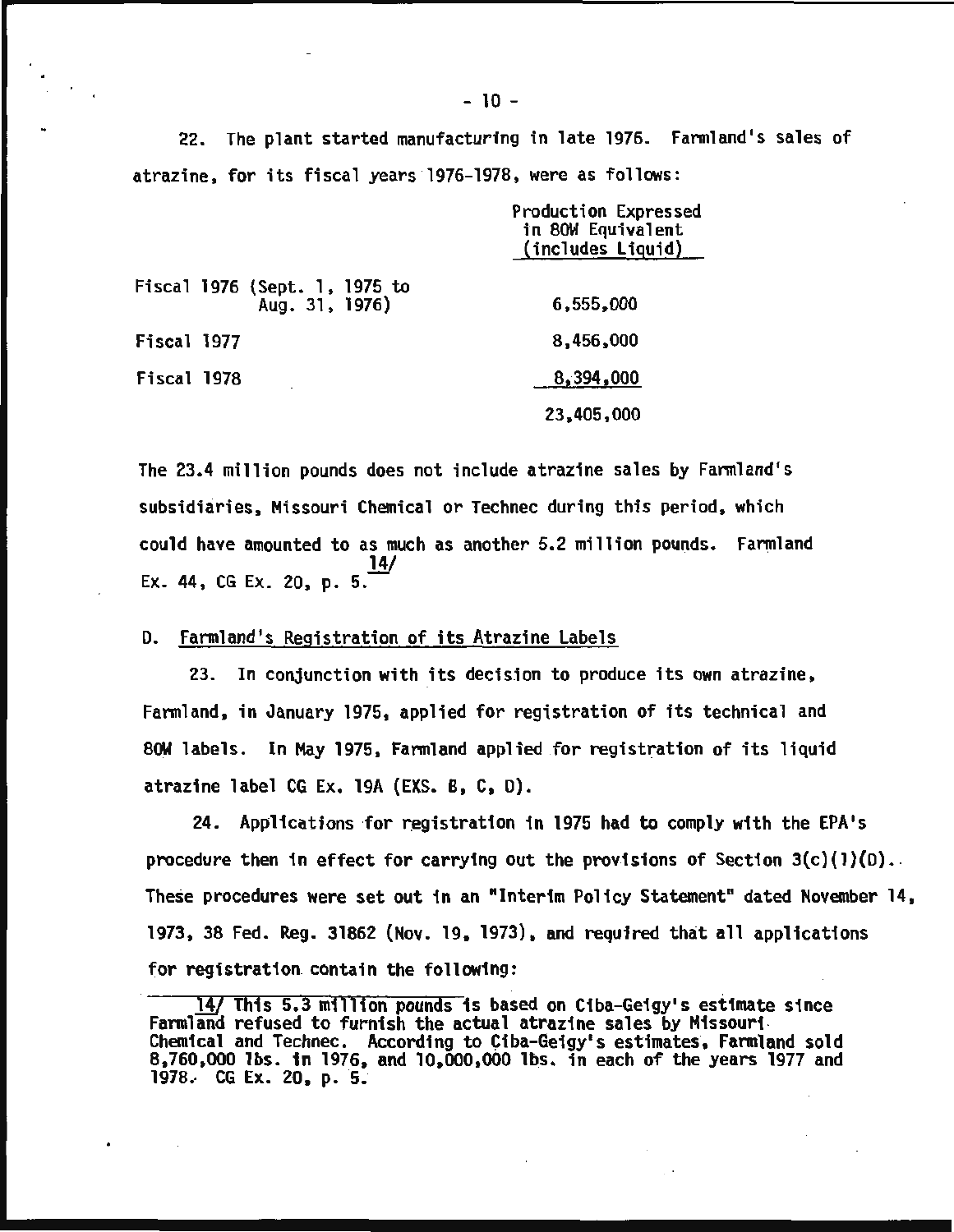1. An express written offer to pay reasonable compensation "to the extent provided under Section  $3(c)(1)(D)$ " for use of any test data submitted to EPA in connection with an application for registration for the first time on or after October 21, 1972.  $\frac{15}{10}$ 

2. Any one of the following:

(a) All required supporting data;

- (b) Specific references to all required data to be considered in support of the application;
- (c) A request that registration proceed on the basis of use patterns, efficacy and safety previously established under FIFRA (which meant that registrations had been previously approved for a similar product and for similar labelling).

The requirements in Paragraph 2 were commonly referred to as the " $2(a)$ ", " $2(b)$ ", or " $2(c)$ " methods of support. F. Ex. 21; Interim Policy Statement, 38 Fed. Reg. at 31863.

If an applicant followed the 2(c) procedures (sometimes referred to as a "me-too" applicant), his application was published by the EPA in the Federal Register. Any person who had submitted data to the EPA to support an application for registration and believed that the data was now being relied on in the 2(c) application was required to file a claim for compensation for that data within 60 days· following the Federal Register publication, if he wished to preserve his rights to

*<sup>1§1</sup>* The EPA originally construed Section 3{c){l){D) as applying only to test data submitted on or after October 21, 1972, the date of the enactment of the Federal Environmental Pest Control Act of 1972. That construction is no longer being followed by the EPA and has not been followed in this decision. See infra at 47-49.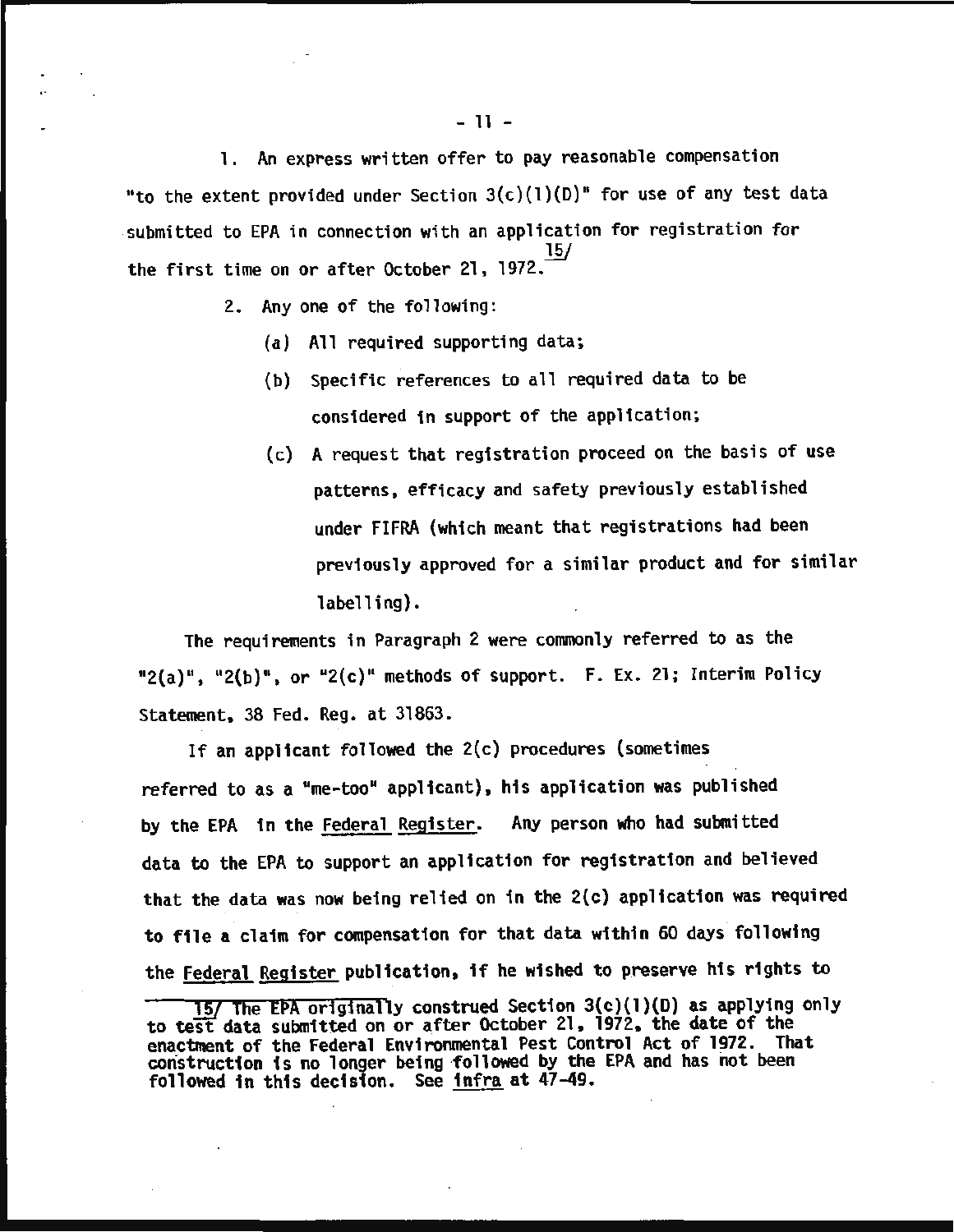compensation under Section  $3(c)(1)(D)$ . If a claim for compensation was filed, the applicant under 2(c) could not obtain a registration until he either made a revised application under 2(a) or 2(b) above (i.e., provided supporting data or specific references to supporting data), or acknowledged in writing that his application relied on the data identified by the claimant and requested the EPA to consider that data in support of the application. Interim Policy Statement, 38 Fed. Reg. at 31863.

25. Farmland's applications were each accompanied by an offer to pay compensation in the form required by the EPA and were processed under the  $2(c)$  method.  $\frac{16}{16}$ Ciba-Geigy filed timely compensation claims with respect to all three applications, the identical test data being cited in each claim. By three letters to EPA, one dated July 24, 1975, and two dated July 31, 1975, Farmland expressly acknowledged that its applications for registration of its technical, SOW and liquid atrazine relied upon the data identified by Ciba-Geigy in its claim letters. Each letter contained a request that EPA consider these data in support of Farmland's application for registration and that the EPA proceed to registration. By letters dated July 28, 1975, and August 6, 1975, EPA notified both companies that it would continue processing Farmland's applications by relying on data cited by Ciba-Geigy in its claims. CG Exs. 7, 19A (Exs. E-K); F. Exs. 24, 25, 28-30.

 $-12 -$ 

*<sup>!§{</sup>* Farmland initially applied for registration of its technical and SOW atrazine by attempting to rely on data filed by Soluja Ltee, since that company had given Farmland permission to use the data. Farmland, however, was unable to proceed with registration on this basis because it discovered that Soluja Ltee's own data on file with the EPA was insufficient to support the registrations. CG Exs. 1, 7; F. Ex. 24; Tr. Vol. 9 at 91-93.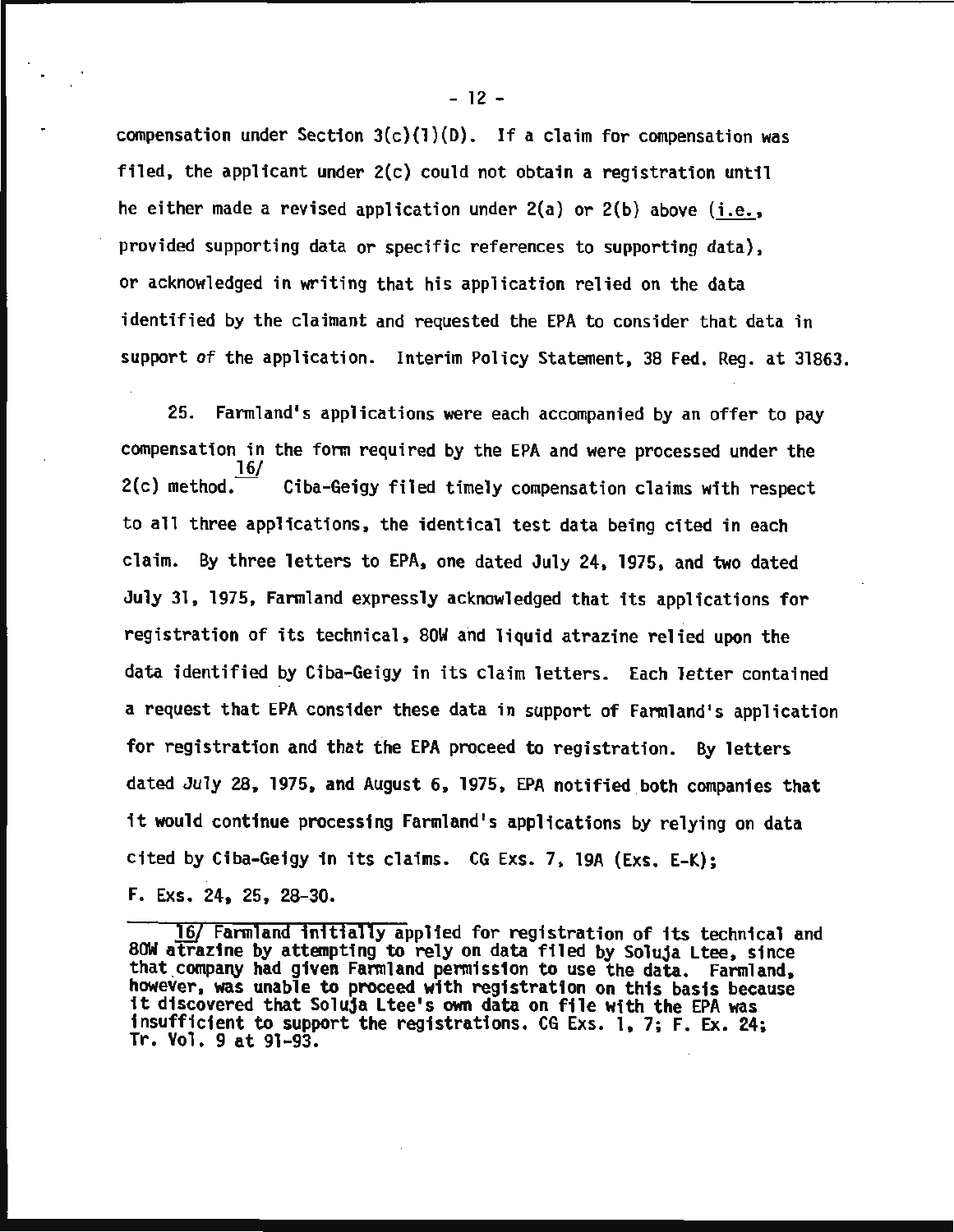26. The EPA approved. on September 17. 1975, Farmland's registration of technical atrazine; on August 5, 1975, Farmland's registration of atrazine SOH; and on November 19, 1975, Farmland's registration of liquid atrazine. CG Ex. 19, p. s.

27. The label for Farmland's SOW atrazine is identical to the label for Ciba-Geigy's SOW atrazine approved in 1969, except that the following uses on Ciba-Geigy's label are not on Farmland's label: chemical fallow, turf grasses, macademia nuts, pineapples and lay-by in corn.<sup>11</sup> CG Ex.  $19$ , p. 9 and Exs. 0 and Q thereto.

2S. The label for Farmland's liquid atrazine is identical to Ciba-Geigy's 4L label registered in 1973, except for the deletion of preemergence broadleaf control in farrow irrigated bedded sorghum in Arizona and California. CG Ex. 19, p. 9 and Exs. P and R thereto.

#### E. The EPA's Data Requirements

29. In 1975, the EPA's data requirements for registration and for obtaining tolerances, in part, were contained in agency memoranda, some published, in part, were dependent on oral requirements handed down by people who had previously been reviewers, and, in part rested on the judgment of the individual data reviewer. Tr. Vol. 1 at 51-52, 75-76, 97-100, 132- 33, 136, 146; CG Ex. 38 (letter of EPA dated Nov. 15, 1979).

<sup>17/</sup> Farmland's label also did not contain a use for atrazine 80W on rangeland. C1ba-Geigy in its compensation claim has included data submitted to the EPA to support this use of SOW. A rangeland use was not on the Ciba-Geigy 80W label registered in 1969, but Ciba-Geigy claims compensa-<br>tion for the data because of its asserted relevancy to the claims on the tion for the data because of its asserted relevancy to the claims on the Farmland label.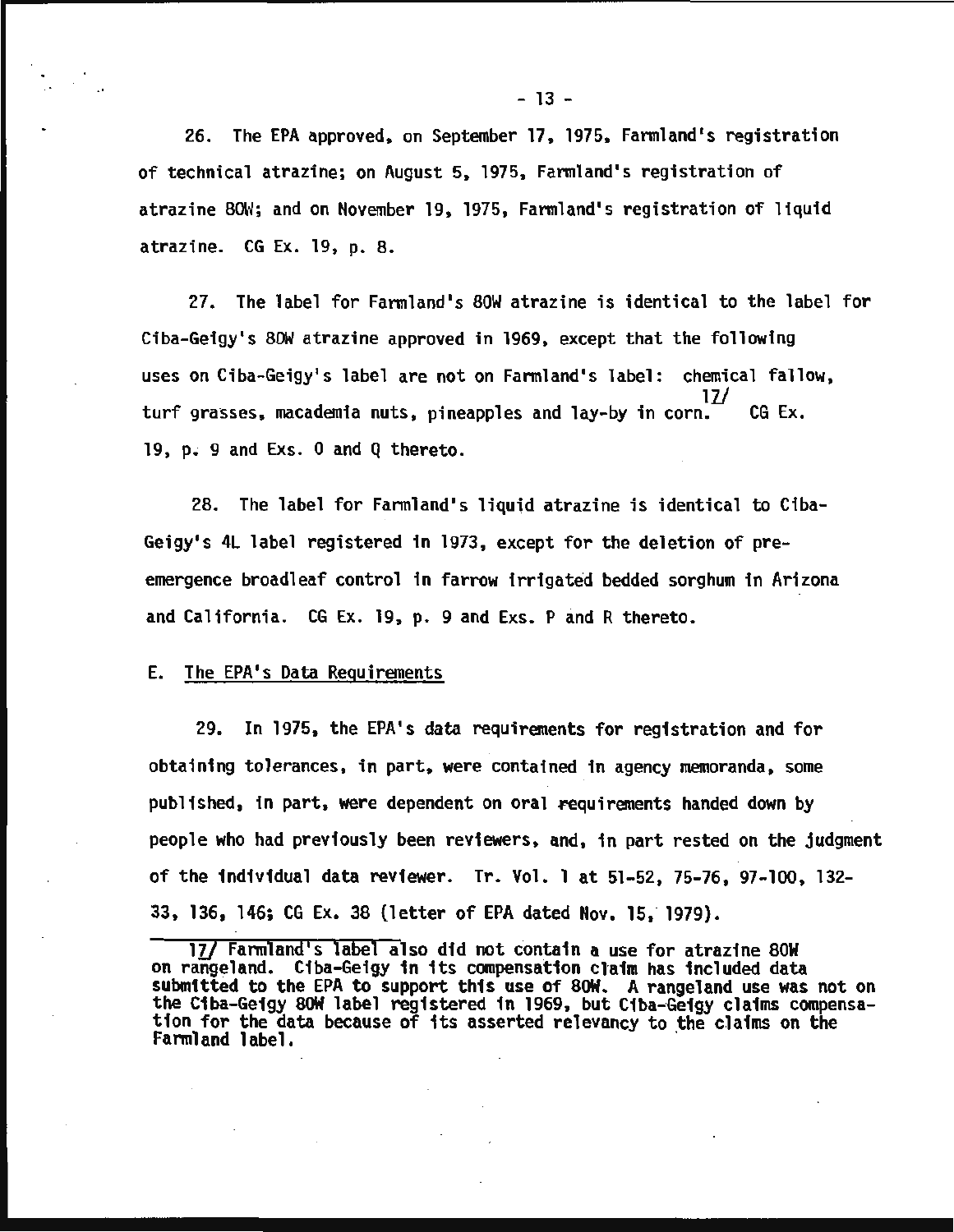30. The EPA, in general, in 1975, required the following kinds of data in support of a pesticide such as atrazine which is used on food and feed crops: (1) product chemistry data which included such matters as the basic manufacturing process, and the product's chemical characteristics; (2) performance data (also referred to as "efficacy data") showing that the product was effective in controlling the target pest and would not injure the crops to which it was· applied; (3) data relating to the effects of the pesticide's residues, metabolites or degradation products on the environment; and (4) toxicological data relating to whether the pesticide has any toxic effects on humans. Tr. Vol. 1 at 18, 123-125, 153 CG Ex. 19, pp. 11, 28-31.

31. The following types of data in 1975 were required to obtain a . tolerance:

- $(1)$  Product chemistry data on the chemical and its physical properties, including information on the composition of impurities;
- (2) Plant and animal metabolism data showing what happens to the pesticide in crops treated with it and in animals fed with the treated crop;
- (3) Analytical methodology to determine residues in plants and animals;
- (4) Field residue trial data to determine the level of residues of the product in the treated area or in other areas; and
- (5) toxicological data relating to whether the pesticide has any toxic effect on humans. Tr. Vol. 1 at 88-94, 126-130.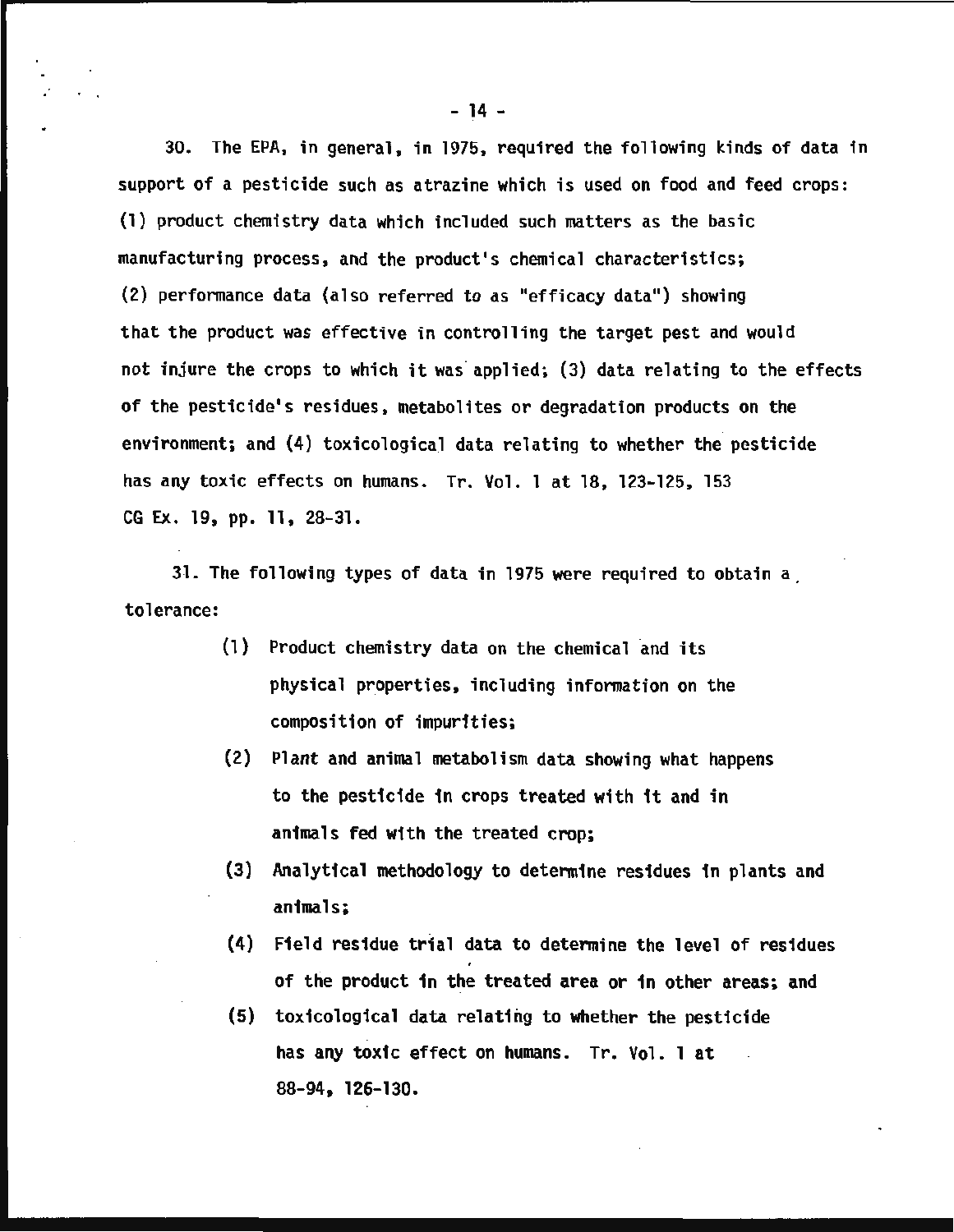32. At the time the Farmland registrations were issued, the EPA had no published guidelines specifying the type and quantity of performance data which an applicant must submit and no standardized procedures to guide Agency reviewers in reviewing the data. It was initially up to the applicant to submit whatever performance data it thought would support . the registration. An Agency reviewer would then decide whether the data submitted was sufficient to support the registration. If it was not, the applicant would be requested to submit additional data. The Agency reviewer usually confined his review to the data submitted with the application and did not search the Agency's files in order to examine data submitted in previous applications unless the applicant specifically referred to such data. Tr. Vol. 1 at 52-56, 75-76, 175-176, 198-99.

33. In 1975, the supporting toxicological data required to register a pesticide or to obtain a tolerance for it was governed by internal administrative practices. There was no published regulation or rule specifically identifying the data which should be submitted. Tr. Vol. 1 at 135•36.

In general, to register a pesticide, five basic acute toxicity  $\frac{18}{3}$ studies were needed for both the technical and the formulated product.

 $-15 -$ 

<sup>18/</sup> Acute studies were concerned with finding the lethal dose of the pesticide for 50 percent of an animal group, expressed as an "LD-50" or "LC-50", and also with whether exposure to the pesticide caused eye or skin irritation. Tr. Vol. 1 at 24.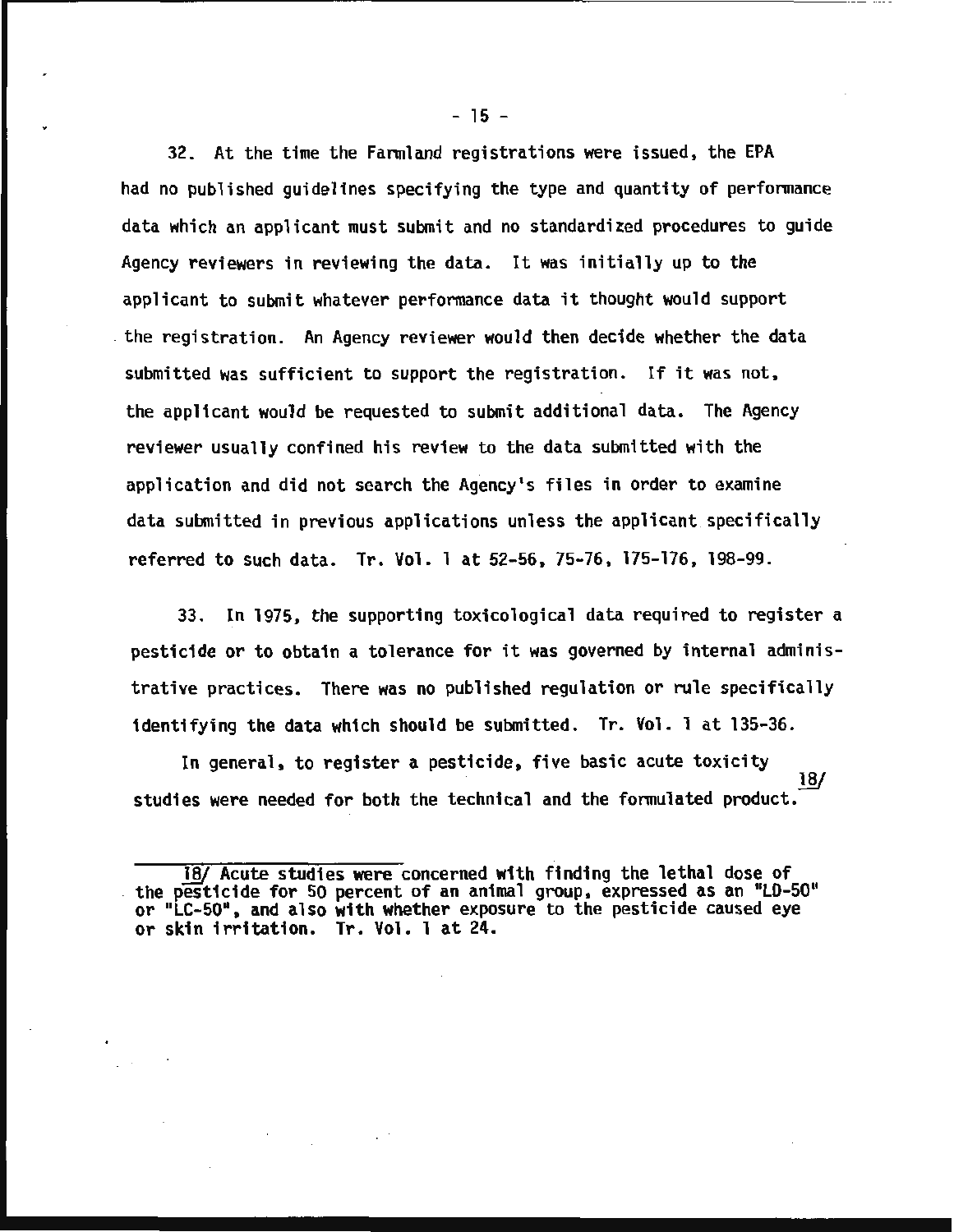Then, depending on the use pattern for a particular formulation, subacute studies (21-day dermal, 90-day oral, 14-21 day inhalation) could also be required. Tr. Vol. 1 at 124-26.

•

To obtain a tolerance for pesticides like atrazine, which resulted in the presence of non-negligible residues on food and feed products, chronic or long-term animal feeding studies were required. Tr. Vol. 1 at 19/ 127-30; CG Ex. 13.

34. Environmental effects data demonstrating that the pesticide was not harmful to fish and wildlife was required when the pesticide was used outdoors. The specific supporting data which would be needed was left to the judgment of the Agency reviewer. CG Ex. 19, pp. 29-30.

F. The Agency's Review of Applications under 2(c)

35. Under the 2(c) method of support, the Agency reviewed the proposed labelling to determine whether the directions for use, limitations and precautionary statements were the same as those previously registered for the same product. The Agency did not go back to the data that had been submitted to support the previous registrations and actually attempt to match it with the statements in the proposed labelling.

<sup>19/</sup> If extensive toxicity were disclosed in the sub-acute studies, such as the presence of neoplasms, chronic or long-term studies would be required to obtain a registration regardless of whether a tolerance was sought. Tr. Vol. 1 at 126.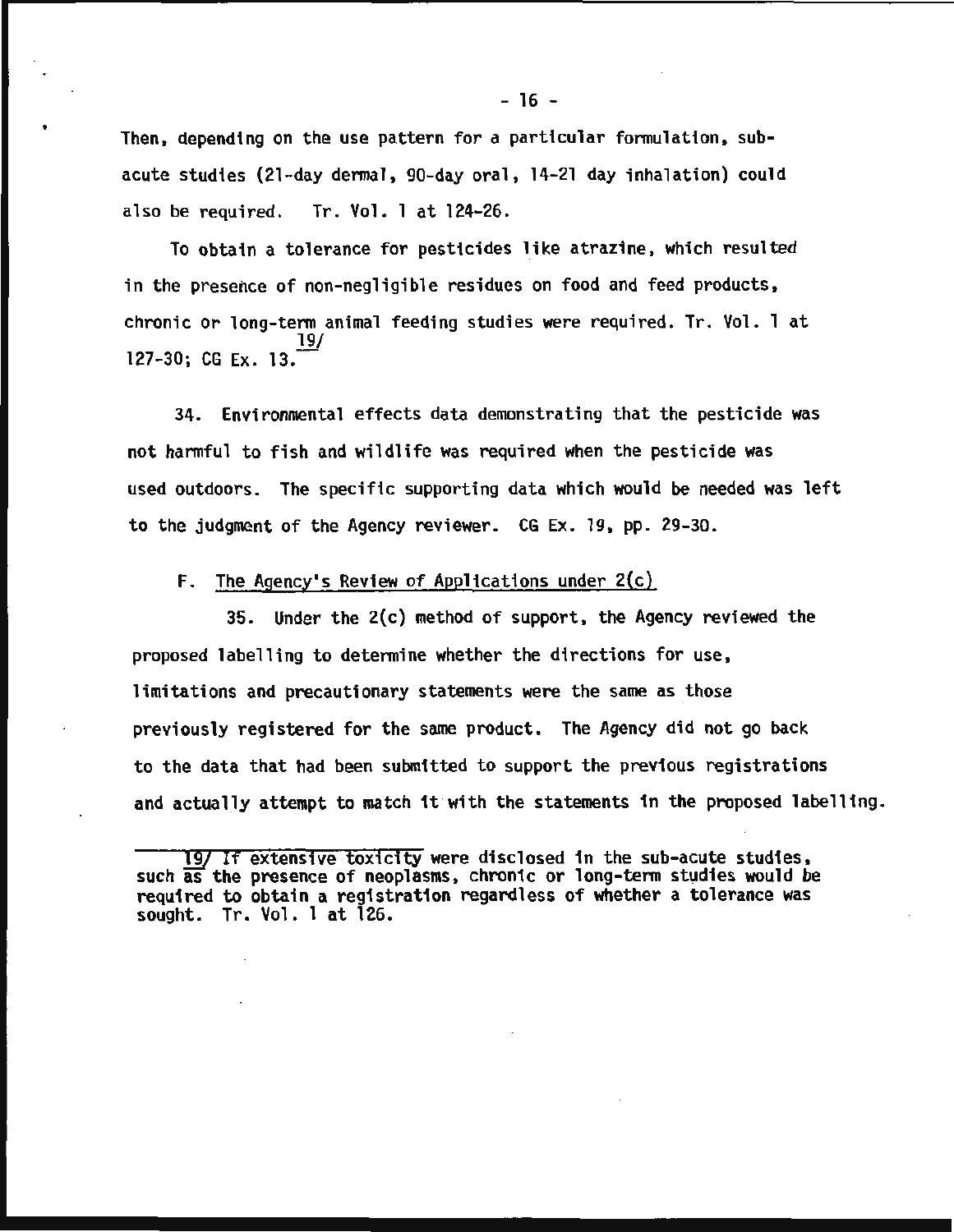The reason for this appears to have been that the Agency's records of approved labelling did not show what test data supported the labelling. The Agency, therefore, could only have identified the relevant data by searching its voluminous files. Since the manpower and time required to do such a search probably made the task extremely burdensome, if not impracticable, the Agency, in reviewing an application under 2(c), did not attempt to identify in the record of that registration, and did not tell the parties. what previously submitted data the Agency had considered in support of the application. Instead. the EPA adopted the procedures in the Interim Policy Statement described above (Fdg. 24) so that data owners would be able to protect their compensation rights and 2(c) applicants would be alerted to their possible liability under Section  $3(c)(1)(D)$ . Tr. Vol. 1  $21/$ at  $140 - 51$ .

 $21/$  As the EPA stated in its interim policy statement on stressing<br>the need for data owners to file timely claims for compensation, "It<br>must be recognized that in the case of a product proceeding to registration<br>under S specific data, if any, were considered by EPA in support of the application for registration." 38 Fed. Reg. at 31863. See also, Tr. Vol. 1 at 150-51.

<sup>20/</sup> For example, the Agency keeps a compendium of registrations granted on food products, which shows the approved crop uses, tolerances, dosage rates, and limitations on use, but does not show what test data provides the basis for the Agency's approval. Tr. Vol. 1 at 147; CG Ex. 38 (attachment to EPA's letter of Nov. 15, 1979, giving the information in the compendium for atrazine).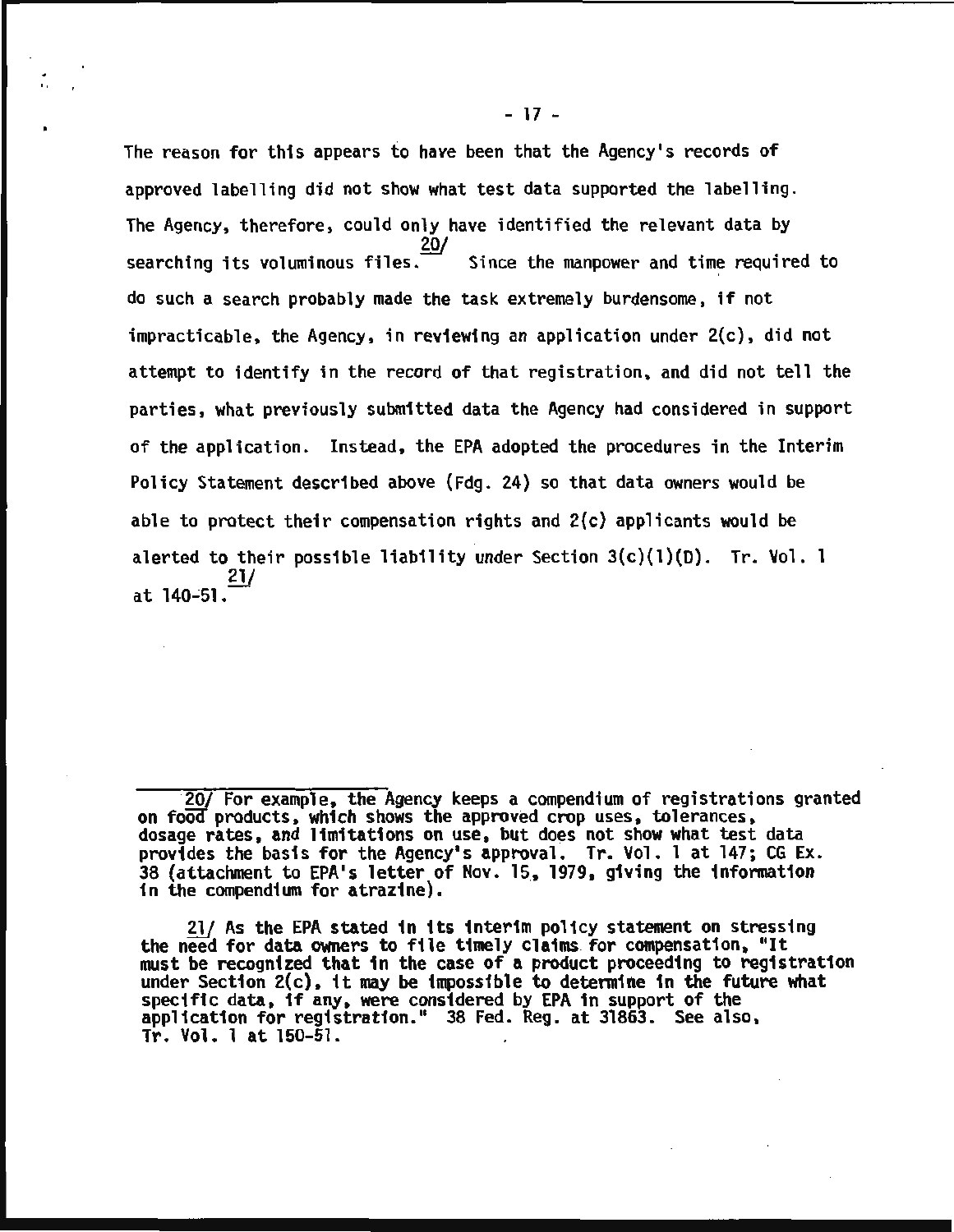#### Opinion

Ciba-Geigy in this proceeding claims compensation from Farmland in the amount of \$8.11 million for Farmland's use of Ciba-Geigy's test data. Farmland contends that \$49,500 is all that it should be required to pay. The amount that is found to be reasonable compensation, for the reasons set forth in this opinion, is \$245,419.

The wide gulf between the parties stems primarily from their disagreement over what is meant by "reasonable compensation," and how it should be determined. This issue is considered in Part A of this opinion. To a lesser extent the difference between the parties also results from their dispute over what data Ciba-Geigy should be compensated for, and this issue is considered in Part B.  $\frac{22}{ }$ Part C sets forth the amount which is determined to be reasonable compensation.

 $22/$  Section  $3(c)(1)(D)$  excludes from mandatory licensing data which was protected from disclosure by former FIFRA, Section 10, Pub. L. 92-516, 86 Stat. 989 (1972)(current version at 7 U.S.C.A. 136h). That section prohibited the Administrator from disclosing information which in his judgment contains or relates to trade secrets or confidential information. Where the EPA has, nevertheless, considered trade secret or confidential<br>information in granting a me-too registration, the proper remedy for the data originator may still be compensation. See Amchem Prods., Inc. v. GAF Corp., 594 F.2d 470, 482, rehrg. denied, 602 F. 2d 724 (5th Cir. 1979). Ciba-Geigy claims that most of its data constitutes confidential or trade secret information. It has not made the claim an issue to be decided on the merits, however, stating that the determination of whether its data are confidential or trade secret "would appear to fall outside the scope of this proceeding." Post-trial brief at 80, n. 66. Accordingly, in determining compensation, I have not considered any of the data to be trade secret or confidential information protected by Section 10, and it has not been necessary for me to reach the question of how compensation should be determined for test data qualifying as trade secret or confidential information protected<br>by Section 10, when such data has been used to grant a me-too registration.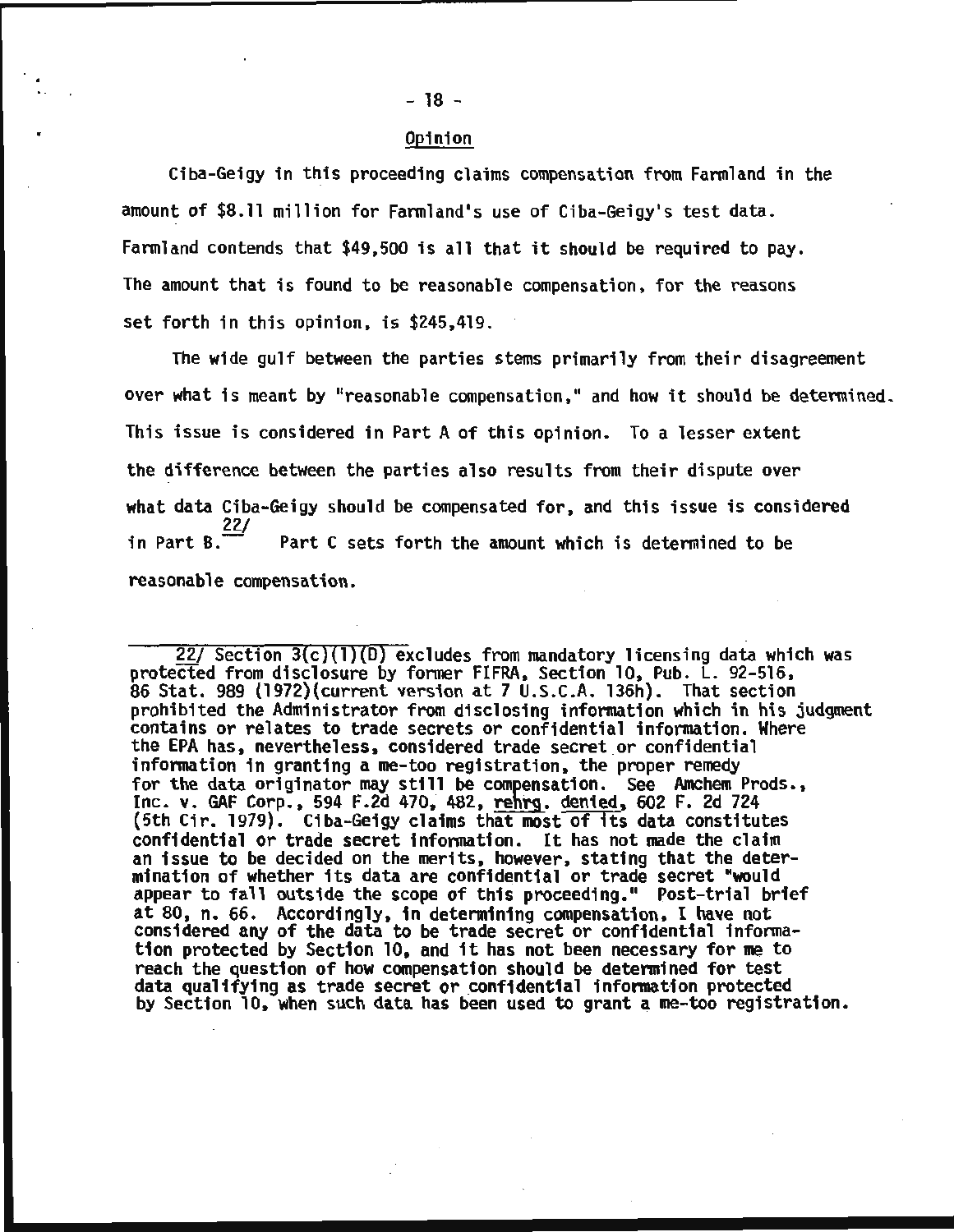# A. The Meaning of "Reasonable Compensation" and How It Should Be Determined

Ciba-Geigy arrives at its \$8.11 million claim by using a formula for determining the value of the data under which Farmland pays the cost of reproducing Ciba-Geigy's test data in 1975, amounting to \$2.6 million, plus a royalty on Farmland's gross sales of atrazine for the first three years following EPA registration, totalling \$5.5 million. This formula, derived from criteria used in licensing technical know-how, Ciba-Geigy argues, conforms to what Congress intended in Section  $3(c)(1)(D)$  by providing that a data owner be compensated for the use of his data. Farmland, on the other hand, argues that it should have to pay only some proportionate share of Ciba-Geigy's actual costs in producing the data, and this is all Congress meant by "reasonable compensation."

FIFRA itself does not expressly define the term "reasonable compensation," so the answer cannot be found in the "plain words" of the statute. "Reasonable," as any dictionary will show, is a flexible word which can have several different meanings. Nor has the term been defined in any administrative regulation or rule. The EPA has taken the position that it would not be practicable to establish a precise formula for determining reasonable compensation and that what is reasonable is to be governed by the particular circumstances of each *?:Y*  So far as the case law is concerned, it has been stated in a few

23/ See proposed regulations for determining compensation for use of test  $\overline{\text{data}}$  under former Section 3(c)(1)(D), 42 Fed. Reg. 31284 (June 20, 1977).

- 19 -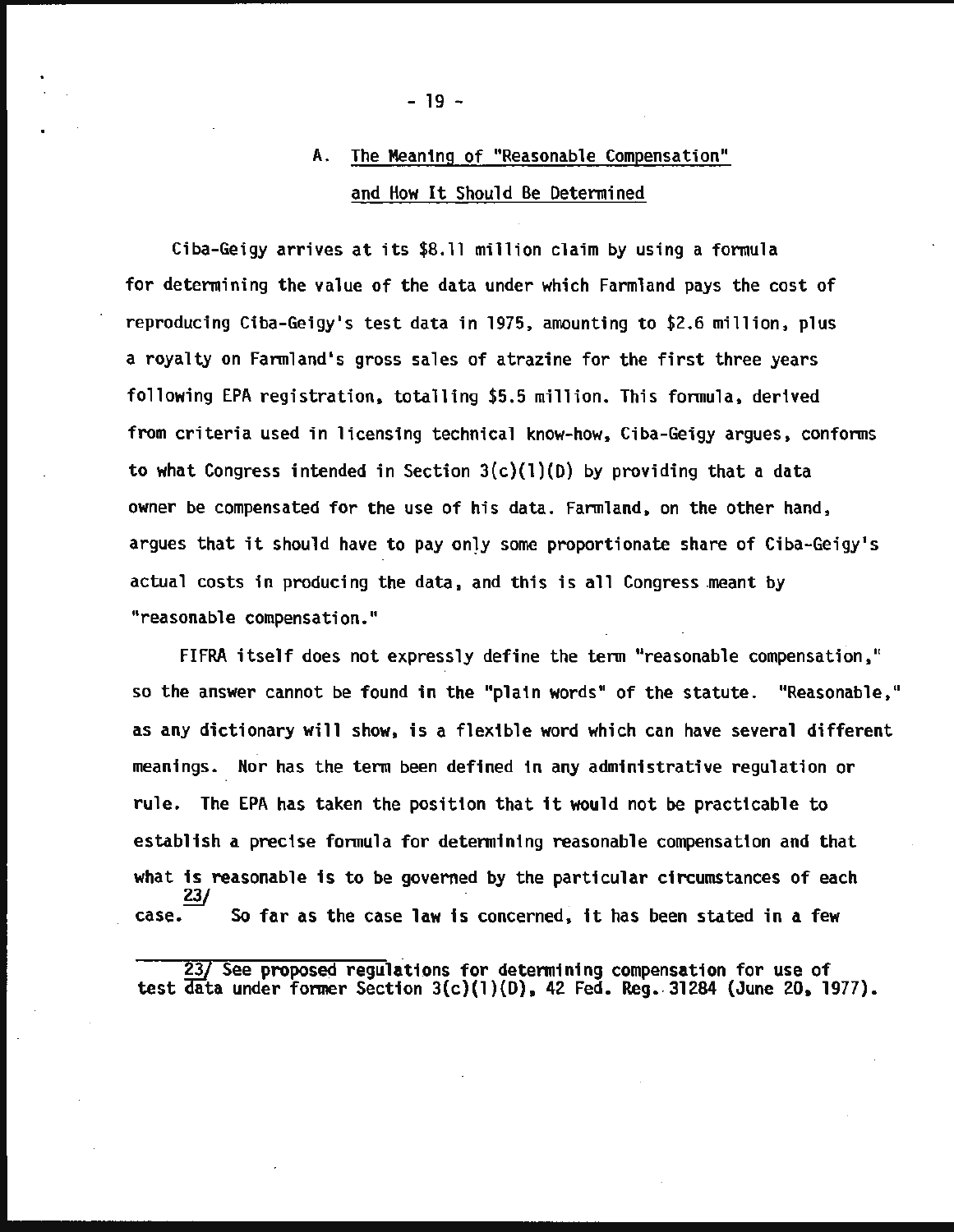court decisions that Congress intended reasonable compensation to be a reasonable share of the cost of producing the data, but none of these cases have been concerned with determining reasonable compensation, so<br>24/ the statements are no more than dictum. This case, then, appears to be the first pronouncement of what is reasonable compensation under Section  $3(c)(1)(D)$ .

#### 1. The Legislative History

The legislative history of Section  $3(c)(1)(D)$  begins with a proposal by the National Agricultural Chemicals Association ("NACA"), while Congress was considering amendments to the 1947 FIFRA, that FIFRA be amended to provide that data submitted in support of an application could not, without the permission of the applicant, be considered by the EPA in support of any other application for registration. This proposal, known as "the exclusive use of data," was in H.R. 10729, the bill amending FIFRA, as it was first<br>26/ passed by the House. That provision was also in H.R. 10729 as it was<br>27/ first reported out by the Senate Committee on Agriculture and Forestry.

 $\frac{24}{1}$  The question seems to have arisen in considering the relationship between the data compensation provisions of Section 3(c)(l)(0) and the protection afforded trade secrets in Section 10. See Chevron Chemical Co. v. Castle, 443 F. Supp. 1024, 1031 (N.D. Cal. 1978) {holding that test data could be trade secrets or privileged or confidential information protected by FIFRA, Section 10(b)); Amchem Prods. Inc. v. GAF Corp., 594 F. 2d 470, 481, reh'g. denied, 602 F.2d 724 (5th Cir. 1979) (holding that reliance on trade secret data to grant a registration did not necessarily invalidate the registration).

necessarily invalidate the registration).<br><u>*f*]V **Hearings on H.R. 26 and 4152** (and other bills) Before the House</u> <u>Comm. on Agriculture</u>, 92d Cong., 1st Sess. 331 (1971).

*g§/* While there was some objection to the measure in the House, it survived untouched with apparently little need for any defense by its supporters. See H.R. Rep. No. 92-511, 92d Cong., 1st Sess. 69-75;<br>117 Cong. Rec. 40061 (1971).

27/ See S. Rep. No. 92-838, 92d Cong., 2d Sess. 19. The Senate version further provided that tests submitted by one applicant could be used by the EPA without the permission of the applicant to determine the adequacy of another's data. Id.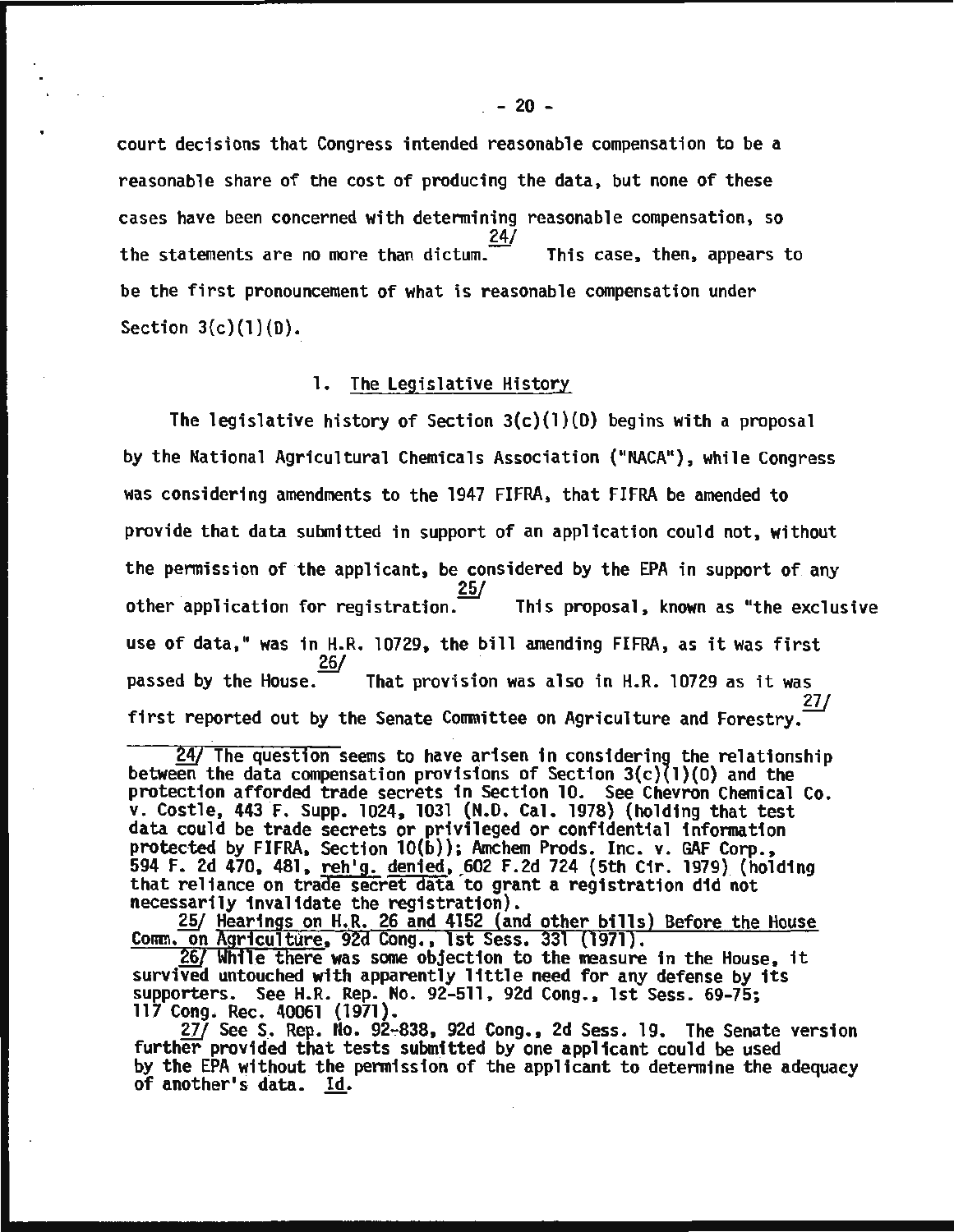In the Senate, the exclusive use of data encountered strong opposition from the Senate Committee on Commerce, which also considered H.R. 10729, and proposed several amendments to it. One of these amendments was to delete the exclusive use of data, because the Commerce Committee feared that it would create barriers to entry in the pesticides industry, since competition may not be able to afford the sometimes costly safety and efficacy tests, and that it would also result in the diversion of funds into erricacy tests, and that it would also result in the diversion of fund<br>28/<br>unnecessary duplicative testing. The Committee on Agriculture and Forestry issued a supplemental report in answer to these and other objections raised by the Commerce Committee to H.R. 10729. In the report, it was stated that the purpose of the exclusive use of data was "to give manufacturers an incentive to undertake the research necessary to develop better and safer pesticides." The report went on to explain that without the exclusive use of data, there would be no incentive to undertake the costs of testing products which were not patentable or on which the patent had expired, since there was nothing to prevent a competitor from registering<br>a similar product  $\frac{29}{100}$  The present funtion stated that the Considered a similar product. The report further stated that the Committee on Agriculture and Forestry did not believe that there would be any great

*W* S. Rep. No. 92-970, 92d Cong., 2d Sess. 12-19 (1972).

29/ S. Rep. No. 92-838 (Part II, Supp. Rept.), 92d Cong., 2d Sess., 11-12 (1977)

- 21 -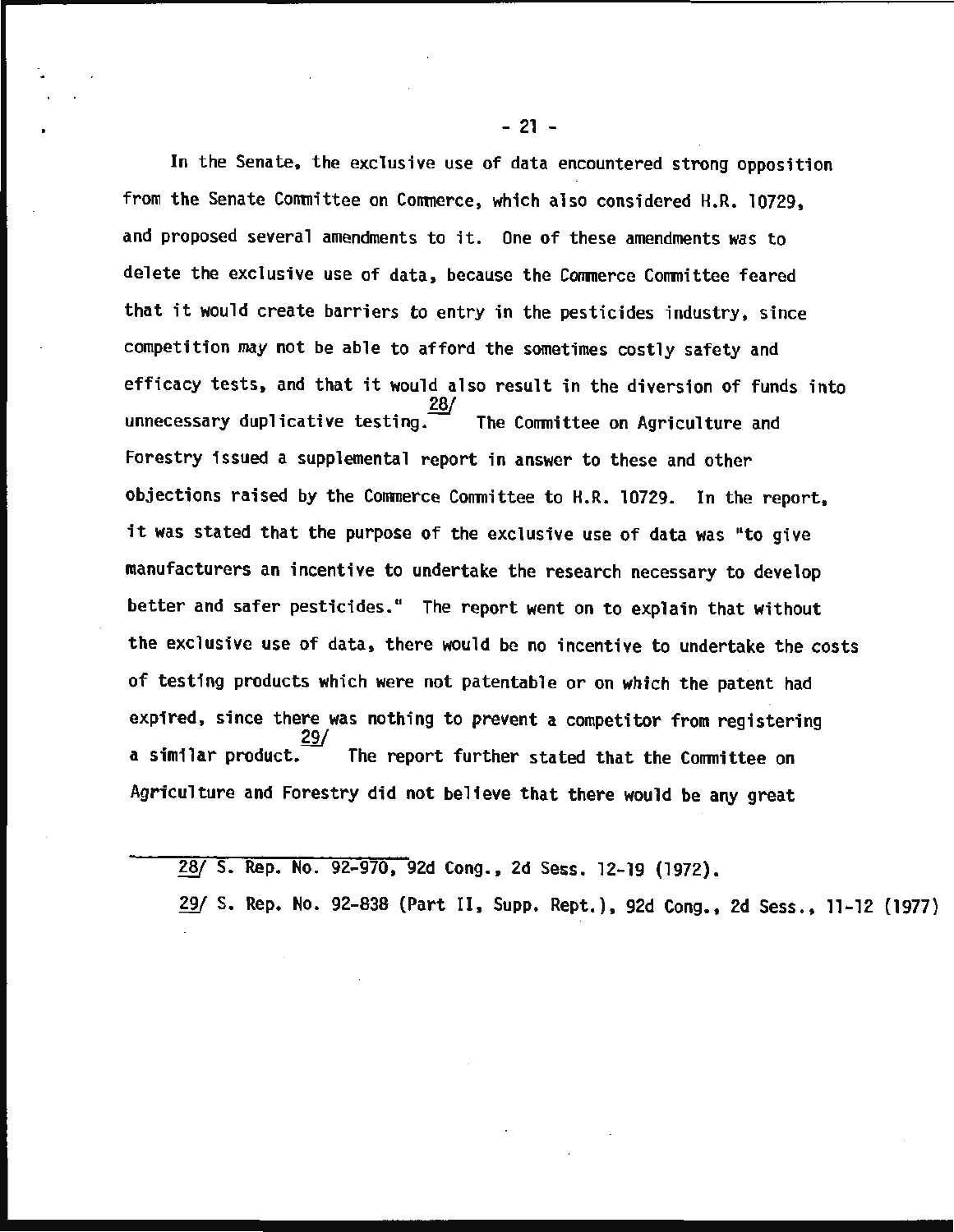diversion of funds to duplicate testing, but rather that the exclusive use of data was likely to result in equitable sharing of research costs, as it would be more reasonable for the parties to share in the costs than for each 30/ to undertake to do its own testing.

A compromise amendment to Section  $3(c)(1)(D)$  was finally agreed to in the Senate, which in pertinent part, read as follows:

[D]ata submitted in support of an application shall ·not, without permission of the applicant, be considered by the Administrator in support of any other application for registration unless such other applicant shall have first offered to pay a reasonable share of the cost of providing the test data to be relied upon and such data is not protected from disclosure by section lO(c). If the parties cannot agree on the amount and method of payment, the Administrator shall make such determination and may fix such other terms and conditions as may be reasonable under the circumstances.... (emphasis added) $31/$ 

30/ Id. at 12. The Committee included in its report NACA's arguments about the need to have the exclusive use of data in order to foster research and development. NACA also referred to the fact that the EPA "as a matter of practice" has considered data submitted by one applicant to support the registration of the same or similar product by another applicant. NACA objected to this practice as without statutory authority and expressed concern that the new policy of H.R. 10729 requiring publication of data (except trade secrets) would substantially aggravate this situation. Id. at 18. NACA disavowed any intention<br>to use the exclusive use of data as a means of extending either directly or indirectly the protection received by a registrant under a patent. Id. at 15.

 $31/$  H.R. 10729, as amended by the Senate, on September 26, 1972, at 78-79; See also 118 Cong. Rec. 32257 (1972); S. Rep. No. 92-838 (Part II) supra, n. 29, at 69-73.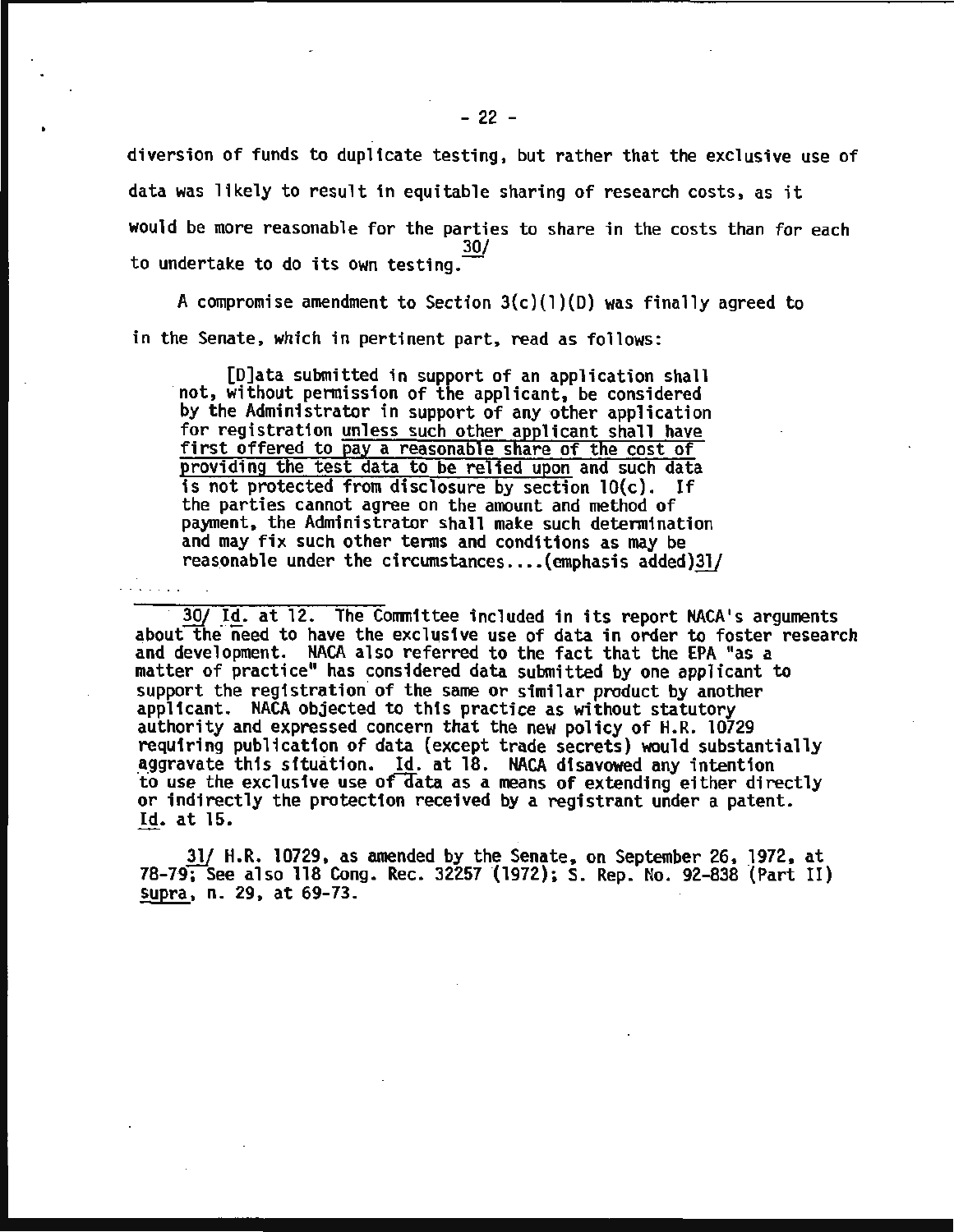The following statement of "legislative intent" accompanied this

compromise substitute:

The change back to section  $3(c)(1)(D)$  as reported by the Agriculture Committee with additions has essentially 2 purposes:

(1) To authorize the Administrator to require a description of all relevant tests and their results and

(2) To prevent unnecessary repetitive testing by subsequent applicants.

Thus, all data either voluntarily submitted hereunder or required to be submitted by the Administrator may be used by the Administrator in making determinations of the adequacy of the test data submitted in connection with other<br>applications. As concerns use of such data in support of <u>another</u> application without permission of the originator<br>of the test data, however, it is recognized that in certain circumstances it might be unfair or inequitable for government regulation to require a substantial testing expense to be borne by the first applicant, with subsequent applicants thereby gaining a free ride. On the other hand, unnecessary<br>duplicative testing would represent a wasteful, time-consuming, and costly process resulting in a substantial misallocation of resources. Thus it was decided that<br>fairness and equity require a sharing of the governmentally required cost of producing the test data used in support<br>of an application by an applicant other than the originator<br>of such data. If no agreement can be reached, the Administrator is vested with authority to determine the reasonable reallocations upon requests for use of such data by additional applicants.32/

~ 118 Cong. Rec. 32258 (1972); s. Rep. No. 92-838 (Part II)  $supta, n. 29, at 72-73.$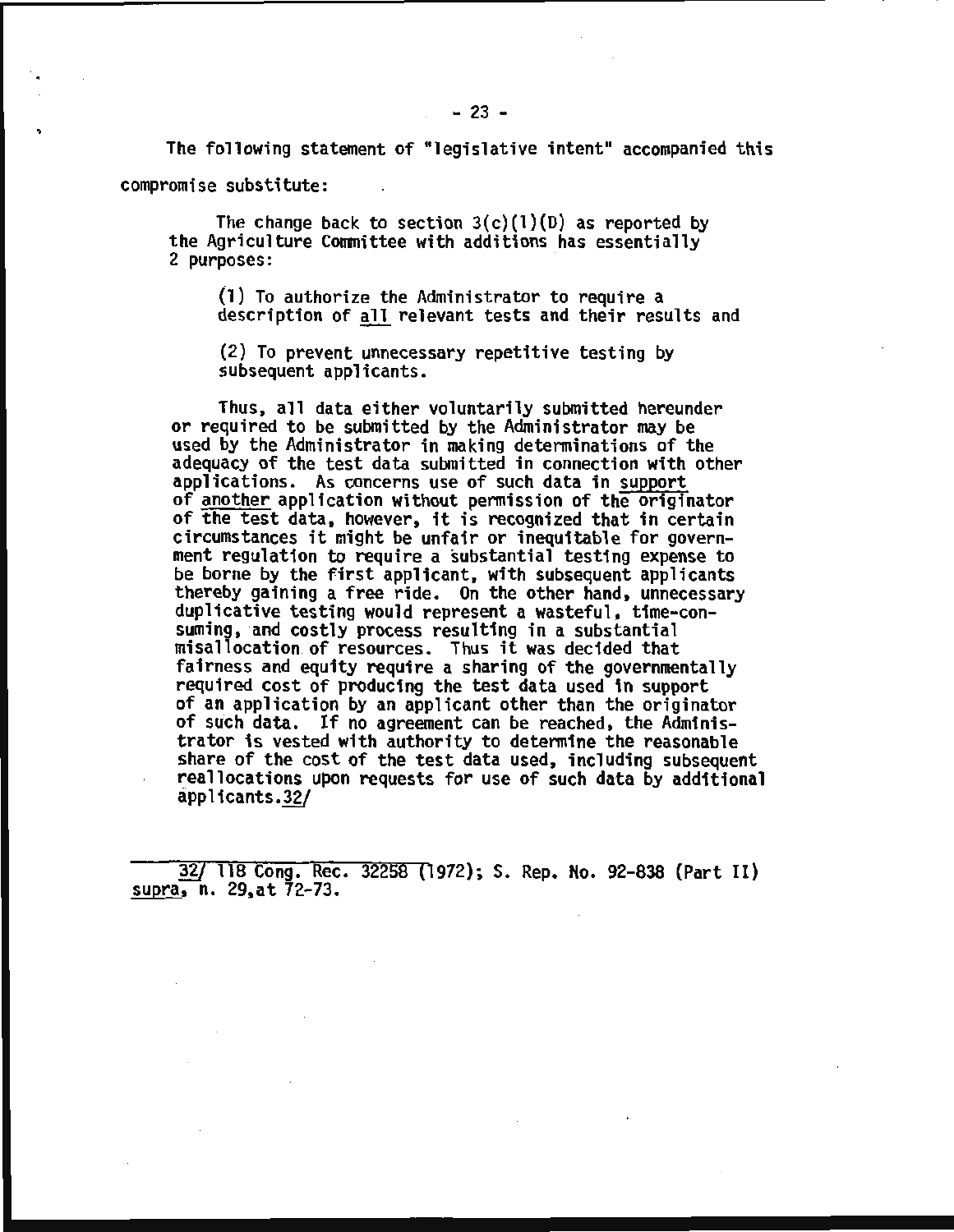Ciba-Geigy argues that the purpose of the compromise was "to protect proprietary rights and promote research." There is no specific mention of these goals in the legislative explanation of the compromise substitute. The only possible recognition of proprietary rights would appear to be in the exclusion from mandatory licensing of test data determined by the EPA to be trade secrets or privileged or confidential information protected from disclosure by FIFRA, Section lO(b}. Otherwise, what is expressed is the goal of having all registrants of the same or similar product equitably share in the costs of providing the necessary test data; instead of either making the first registrant bear the entire testing cost or requiring subsequent registrants to do unnecessary duplicative testing to show what had already been established, that the product and its labelling met FIFRA's requirements. Undoubtedly, the compromise does reflect the concern that manufacturers would be unwilling to invest in substantial testing expenses, if the data could then be used without cost by competitors, but the Senate compromise went no further in protecting the manufacturer's interest than assuring that all competitors would share in the costs on some reasonable basis.

H.R. 10729 was then sent to conference to have the differences between the House and Senate ironed out. The Conference Committee reported out H.R. 10729, with the wording of Section  $3(c)(1)(D)$  changed from "reasonable share of the cost of producing the test data" to "reasonable compensation for producing the test data." A change was also made in the judicial review *<sup>331</sup>*obtainable for the EPA determination of reasonable compensation.

 $\frac{1}{2}$  - 24 -

 $33/$  H.R. 10729, as passed by the Senate, provided that the order of the Administrator determining compensation was to be reviewed in the court of appeals as a final order under the judicial review<br>provisions. The Conference changed this to provide that judicial review was to be by appeal to the federal district court and the amount of payment determined by the court could not be less than that determined by the Administrator. H.R. Rep. No. 92-1540, 92d Cong., 2d Sess. 9, 31 (1972).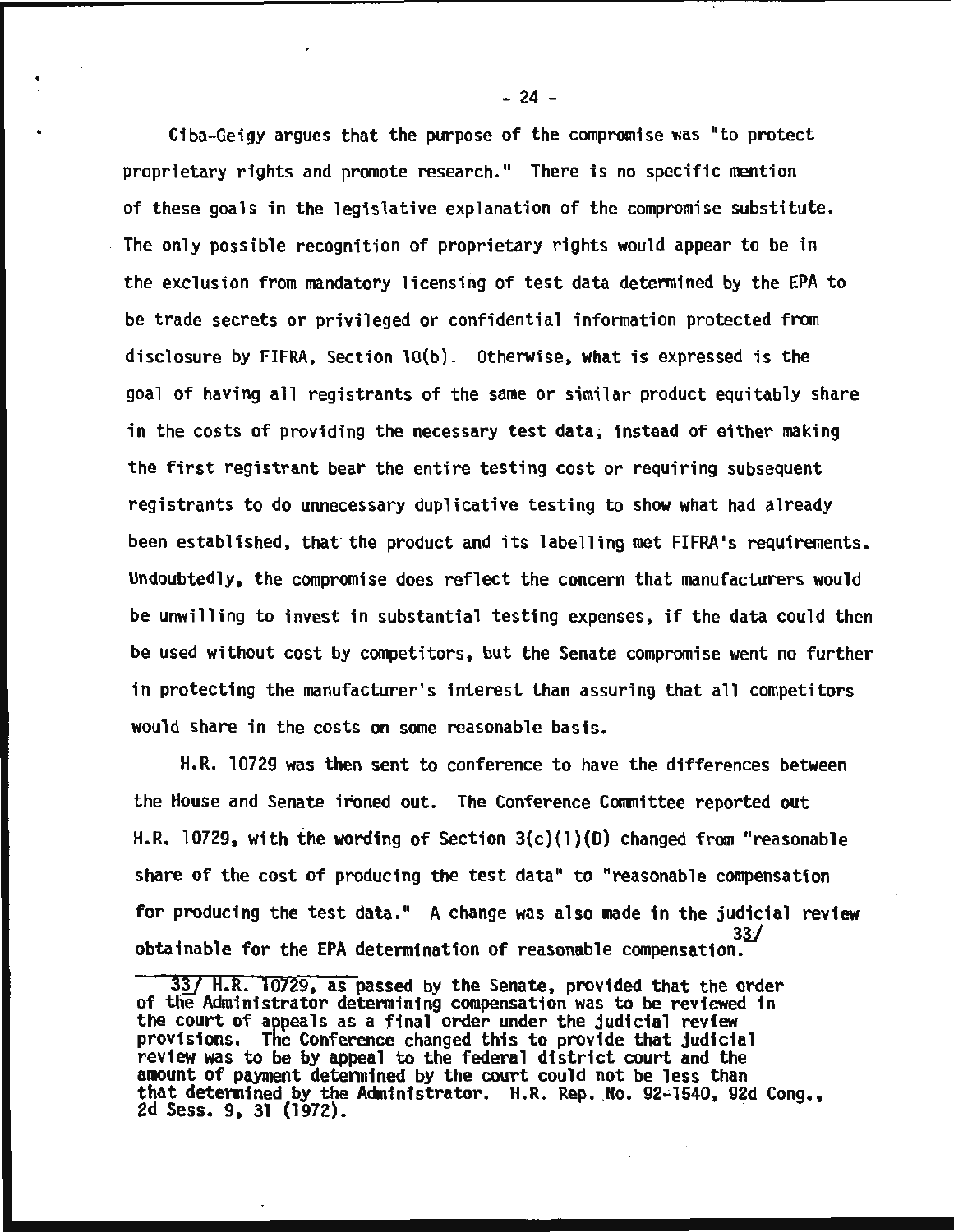The only explanation for these changes was the following:

...It[the Conference Bill] provides for mandatory licensing<br>of test data. The conferees concluded that the Administrator is in the best position to determine the proper amount of reasonable compensation for producing the test data that should be accorded the originator of such data. It was consequently concluded that an appeal of such determination by the originator of such data to the District Court should not result in a lowering of the Administator's determination. It was also concluded that the pendency of such proceeding before the Administrator or the Court should not stay or delay use of such data (section  $3(c)(1)(D)$ ).34/

A further explanation of the Conference substitute was given by Senator Miller, one of the Senate Conferees, during the debate on the conference report:

One of the most difficult areas to be negotiated here had to do with test data use in submitting an application for a certificate. I believe the protection afforded the owner of test data represents an adequate protection, and while I understand that some people who own test data do not wish to have it made avail-able un would constitute a considerable cost to the Government. and a proper reimbursement approach seemed to be in order.

What we have provided in this particular conference report has been a procedure whereby, through the use of the courts, the owner of the test data can, if he is not satisfied with the award made by the EPA, try to obtain additional amounts of money representing the just compensation<br>due him, and in the meantime he will have the added protection of being able to receive the amount of the award made by the EPA.

I think this is about the best protection<br>that could be afforded to the owner of test<br>data.35/

Section 3(c)(l)(D) was subsequently enacted into law in the form recommended in the Conference Report.

34/ H.R. Rep. No. 92-1540, supra, n. 33, at 31.

*1§1* 118 Cong. Rec. 33922 (1972).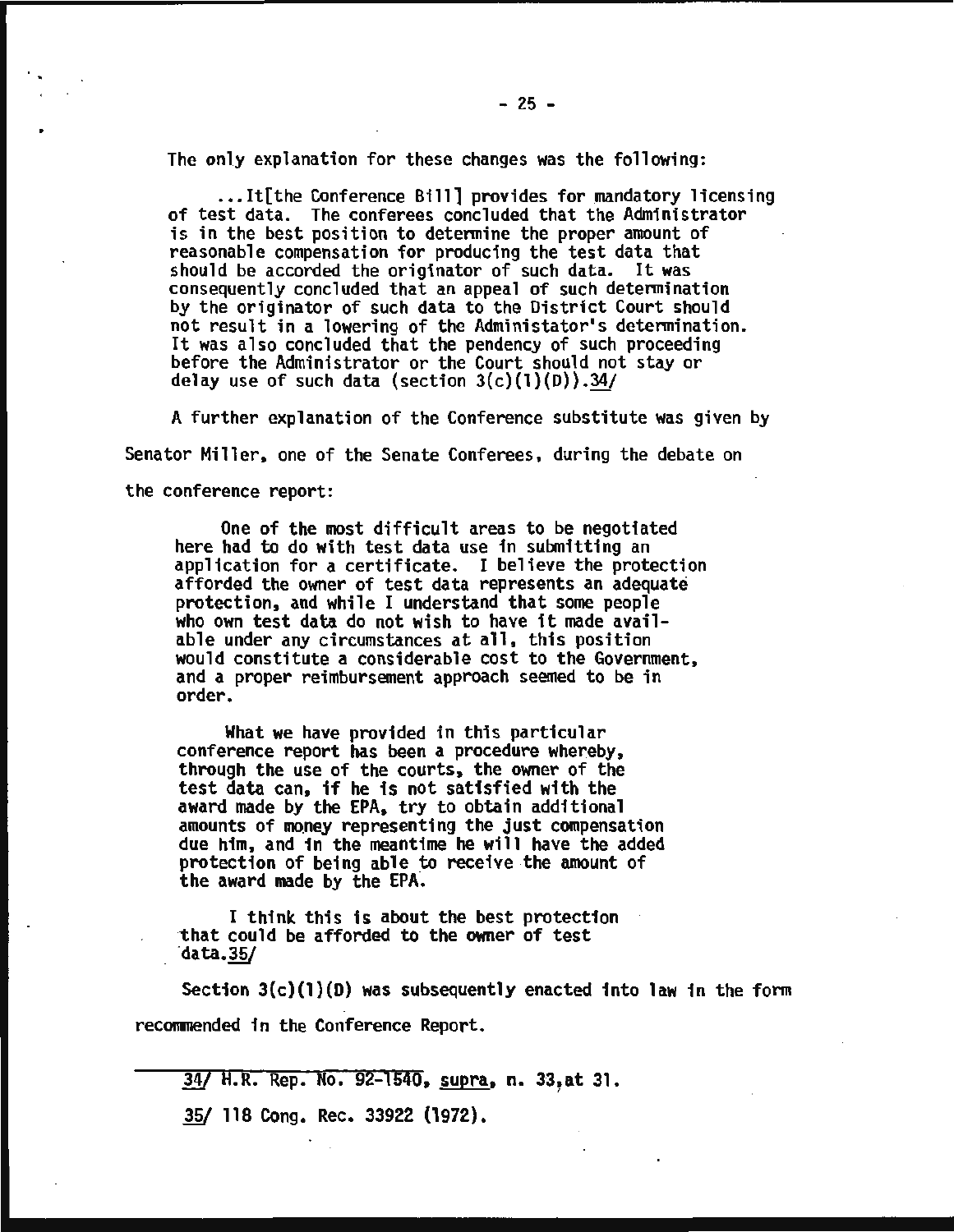# 2. The Measure of Compensation for Data - Cost of Production or Value as Property

It is Ciba-Geigy's position that the changes by the Conference Committee to Section 3(c}(l)(D}, which Congress accepted and which became the law, evidence an intent to abandon a cost-sharing approach in favor of one which would give greater recognition to the value of Ciba-Geigy's property rights in the data. Farmland, on the other hand, argues that Congress never intended to change the standard from some reasonable share of Ciba-Geigy's cost. It relies for this argument both on the legislative history of the 1972 Act, and on statements made during Congress' consideration of subsequent amendments to FIFRA. The later interpretations of reasonable compensation by Congress in considering amendments to Section  $3(c)(1)(D)$ , however, are of doubtful weight because they were not addressed to any administrative or judicial construction of what constitutes reasonable compensation. Cf., NLRB v. Bell Aerospace Co., ·416 U.S. 267, 275 (1974); Amchem Prods., Inc. v. GAF Corp., 594 F. 2d 470, 477-78 rehrg. denied, 602 F. 2d 724 (5th Cir. 1979).

 $36/$  Section  $3(c)(1)(0)$  was amended in 1975 and 1978. In the amendments added in 1975, Pub. L. 94-140, 89 Stat. 751-755, Congress limited compensation to data submitted after January 1, 1970, gave both parties the same rights on judicial review, and further provided that registration was not to be<br>delayed pending determination of reasonable compensation. 89 Stat. at 752. In the amendments added in 1978 (The Federal Pesticide Act of 1978), Pub. L. 95-396, 92 Stat. 819, Congress made supporting data submitted with respect to new pesticides registered after September 30, 1978 (except "defensive data" used to maintain the registration) subject to exclusive use for ten years after registration, and compensable for an additional 5 years thereafter; made other data submitted after December 31, 1969, made from that pesticide); and provided for disputes over compensation to be settled by binding arbitration. 92 Stat. at 821-24. It is true that there were statements during Congressional consideration of these amendments that Section  $3(c)(1)(D)$  dealt with cost-sharing. See e.g., S. Rep. No. 94-452, 94th Cong., 1st Sess. 10 (1975), S. Rep. No. 95-334, 95th Cong., 1st Sess. 31 (1977). Nevertheless, Congress avoided any reference to costsharing in the amendments themselves, except to provide in the Federal Pesticide Act of 1978 for a procedure whereby registrants may jointly agree to develop or to share in the cost of developing additional data which the EPA has detenmined is necessary to maintain an existing registration. FIFRA. Section  $3(c)(2)(B)$ , 7 U.S.C.A. 136(a)(C)(2)(B). Thus, cost-sharing was mentioned only as procedure to be followed when the parties agreed upon it.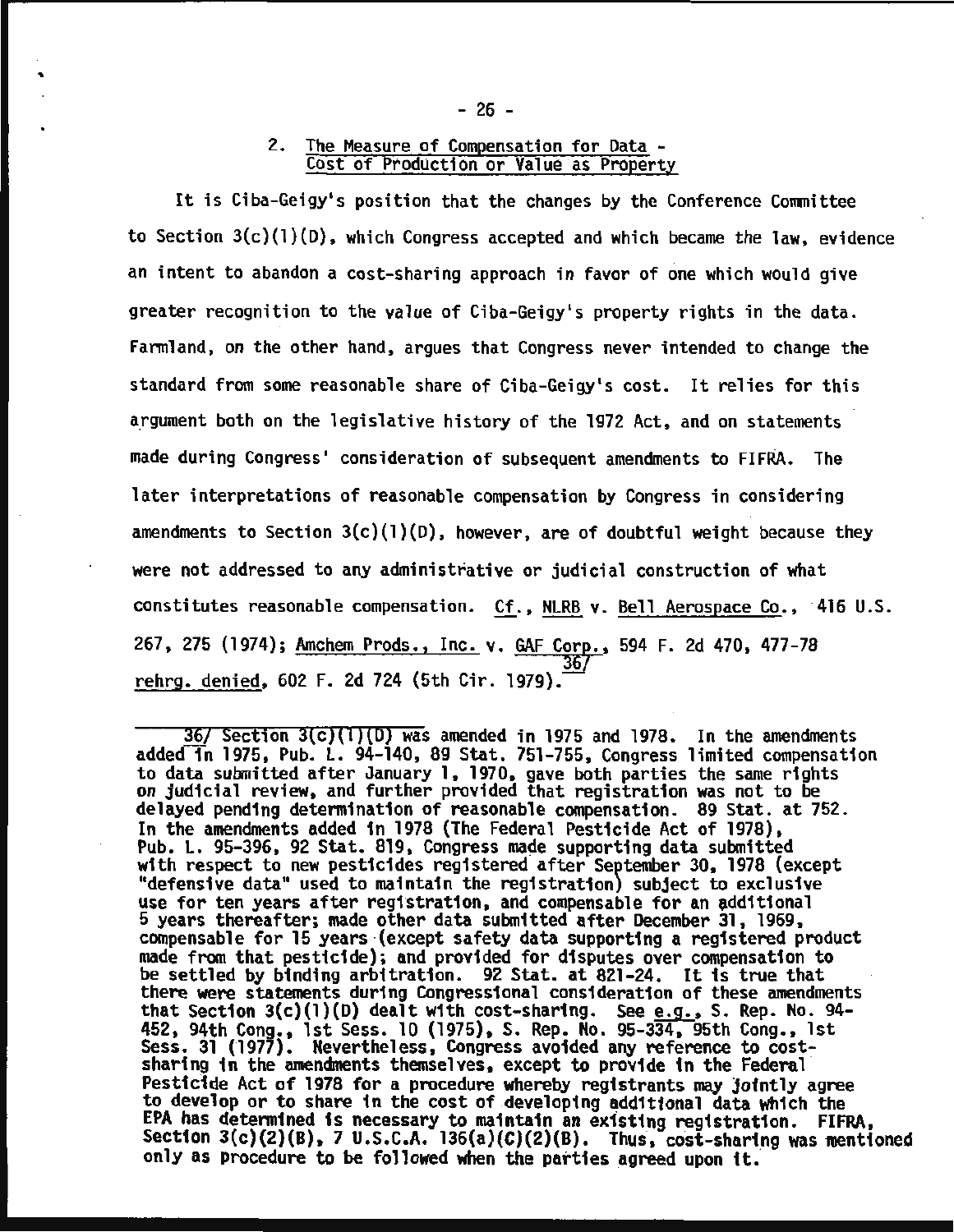Turning first to Ciba-Geigy's position, Ciba-Geigy argues that Congress, by providing that the me-too applicant first offer to pay compensation, expected the parties in the first instance to negotiate over what is reasonable compensation. This may be true and it may also be true, as Ciba-Geigy further appears to argue, that if the parties do negotiate and have agreed upon a basis for determining compensation but not on the amount, the EPA's role is not to question the basis on which the parties have been bargaining, which may be on some grounds other than reasonable share of the cost, but simply to start with the difference between the parties and attempt to arrive at a reasonable resolution of this difference. But such arguments are not helpful in this case because the parties never bargained over the amount of compensation and there has never been any meeting of the minds between the parties as to what they should be bargaining over in determining 37/ reasonable compensation.<sup>--</sup> Instead, they have taken entirely different positions towards what constitutes reasonable compensation.

<sup>37/</sup> There were some preliminary discussions between Farmland and Ciba-Geigy over compensation in June and the early part of July 1975. These, however, appear to have dealt mainly with the question of whether Farmland did not have a right to Ciba-Geigy's data for registration purposes under the patent license agreement. C1ba-Ge1gy denied that there was any such right, or that any such right was intended, since Farmland never raised the matter of using Ciba-Ge1gy's data for registration purposes during the patent license negotiations, and the patent license agreement did not include any rights to use Ciba-Geigy's data. CG Ex. 23, pp. 5-6, and Exs. 7 and 8 thereto. The discussions never reached· the point of negotiating over the amount of compensation, assuming some compensation was payable, one possible reason being that Ciba-Giegy was unwilling to name an amount at that time. CG Ex. 23  $(Ex. 8).$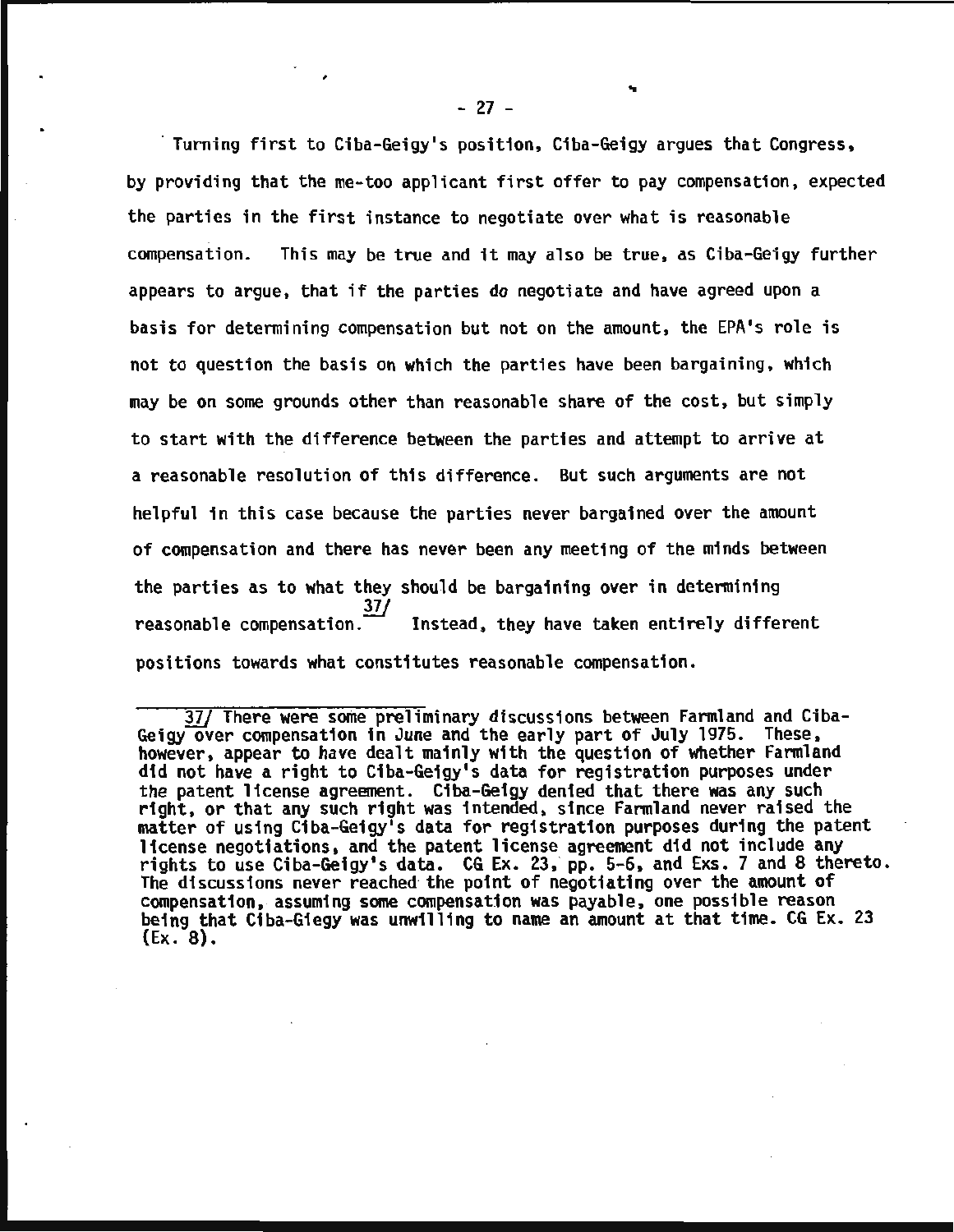Ciba-Geigy, nevertheless, in pursuing its theory that reasonable compensation should be determined by reference to negotiations between the parties and not by cost, has attempted, as a starting point for determining reasonable compensation, to construct a situation where Ciba-Geigy as "willing seller", and Farmland as "willing buyer", would initially be negotiating reasonable compensation in 1975, when the registrations were obtained. According to Ciba-Geigy•s expert witness, Or. Stobaugh, Farmland, in making a rational business decision in 1975, between whether to do its own testing or pay Ciba-Geigy for the use of data, could have paid up to

\* for the data on the basis of its expected profits from atrazine. The data would have had this value to Farmland, because Farmland would have saved about \$2.7 million in not doing its own testing, and, also, since it was able to enter without having to take three years to do its own testing, would have expected to receive a "pre-tax incremental cash flow" (i.e., additional cash receipts attributable to atrazine sales) of  $*$  which it . 38/ would not have received if it had done its own testing.

On the other hand, according to Or. Stobaugh, Ciba-Geigy would not have been willing to sell its data for a payment of less than spread over a three-year period, because that represents the incremental cash flow lost by Ciba-Geigy as a result of Farmland's early entry into the market by being able to use Ciba-Geigy•s data. The amount proposed

38/ Tr. Vol. 4 at 56; CG Ex. No. 15, pp. 13-18; CG Ex. 16, pp. 44-48. The \$2.7 million (actually \$2.6 million) is based upon Ciba-Geigy's actual testing costs adjusted to costs in 1975. CG Ex. 19A (Ex. A, p. 12).<br>The \* is the amount Dr. Stobaugh stated Farmland could have paid<br>and not, as Ciba-Geigy asserts (post-trial brief at 107), the amount it<br>would have "willi generated by atrazine sales during the three-year period would have been paid over to Ciba-Geigy. See Tr. Vol. 4 at 56. Dr. Stobaugh believed that giving Ciba-Geigy about one-half the profit would be a reasonable royalty. Tr. Vol. 4 at 58-59. The alternative amount of \$13.06 million, which Ciba-Geigy asserts, on the basis of Dr. Lipschutz's calculations, Farmland would have "agreed" to, also appears to assume that Farmland would have been willing to give up all its profits for the three-year period. Post-trial brief at 109. Dr. Lipschutz<br>would have also allowed Farmland about one-half its estimated profit.<br>FOOTNOTE CONTINUED ON NEXT PAGE

-

 $-28 -$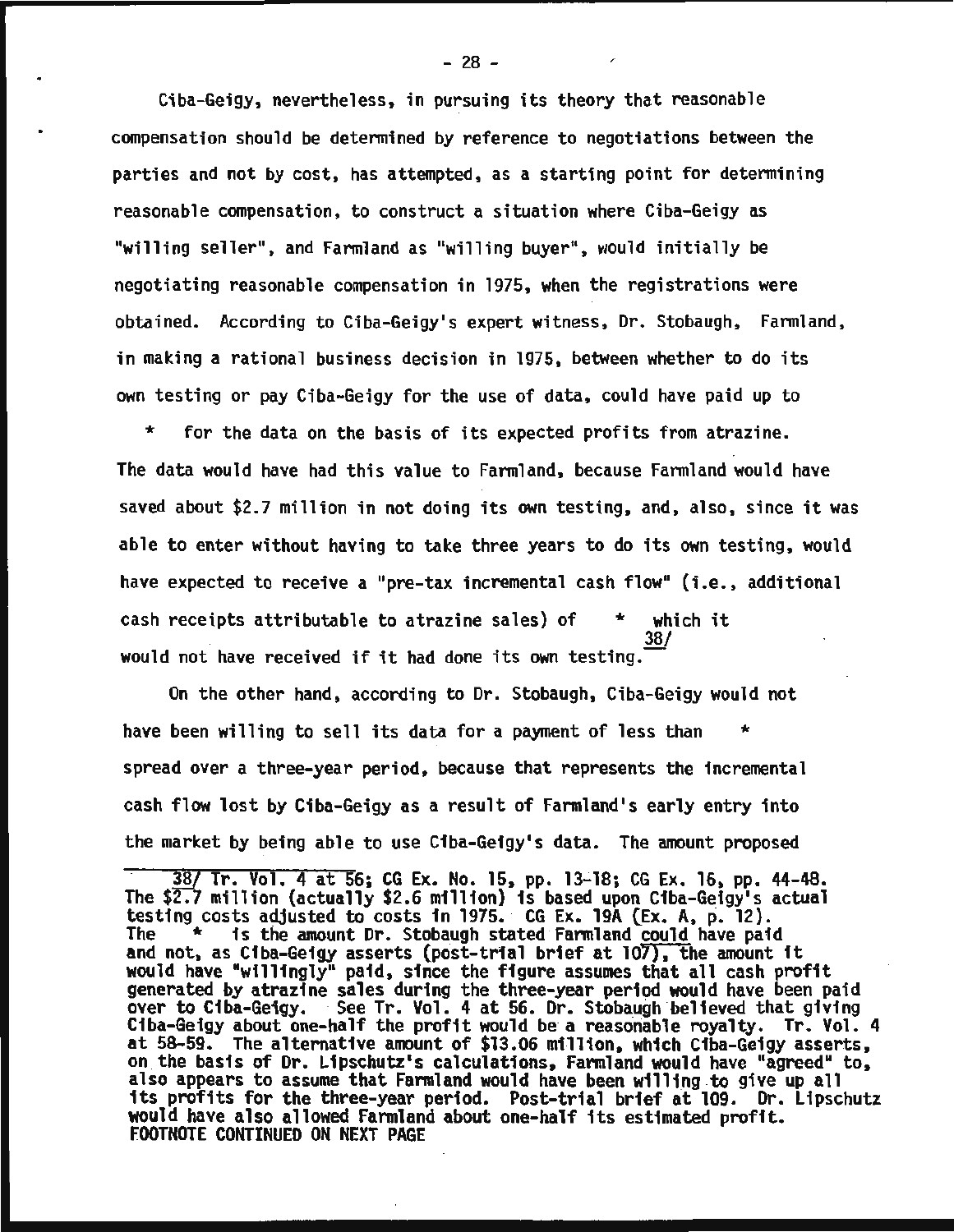by Ciba-Geigy of \$B.ll million is then offered as a reasonable compromise which fairly accounts for the benefit gained by Farmland and the loss suffered by Ciba-Geigy, and one which the EPA should accept in its role as arbiter between the parties.

Ciba-Geigy's estimate of what Farmland would have been willing to pay<br>39/<br>he data in 1975, is, of course, pure speculation. But I have a for the data in 1975, is, of course, pure speculation. more basic problem with Ciba-Geigy's approach than determining how plausible are its estimates. Ciba-Geigy's formula is really a rough marginal analysis

3B/ CONTINUED:

CG Ex. 16, p. 47.

Besides the cash flow generated by early entry, Ciba-Geigy argues that another benefit to Farmland from purchasing the data would be that Farmland saves the risk of failure in producing satisfactory data. Dr. Stobaugh and Mr. Goldscheider also mention benefits to be gained by obtaining production and marketing experience sooner than if Farmland had to wait three years. CG Ex. 15, p. 4, CG Ex. 22, p. 13. But there is nothing in the record to indicate what value could or should be attributed to these unmeasureable and intangible benefits, in and of themselves.

39/Farmland has refused to produce the investment proposal for its atrazine plant which was presented to Farmland's directors in January 1975. F. Ex. 44. Ciba-Geigy has requested, therefore, that in the alternative, I draw the inference, pursuant to Section 15(b) of the rules of procedure, that Farmland's projected atrazine sales, return on investment, and profits in the investment proposal show, as Ciba-Geigy claims, that it would have been more economically advantageous for Farmland to pay Ciba-Geigy \$8 million for the data than to enter the market by doing its own testing. The proposal, however, could not have considered the \$8.11 million payment, since Farmland's plans to build its own atrazine plant seem to have been made on the assump-<br>tion that it could rely on Soluja Ltee's data, which Soluja Ltee had made available to Farmland without charge. Tr. Vol. 9 at 91-94; F. Exs. 19, 22 23. Consequently, while Farmland's refusal to produce its investment proposal would support the inference that Farmland anticipated substantial profits from its atrazine sales, the inference that Farmland would have been willing to pay Ciba-Geigy over \$8 million for test data instead of either doing its own testing, or possibly simply abandoning its plans to build an atrazine plant would be. too tenuous. To draw such an inference, I would have to conjecture not only what projections Farmland's officials would have made if they included the \$8 million cost in their plans, but also what decision Farmland's directors would have reached if they had to take into account such payment. See Tr. Vol. 9 at 96-98.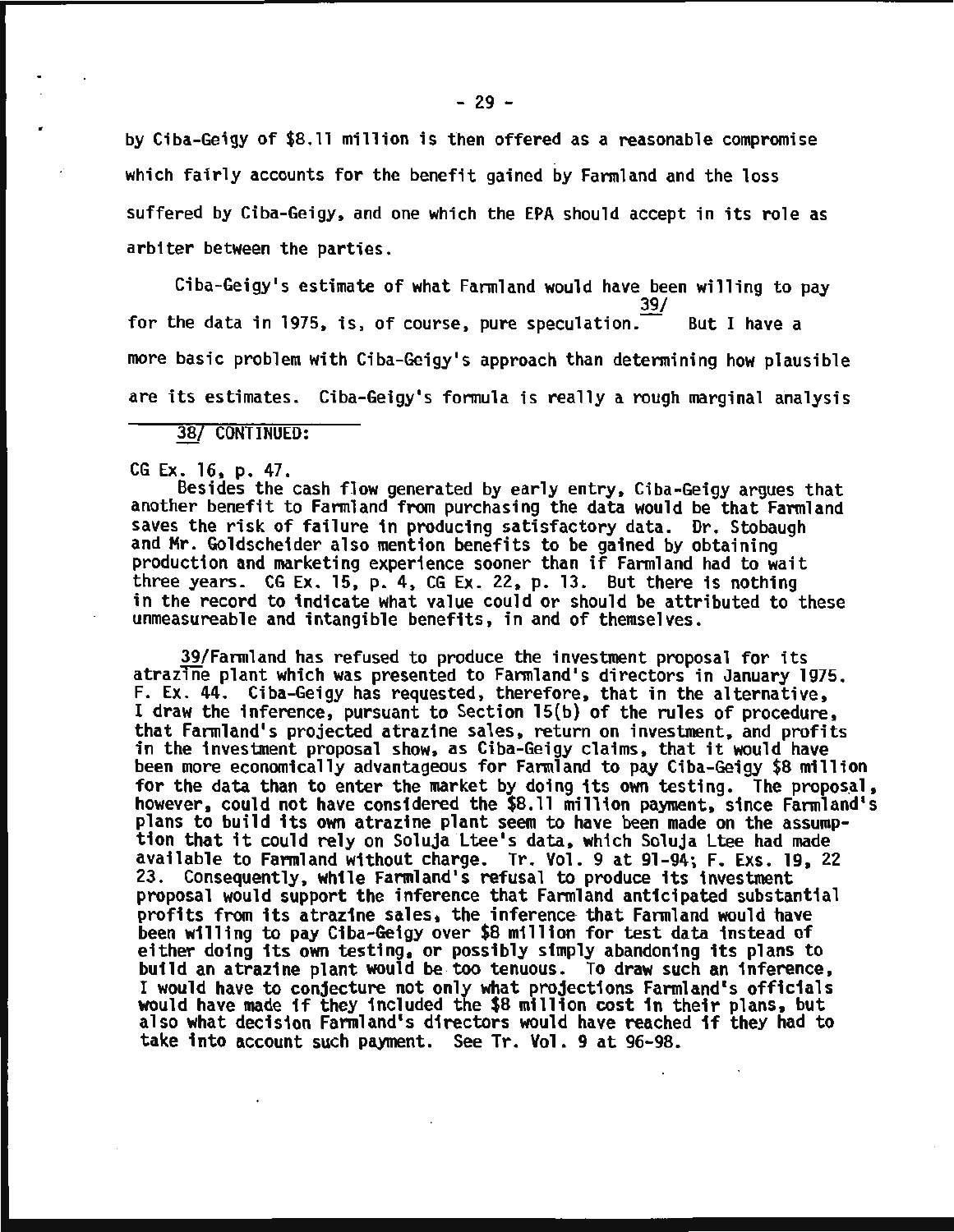for finding the point at which the gain to Farmland in purchasing data from Ciba-Geigy arguably exceeds the gain to be realized by Farmland in producing its own data. 40/ As calculated by Ciba-Geigy, the value arrived at of \$8.11 million would divert to Ciba-Geigy•s benefit the money that would otherwise be spent for unnecessary and duplicate testing, and, in addition, saddle Farmland with the expense of paying a royalty on its sales for two and one-half to three years after the patent period, which \* 41/ the royalty Ciba-Geigy was getting from its licensees under the patent. The effect of the formula, therefore, is not only to make Farmland bear the full expense of Ciba-Giegy's testing costs but also to extend the rewards for Ciba-Geigy•s research and development of atrazine beyond the period allowed by the patent grant. The data, in short, does not come cheap, and meeting federal testing requirements is made more expensive for Farmland than for Ciba-Geigy on the rationalization that it is more profitable for Farmland to purchase data than to produce it.

41/ The \$5.51 million charge for early entry amounted to 10% of Farmland's gross sales during 1976, 1977, and 1978. See Ciba-Geigy's post-trial brief at 69-70. The royalty Ciba-Geigy was charging its licensees in 1975 was  $*$  F. Ex. 5, pp. 54-55.

<sup>40/</sup> The gain to Farmland in entering the atrazine market is estimated by Ciba-Geigy to be about a 20% return on its investment. CG Ex. 16, pp. 44-48. Since Farmland would appear to save nothing in testing costs under the formula (there being no reason to assume that Ciba-Geigy's \$2.6 million is less than what Farmland would have had to pay to produce its own data), the marginal analysis is really directed to what value should be placed on Farmland's entry into the market earlier than if it had to produce its own data.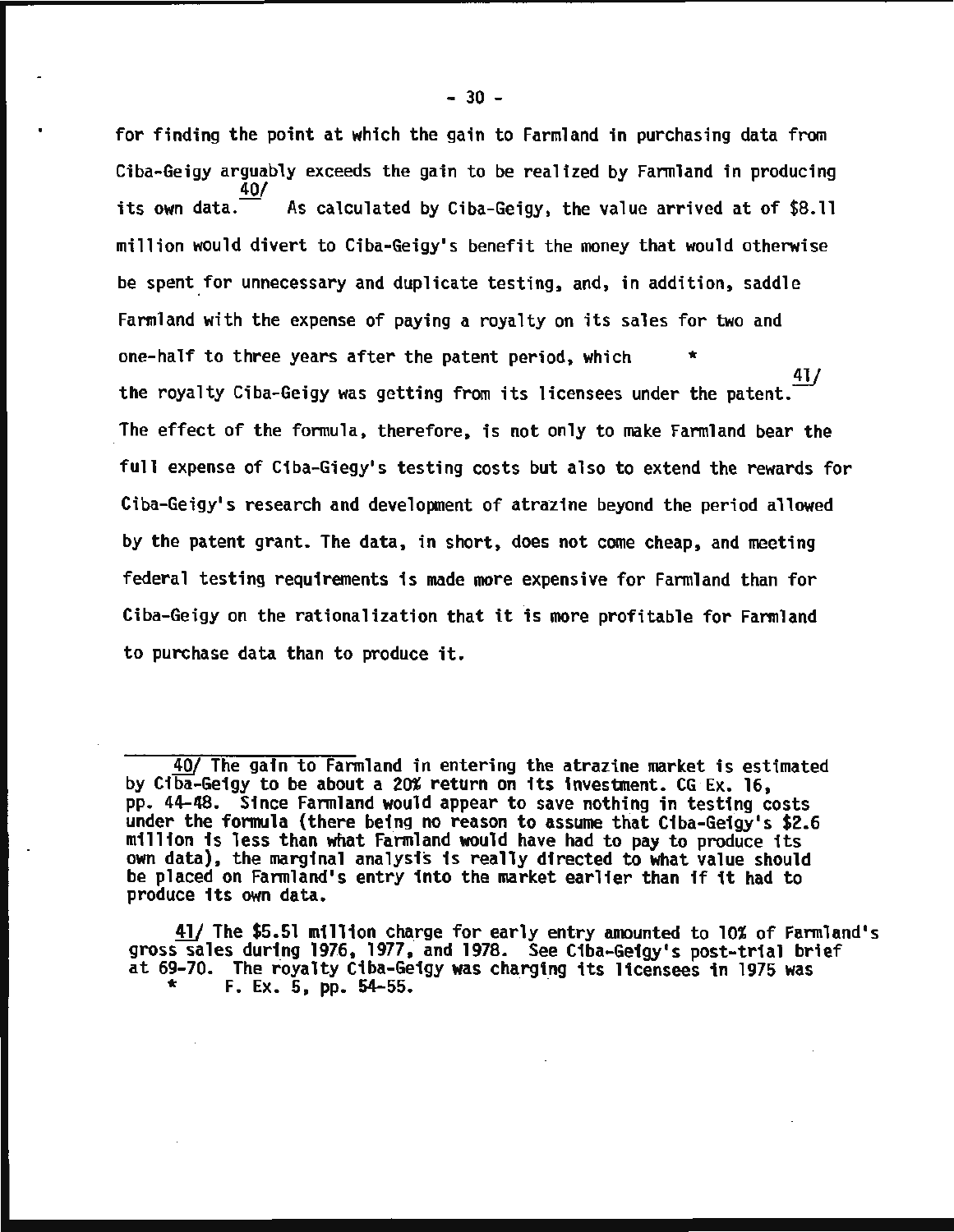The exclusionary effect of such a formula cannot be ignored, although it may not give the absolute power to exclude which Ciba-Geigy had under its patent. The \$8.11 million payment increases Farmland's initial investment cost in becoming an atrazine producer from \$13 million to \$21 million, an increase of about 62%. Regardless of how sanguine Farmland's management were about their prospective profits from atrazine in 1975, the magnitude of the additional cost is such that the testimony of Farmland's official that Farmland would have reconsidered its decision to produce its own atrazine if it meant incurring this additional<br> $\frac{42}{5}$ \$8.11 million cost cannot be discounted. The models presented by Drs. Stobaugh and Lipschutz to show that in 1975, it would have been more economically advantageous for Farmland to pay \$8.11 million for Ciba-Geigy•s tests than for Farmland to do its own testing, simply elide over a third possibility that Farmland would not have been willing to either risk a \$21 million investment, or take what Ciba-Geigy asserts is the more

 $-31 -$ 

*c* 

<sup>427</sup> See Tr. Vol. 9 at 96-98. The asserted reasonableness of \$8.11 million is calculated on the basis of Farmland's actual sales of 28 million pounds (as estimated by Ciba-Geigy) over the first three years of operation at the prices in effect during that period (the price having dropped from \$2.33 a pound in 1976 to \$1.66 a pound in 1978). I am assuming that this \$8.11 million approximates what Ciba-Geigy would have requested as a payment in any negotiation with Farmland in 1975, on the basis of Farmland's anticipated sales. I am further assuming that Ciba-Geigy•s evaluation of the data is based on what Farmland as a willing buyer would have paid when Farmland was considering entry into atrazine production, and is not based upon the fact that a higher price than Ciba-Geigy would otherwise have requested was justified by the price than clud-delgy would otherwise have requested was justified by<br>situation in which Farmland found itself after it had constructed its atrazine plant and had discovered that Soluja Ltee's data, which it had intended to rely upon, was not adequate to support its registrations.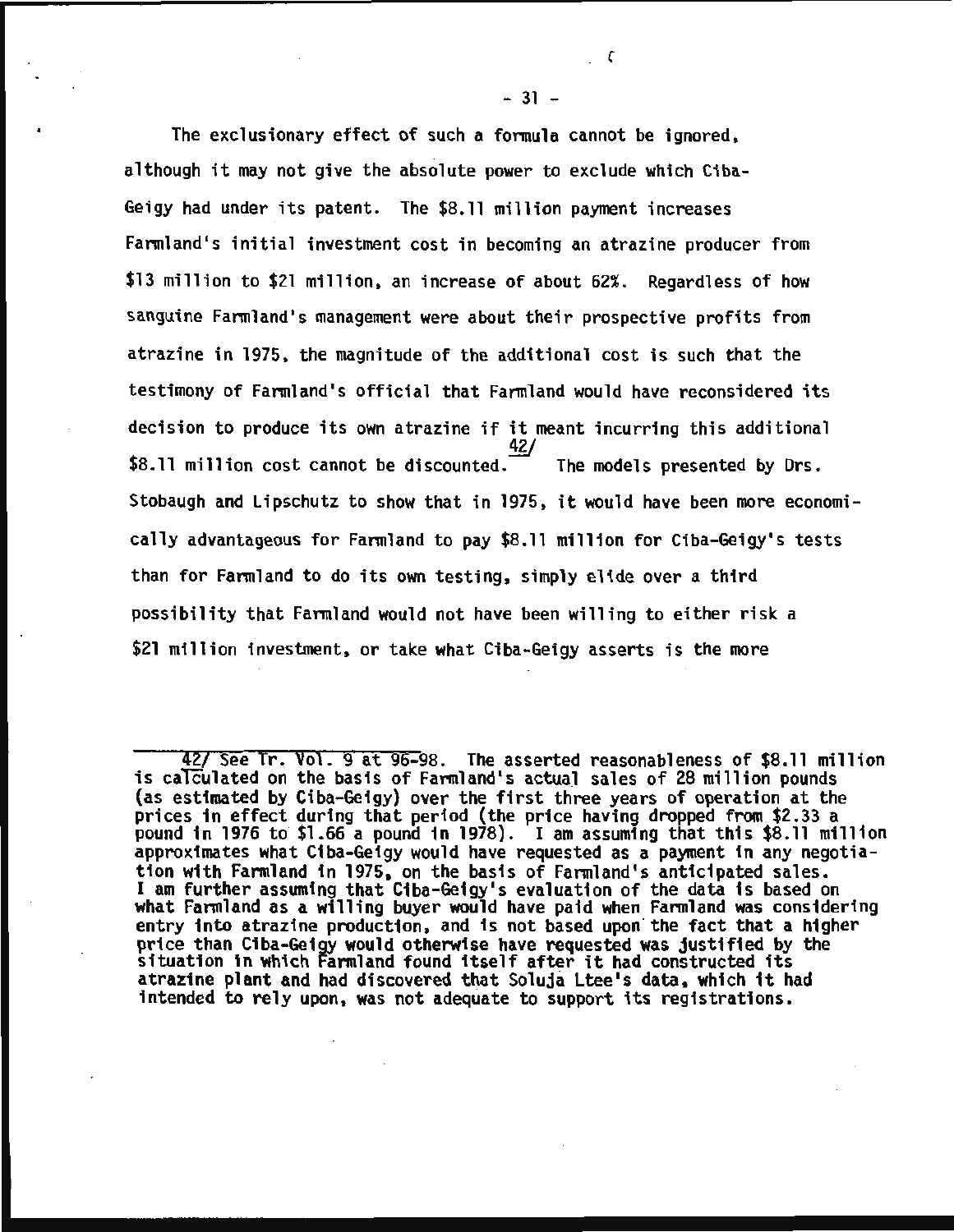$-32$ costly alternative of waiting three years while it produced its own tests. $\frac{43}{4}$ It seems fair to assume, since Farmland's.entry admittedly threatened a loss of business to Ciba-Geigy, that if, in any negotiations in 1975, Farmland, concluding that purchasing the data from Ciba-Geigy made entry too costly, had abandoned plans for producing its own atrazine, Ciba-Geigy not only would have been totally unconcerned about this happening, but might well have welcomed it.

It may still .be true that Farmland in 1975 would have been willing to pay more than \$49,500 for the data. I find, however, that trying to decide how high a price the data originator can charge before it becomes more economically advantageous for the user to do its own testing is not the way reasonable compensation is to be determined under Section  $3(c)(1)(D)$ . Such a formula differs from the exclusive use of data in that some concessions are made to the data user in order to discourage duplicative

~ Although atrazine had an established market, entry into the market was not risk-free. In fact, Farmland lost money on its atrazine sales during two out of the first three years of operations. F.Ex. 11 (Ex. 1).<br>Dr. Lipschutz would apparently concede that Ciba-Geigy's formula has an exclusionary effect for new entrants who are "so inefficient" that they cannot consider entering the market for the registered pesticide if they have to pay to develop their own registration data. CG Ex. 16, p. 34, n. 13. The only efficiencies apparent are those of scale, i.e., expected pesticide sales must be large enough to justify testing costs. Ciba-Geigy developed its data during the 17 years it had a virtual monopoly through its patent on atrazine. Its expected sales were undoubtedly large enough to justify testing costs totalling \$2.6 million (in 1975 dollars). Farmland would have been asked to pay a sum over three times as large for its much smaller volume of sales.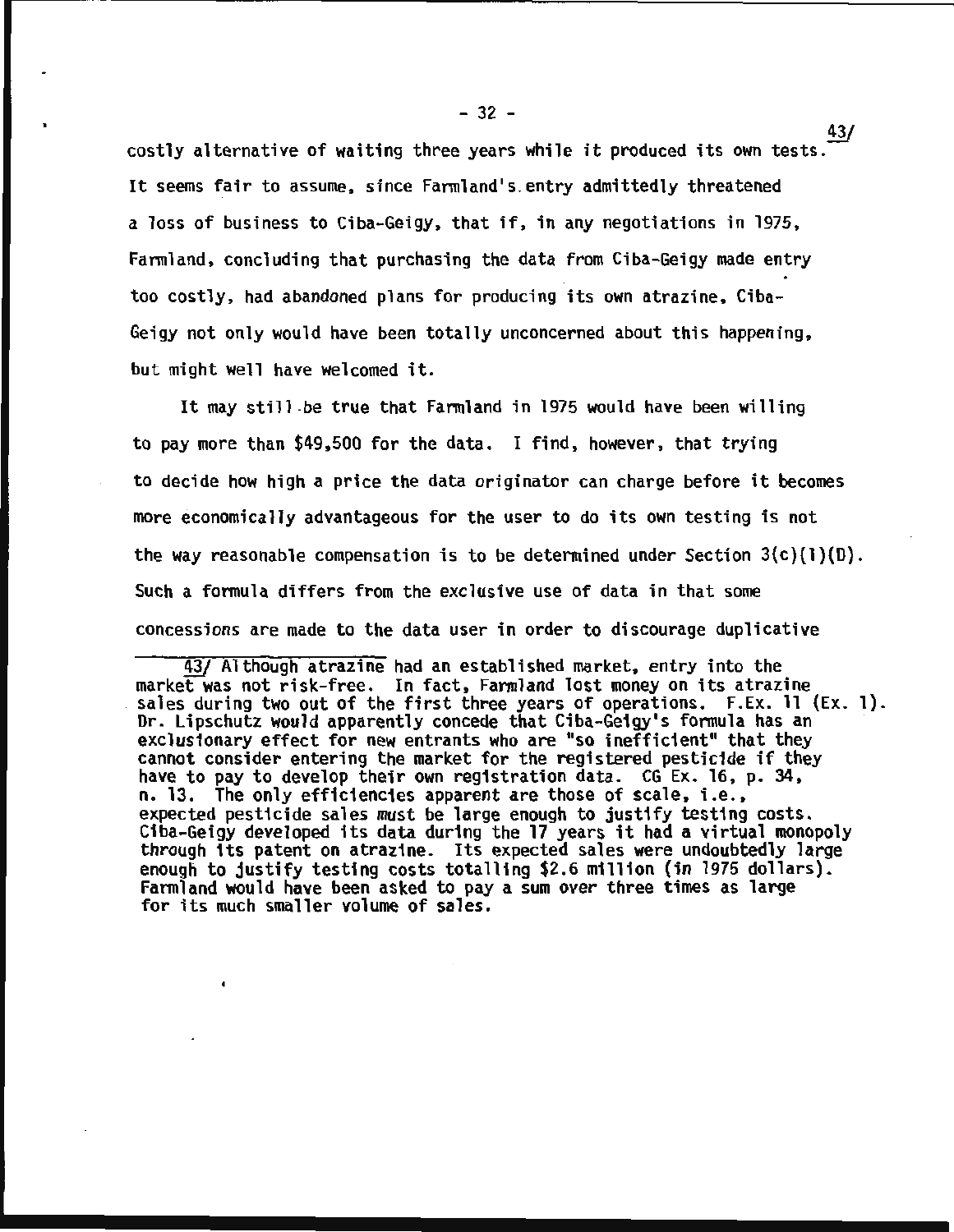testing. but the user's right to obtain the data is really subordinated to the claimed need to protect the profits of the data owner in order to encourage further research and development in pesticides. This 44/ was also the justification made for exclusive use of data. Such approach construes too narrowly Congress' purpose in rejecting exclusive use for data which is neither confidential nor trade secret and less likely to represent an innovative contribution to pesticide research and development.

Cf. Kewanee Oil Co. v. Bicron Corp., 416 U.S. 470. 476 (1974). In providing for the mandatory licensing of such data, it would appear that Congress was concerned with minimizing the burden on pesticide producers and distributors of meeting expensive governmentally imposed testing requirements, and not with adding to the profits of data owners by allowing them to charge the maximum price for data the user will pay. Understandably, Congress saw it as a needless waste of resources to insist that the EPA wear blinders in evaluating the registerability of a pesticide and require expensive testing when it already had in its files proof that the pesticide was safe and effective. At the same time, Congress was unwilling to have a system in which all the data costs would be borne by the first registrant who sought to register a new pesticide or a new or more efficient use for an existing pesticide, because of the dampening effect such a system could have on pesticide research and development. The purpose of reasonable compensation, therefore, is to spread the burden of meeting costly testing requirements fairly and equitably among all producers who benefit from the test data. The patent laws and exclusive

44/ Supra, at 21-22.

- 33 -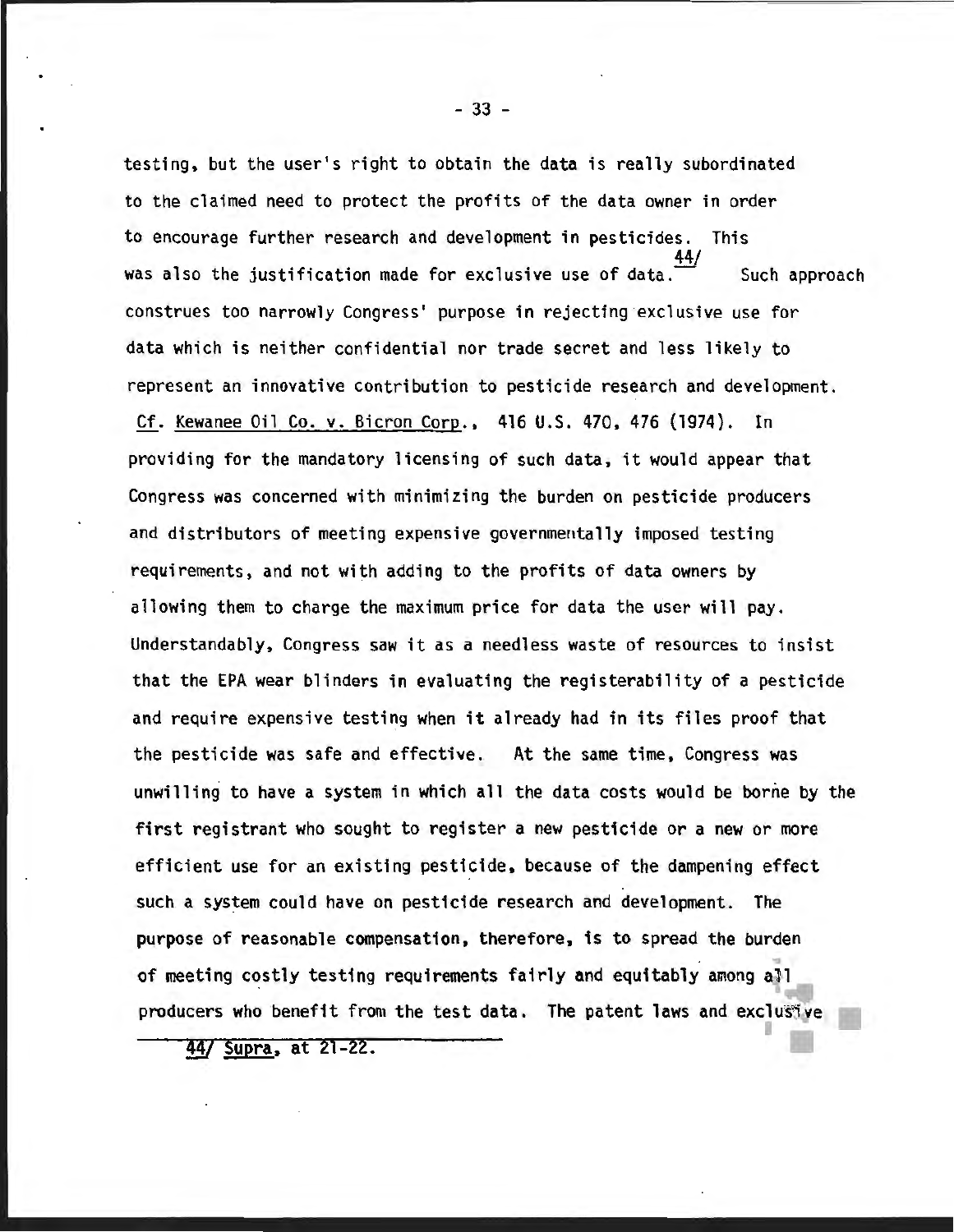rights to test data that are confidential or trade secrets, are to be the means for rewarding invention and innovation in pesticide research.<sup>45/</sup> This seems a more reasonable interpretation of what Congress intended by reasonable compensation than that given by Ciba-Geigy which would make any amount of compensation reasonable that can be shown to offer the buyer some advantage, no matter how slight or questionable, over doing its own testing. Under Ciba-Geigy's construction of Section  $3(c)(1)(D)$ , the buyer appears to gain little, if anything at all, by the right to obtain use of the data through mandatory licensing when it cannot conclude a mutually agreeable price with the data owner. To accept Ciba-Geigy's construction would be contrary to the principle that a statute should not be construed to produce an absurd or negative result. See United States v. Mendoza, 565 F.2d 1285 (5th Cir. 1978); Application of the United States, 563 F.2d 637, 642 (4th Cir. 1977).

It is to be noted that my construction of Section  $3(c)(1)(D)$  is similar to that reached by the court in Mobay Chemical Corp. v. Costle, 12 Envir. Rep. Cas. (BNA} 1572 (W.O. Mo., 1978} (three judge court}, appeal dismissed, 439 U.S. 320 (1979}. Mobay dealt with the question of whether the 1975

*<sup>!§{</sup>* Ciba-Geigy argues that Section 3(c}(l)(O) was enacted because Congress was "painfully aware" of the inadequacy of the patent laws in 1972. Post-trial brief at 132. Insofar as concern was expressed about the inadequacy of the patent law, it was in connection with opposing the proposal to delete the provision making all data subject to exclusive use. See supra at 21. There is no evidence in the legislative history that Congress believed that patent rights, or in their absence exclusive use of data. would be inadequate to maintain research and development in pesticides. It is to be noted that in amending Section  $3(c)(1)(D)$  in the Federal Pesticide Act of 1978, supra, at 27. Congress appears to have considered the protection given both by the patent laws and by exclusive use as an adequate reward for a registrant's innovation. See statement by Senator Leahy on consideration of the conference. report on S. 1678, Senate Comm. on Agriculture, Nutrition, and Forestry, Federal Pesticide Act of 1978, 95th Cong •• 2d Sess. 2-3 Committee Print 1979).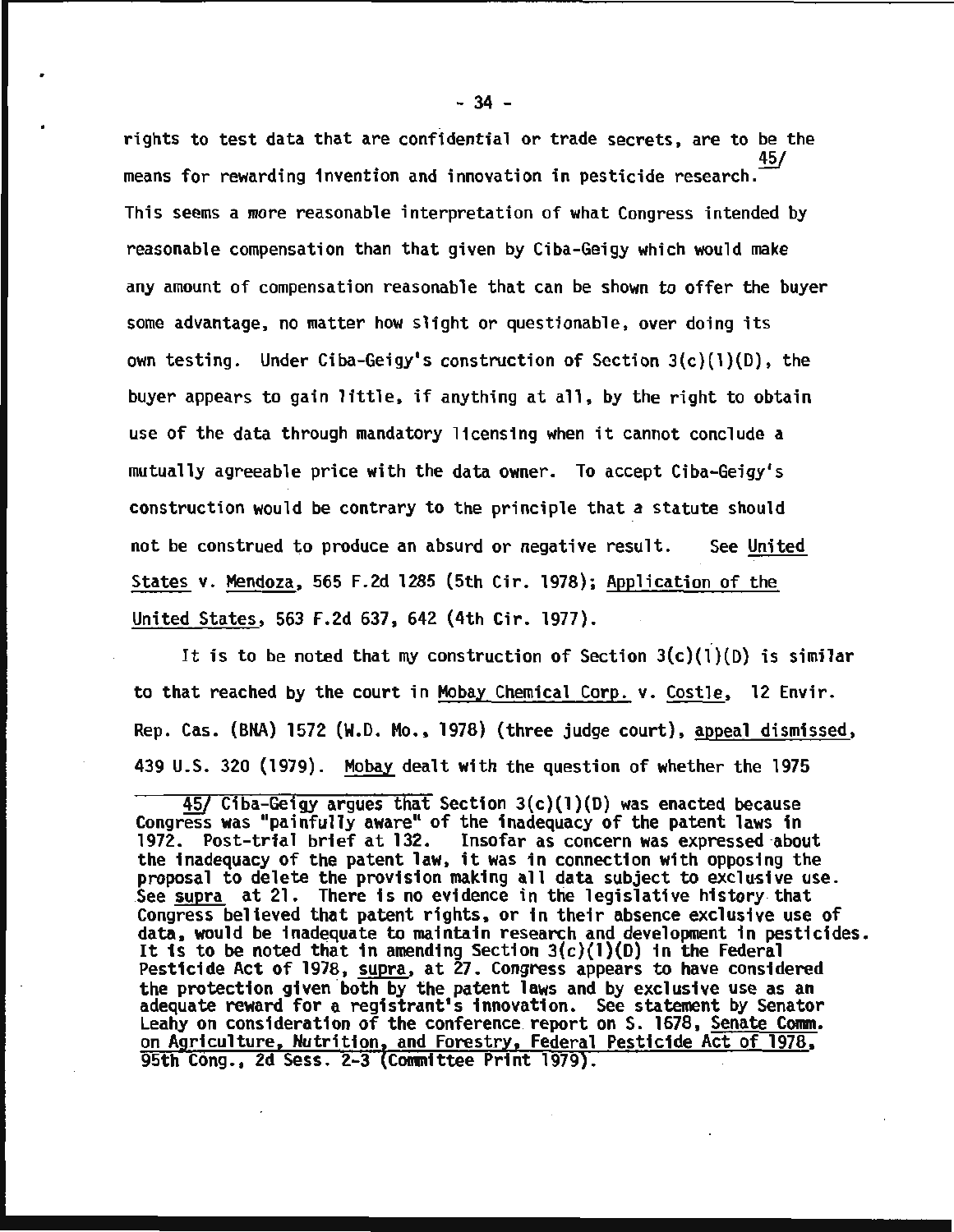amendment to FIFRA, which required compensation only for data submitted on or after January 1, 1970, and imposed no restricttons on the use of data submitted prior to 1970, amounted to an unconstitutional taking of property. In ruling that there was no unconstitutional taking of property, the court found that Section  $3(c)(1)(D)$  was for the public purpose of fairly allocating the burden of producing governmentally mandated data, and was not concerned with insuring maintenance of  $46/$ competitive commercial positions of the original submitters of data.

<sup>46/</sup> Mobay v. Costle, supra, 12 Envir. Rep. Cas (BNA) at 1578. The Supreme Court dismissed the direct appeal in Mobay for lack of a substantial question on the constitutional validity of the statute, finding that plaintiff was really attacking agency practice under the statute. 439 U.S. at 320-21. Dismissal, accordingly, would not appear to affect the merits of the district court's decision in refusing to enjoin the agency from considering pre-1970 data without payment of compensation. See R. Stern and E. Gressman, Supreme Court Practice 50-51 (3rd Ed. 1962). The same reasoning that upheld the constitutional validity of the statute as construed by the three-judge court seems equally applicable<br>to agency practice under the statute. But Cf.. Chevron Chemical v. Costle, But Cf.. Chevron Chemical v. Costle, No. 79-532 (D. Del. June 5, 1980),where in sustaining the Agency's right to consider pre-1970 data under the 1978 amendments to FIFRA, the court held that it would not reach the question of whether doing so without payment of compensation would be an unconstitutional taking of property, since the question should be considered in a claim filed under the Tucker Act. Slip op. at 8-9. In Union Carbide Agricultural Products Co., Inc., v. Costle, 481 F. Supp. 195 (S.D.N.Y. 1979), appeal pending No. 79-6200 (2d Cir., filed 1979), cited by Ciba-Geigy, the court did grant a preliminary injunction on constitutional grounds against the EPA disclosing and using trade secret<br>and confidential data submitted to the EPA prior to October 1, 1978, finding that such data was property within the intendment of Fifth Amendment protection.<br>481 F. Supp. at 199. The case, however, is probably distinguishable since Section  $3(c)(1)(D)$  applies only to use of the data, and disclosure of the data is not necessary in order for the Agency to consider it in evaluating the safety and efficacy of the me-too registrant's products.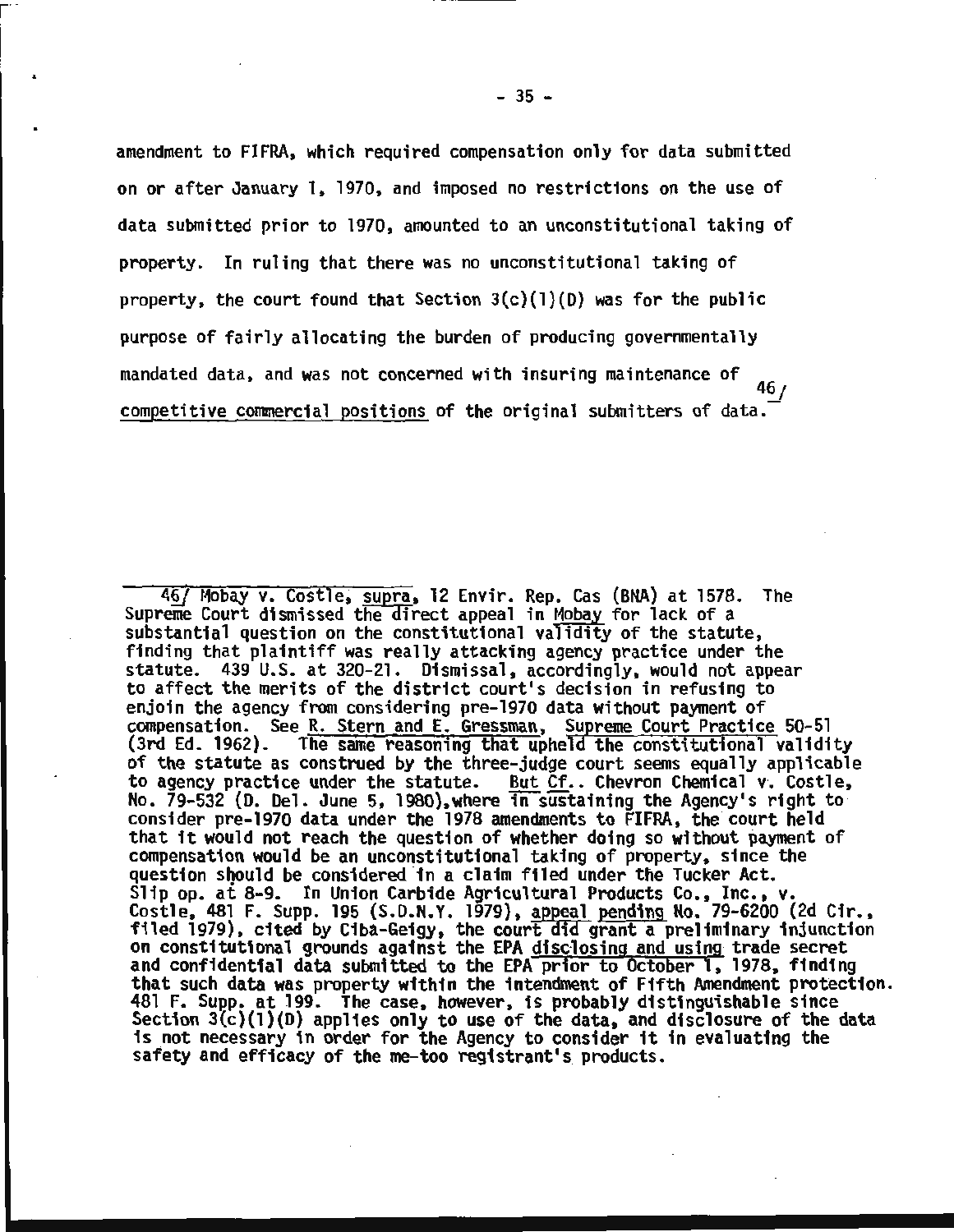Ciba-Geigy disavows any intention to protect its profits or competitive position and argues that it is seeking only to protect its property rights in the test data. It asserts that to require it to accept less than the fair value would be confiscatory, would give Farmland a "free ride," and would discourage research and development in pesticides.

The only "proprietary right" given up by Ciba-Geigy in the data is the right to exclusive use of the data in obtaining a federal registration, since Ciba-Geigy still retains possession of the data and the full use of it. Ciba-Geigy assumes that aside from Section  $3(c)(1)(D)$ , it has some inherent property right to prevent the EPA from considering the data in granting registrations to others. Such an assumption seems unfounded. Instead, it would appear that whatever right of compensation Ciba-Geigy has attaches because of Section  $3(c)(1)(D)$ . On this point, I am fully in agreement with the following reasoning of the court in Mobay Chemical Corp. v. Costle, supra, 12 Envir. Rep. Cas. (BNA) at 1579-80:

[The] sole property interest which plaintiff claims<br>is diminished by the 1970 cutoff data of Sec.  $3(c)(1)(D)$ is an alleged right to exclusively use the data; that is, to prevent others from using it. Defendant responds that plaintiff does not possess such a right, under the Constitution or the common law. Whether or not plaintiff possesses a right to exclusive use of its property within<br>the bundle of rights which make up property ownership, this Court finds that the interference of Sec.  $3(c)(1)(D)$  with that alleged "right" does not rise to the level of a taking of plaintiff•s property. This Court simply cannot reasonably conclude that the Administrator's mere consideration of data which is required by and which he already possesses pursuant to a lawful regulatory scheme<br>in order to determine the registrability of a pesticide product--that is, to assure its efficacy and safety prior to its transportation in interstate commerce--without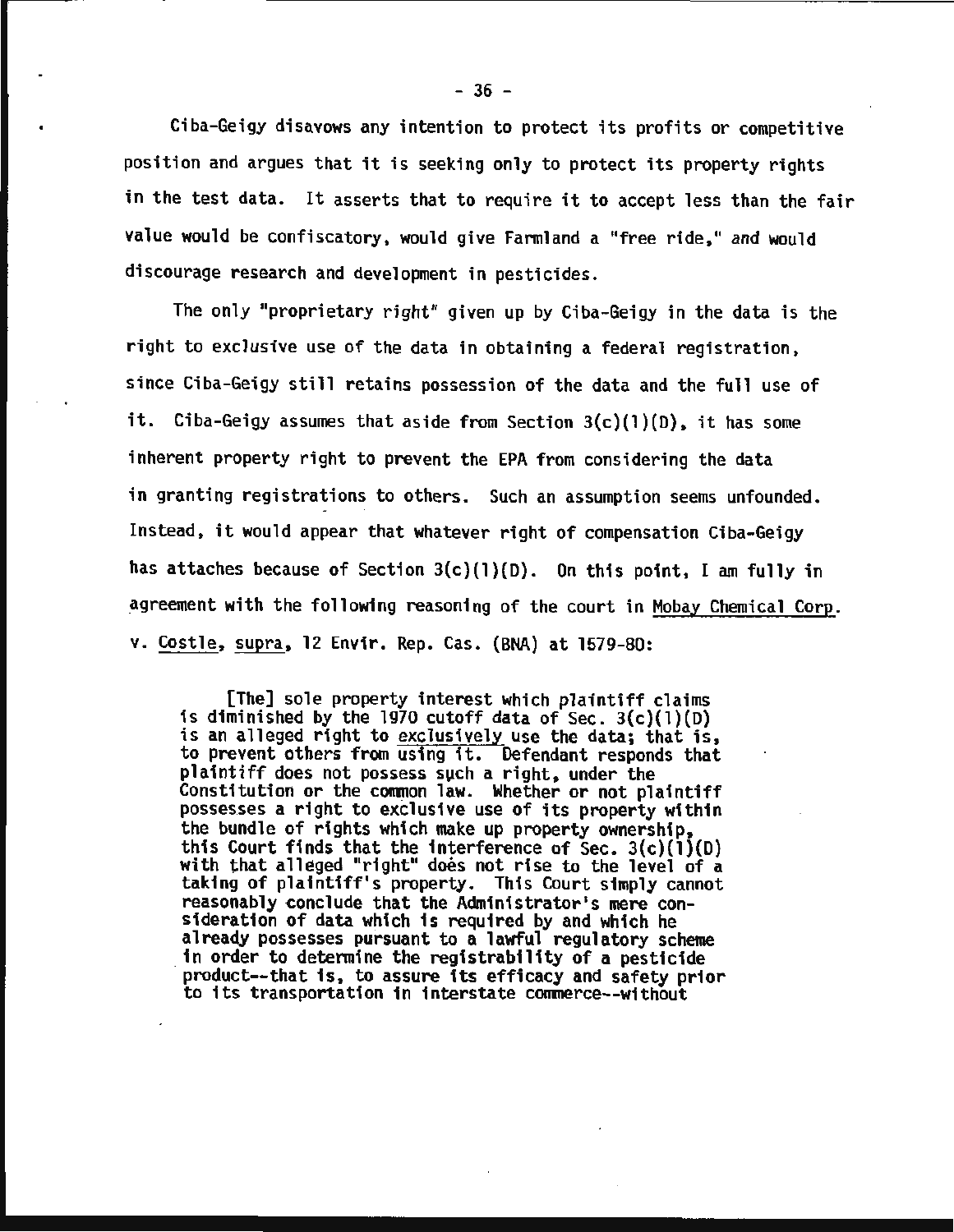disclosing the contents of that data to any other person and without diminishing in any manner the originator's use of its own data violates the Fifth Amendment to the United States Constitution. (footnote omitted) 11/

In short, it is most doubtful what the "fair market value" of 48/ the exclusive right to use the data would be absent Section  $3(c)(1)(0)$ . If, as appears, the right to reasonable compensation is a legislative grant, then whether the compensation is "confiscatory," because less than what the data owner thinks it can obtain, is irrelevant,

47/ The case of Kaiser Aetna v. United States, U.S. , 62 L. Ed. 2d 33 $\overline{2}$  (1979), is readily distinguishable. In that case, the government action created a public right of access to what hitherto had been a private pond, thereby significantly interfering with the enjoyment and use of the pond by the owners who had developed it in order to exploit it as a private marina. The EPA's consideration of Ciba-Geigy's data to grant registrations to others in no way interferes with Ciba-Geigy's<br>use of the data to obtain registrations or for other business purposes, such as to support advertising claims or to defend against product liability claims, and it is for such uses that the data really appears to have been developed by Ciba-Geigy, and not for the purpose of selling the data to others. Further, not every regulation of property which affects in some way the value of the property rises to the level of a taking of property requiring the payment of compensation. See South Terminal Corp. v. EPA, 504 F. 2d 646, 678-79 (1st Cir. 1974); Mobay Chemical Corp. v. Costle, supra.

48/ Certainly this would appear to be true in the case of data which is not protected by Section 10 as trade secret or confidential, and therefore presumably would have been publicly available once it was filed with the EPA,<br>since Ciba-Geigy does not claim that any of it is subject to copyright protection. An example is the efficacy data obtained through research<br>done by research cooperators at land-grant universities or colleges, with the financial support of Ciba-Geigy alone or in combination with other pesticide companies for which Ciba-Geigy claims compensation. Ciba-Geigy does not have any ownership rights in such data and the information would appear to be available to the public. See Tr. Vol. 2 at 56, 153-54, Vol. 6 at 38-42. For the reasons stated below at 56, I find that such data is nevertheless compensable to the extent that Ciba-Geigy contributed to its

Perhaps trade secret or confidential data involving special techniques in analyzing, testing, or producing atrazine, may have a "proprietary" value which is diminished by using the data to register the products of another registrant. Whether or not this would justify valuing such data differently from other data in determining compensation is not an issue in this case. See supra at 18.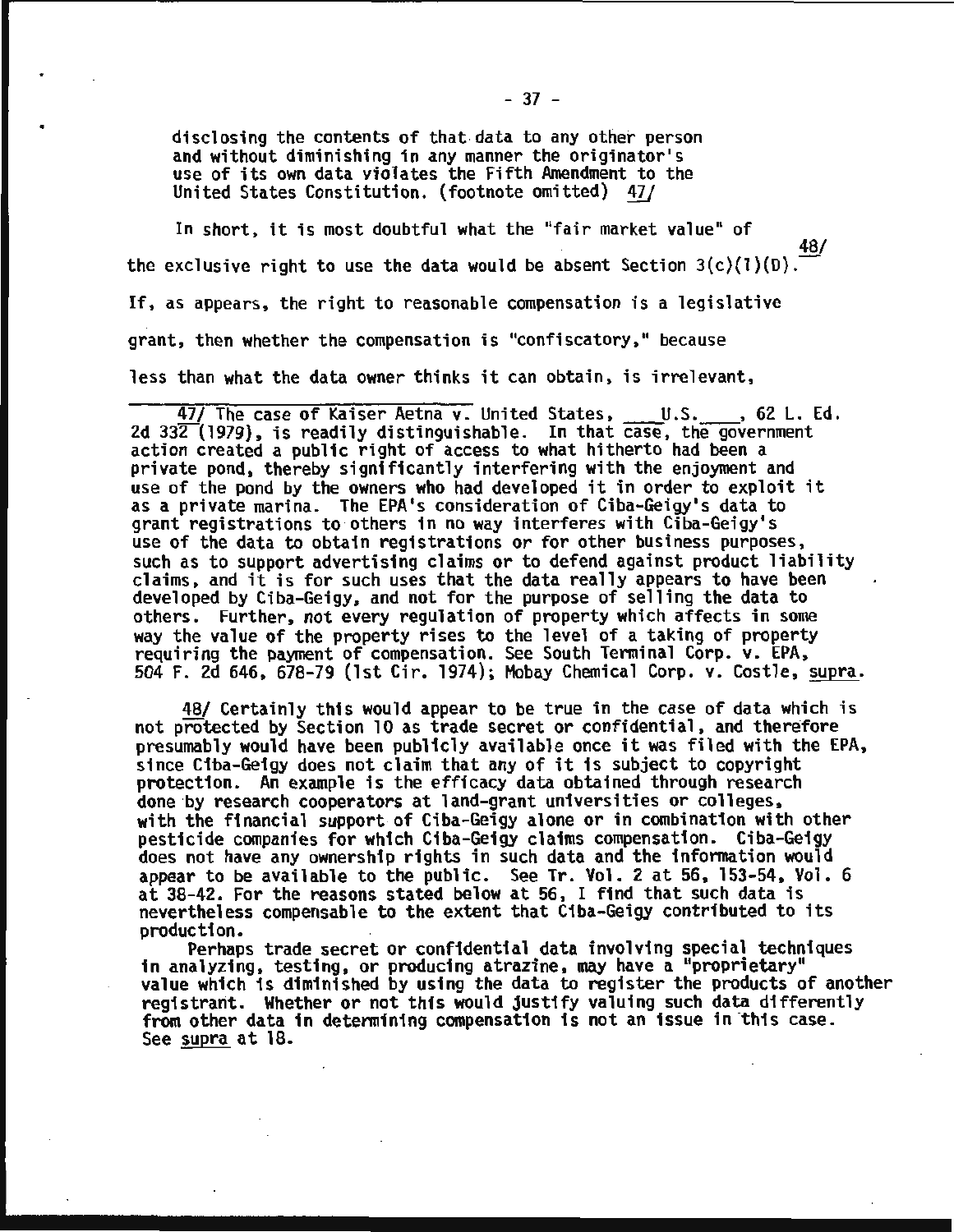unless Congress intended compensation to be awarded on that basis. I find nothing in the legislative history or in the statute to warrant ascribing such an intention to Congress.

In any event, I am not persuaded that Ciba-Geigy has shown that \$8.11 million is a reasonable price for the data so that Farmland would have been willing to pay this price rather than do its own testing. Dr. Stobaugh and Dr. Lipshutz have made plausible arguments as to why, from the viewpoint of Ciba-Geigy, it would have been to Farmland's economic advantage to pay \$8.11 million. But Ciba-Geigy•s interest really lies in protecting its profits in atrazine and not in making a sale of its data. Whether Farmland would have been persuaded by the arguments made by Dr. Stobaugh and Dr. Lipschutz to pay \$8.11 million is another matter, depending on how -fit ighed the relative advantages and disadvantages and how it wished to allocate its resources. It would be presumptuous of me, assuming I could intelligently do so, to "second-guess" the decision-making of Farmland's management if they had been presented with the option of Farmland paying 50/  $$B$ . Il million or doing its own testing. I seriously question whether Congress ever intended reasonable compensation to be determined in such a fashion.

49/ The economic loss to Ciba-Geigy caused by mandatory licensing, which is stressed by Ciba-Geigy and its expert witnesses as making the \$8.11 million reasonable from the standpoint of Ciba-Geigy, is not the inability million reasonable from the standpoint of Ciba-Geigy, is not the inability<br>to recover its testing costs, but the loss of sales and profits caused by<br>Farmland's entry as a producer. See Ciba-Geigy's post-trial brief at 110-Indeed, the \$8.11 million would amount to more than 300% profit on the cost of producing the data, using 1975 costs. Moreover, the actual cost of the data may well have been recouped in the sales of atrazine. Ciba-Geigy admits the price paid by distributors for atrazine may include some part<br>of the value of the research data. Reply brief at 39.

50/ The certified public accountant who audited Farmland's books and appeared to be familiar with the financial analyses used by companies to make investment decisions never heard of the "net incremental pretax cash flow" analysis used by Dr. Stobaugh. Tr. Vol. 8 at 130.

·- ·-· -----·---··-·-- - --- ---------------------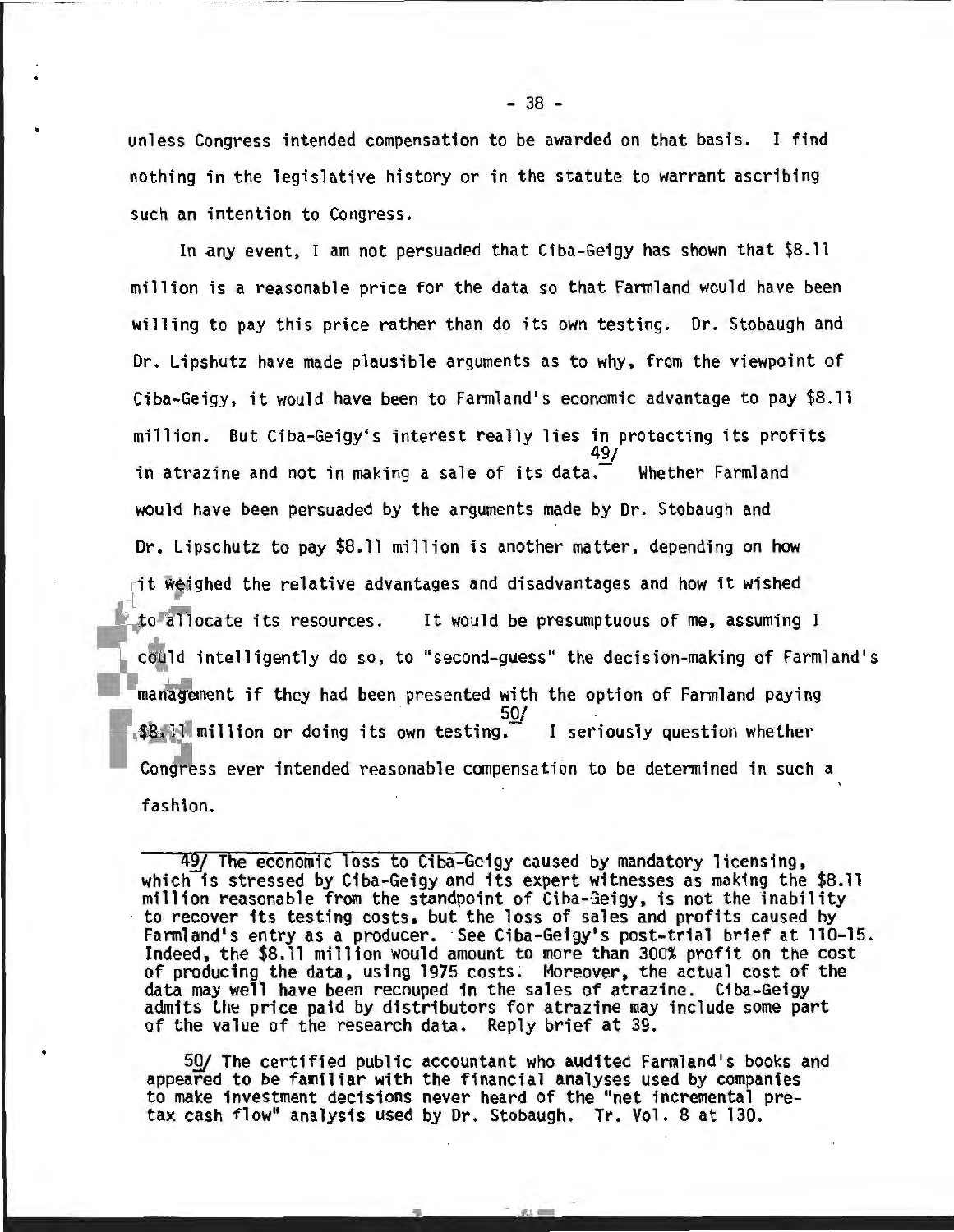Similarly, Mr. Goldschieder has given some logical rules for bargaining in negotiating licensing agreements involving technology transfers. Assuming the analogy to licensing of "know-how" is apt, even though no technical information is actually disclosed to Farmland, Mr. Goldschieder's testimony does not really help in deciding where the bargain will actually be struck.

Ciba-Geigy argues that the fact that Farmland was willing to pay a 10% fee for selling atrazine while the patent was in effect is proof of the market value of the data. But Farmland could not have sold atrazine either as a distributor or otherwise without the license. It does not necessarily follow that Farmland would have been willing to pay a 10% royalty for the privilege of selling atrazine produced by it sooner than it would otherwise be able to do. Nor is the fact that Farmland made a choice to go ahead with registration by relying on Ciba-Geigy's data any indication of what sum it would have been willing to pay. The law at the time as to what constituted reasonable compensation was unknown, and, in fact, this is the first case to pass upon the question. That it may have been willing to proceed on the risk of having to pay some compensation does not mean that it would have proceeded with registration if it<br>51/ knew that it would have had to pay  $$8.11$  million.

 $-39 -$ 

<sup>&</sup>lt;sup>51</sup>] It may be true that Farmland, if it had negotiated with Ciba-Geigy before proceeding with registration, could have found out what Ciba-Geigy's asking price was although Ciba-Geigy was unwilling to name an asking pric asking price was although Ciba-Geigy was unwilling to name an asking price in July 1975, and, in fact, apparently did not decide upon its formula of reproduction cost plus a royalty until 1978 or 1979. See CG Ex. 23 (Ex. 8); Tr. Vol. 8 at 6. Ciba-Geigy admits, however, that any bargaining would have been fruitless, because the price at which it would have been willing to sell the data was far greater than Farmland would have been willing to pay. the data was far greater than Farmland would have been willing to pay. Post-trial brief at 112. It could well be that Farmland surmised as much . from the few conversations it appears to have had with Ciba-Geigy, see CG Ex. 23 (Exs. 7 & 8), and decided to rely on compensation as determined by the EPA. It is to be noted that at that time the EPA construed compensation as applying only to data submitted to the EPA on or after October 21, 1972. FOOTNOTE CONTINUED ON NEXT PAGE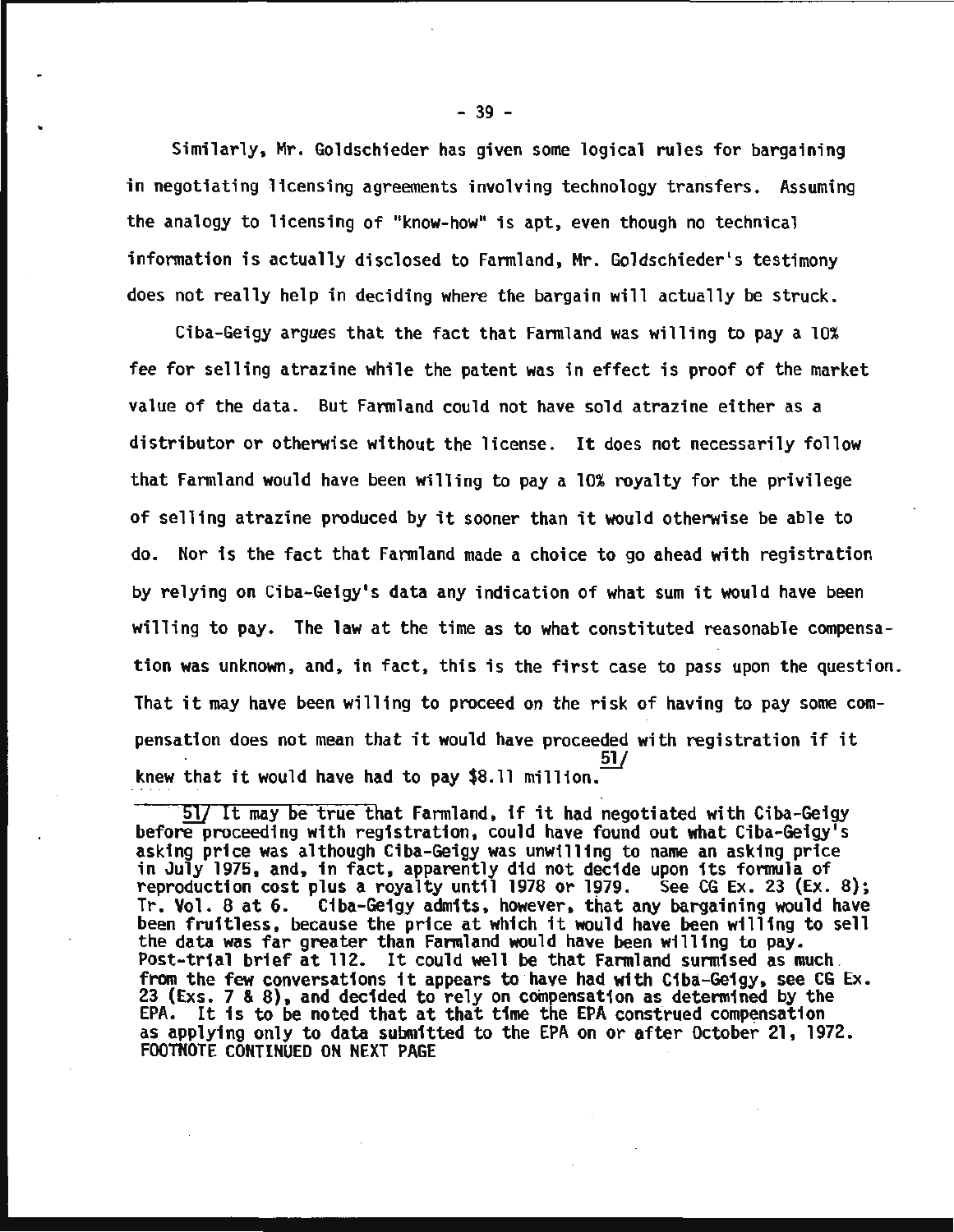I find, accordingly, that Ciba-Geigy's formula of total cost plus a royalty payment for the privilege of early entry is not an appropriate method for determining reasonable compensation. It is premised on the claim that Congress' predominant concern in enacting Section  $3(c)(1)(D)$  was to 52/ protect the data originator's "proprietary right" to profit from the data. 1 find nothing in the legislative history to support this claim. What the legislative history indicates is that Congress was as much concerned with not imposing unnecessary testing costs as with compensating data producers. I must, therefore, reject a method which subordinates the interest of the data user to the interest of the data originator.

It remains then to examine the cost-sharing formula proposed by Farmland. Farmland contends that compensation should be determined by apportioning the original cost of the data according to the respective market shares of the parties. In 1975, converting production figures in the record to their dollar value, Farmland asserts that its market share was 6.4%. Farmland should, therefore, pay 6.4% of the original cost of such data is as properly compensable. According to Farmland, compensation so computed would amount to \$49.500.

#### 51'/ CONTINUED:

The EPA also stated that the purpose of Section  $3(c)(1)(D)$  was to assure a "degree of protection" for the data developer's investment in procuring the data, but that it was not intended "to limit fair economic competition nor extend existing protecting of inventions beyond that already provided<br>by patent and similar laws." Interim Policy Statement, 38 Fed. Reg. 31862 {Nov. 19, 1973). Regardless of whether the EPA's interpretation of Section  $3(c)(1)(D)$  was correct, there is nothing in the statement to indicate that compensation would be as large as that claimed by Ciba-Geigy. To the contrary, the EPA's interpretation would seem to lend more support to Farmland's position on compensation than to Ciba-Geigy's.

~ See Ciba-Geigy's post-trial brief at 74, 82.

53/ Farmland's proposed conclusions of law at 10-12.

 $- 40 -$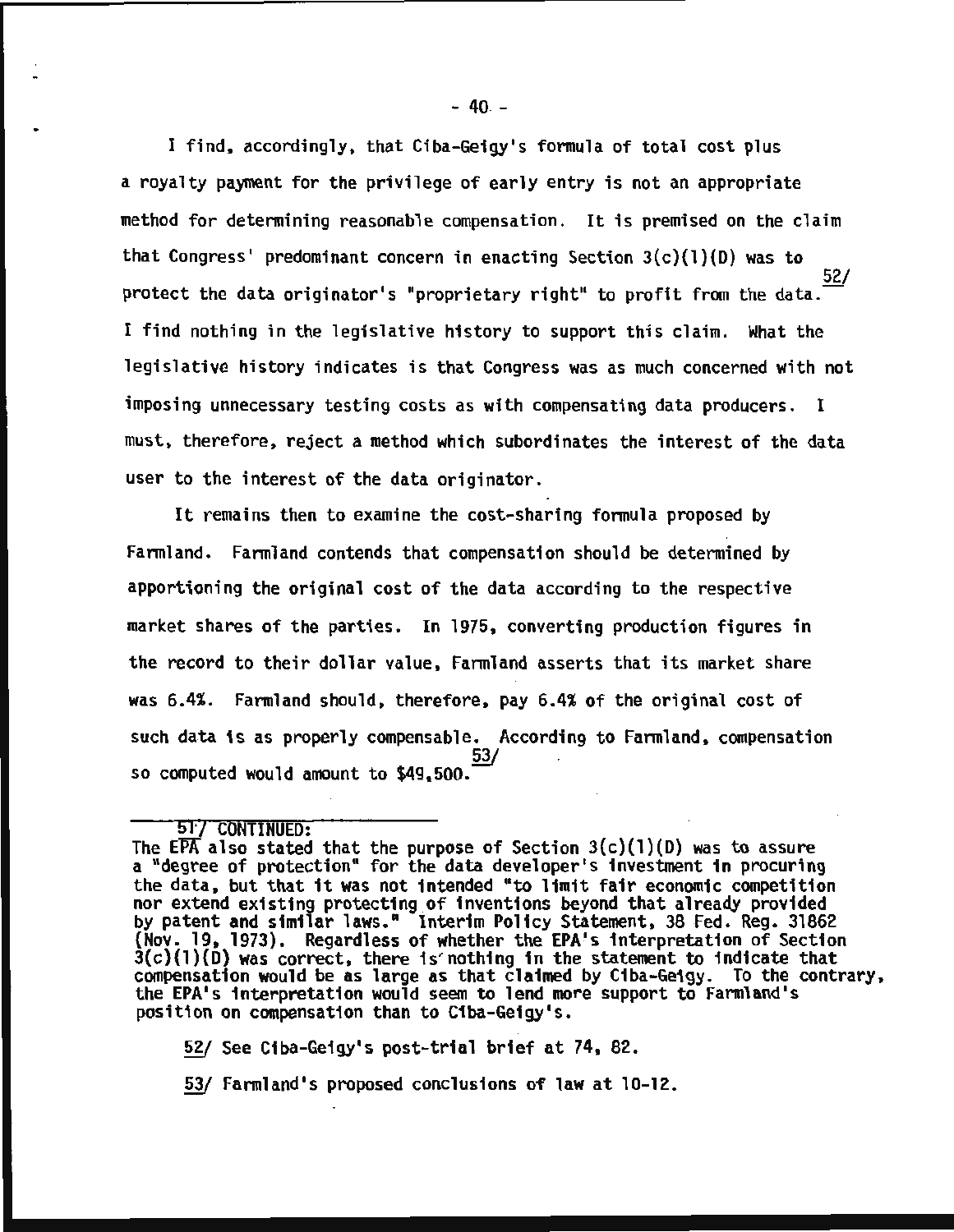For reasons hereafter noted, I find this method more in line with what Congress intended.than Ciba-Geigy's method. As proposed, however, it seems slanted in favor of the data user. I am, accordingly, making the following modifications in the method:

First, I agree with Ciba-Geigy•s contention that compensation should not be based on original cost but on cost adjusted to account for inflation between the time the cost was incurred and 1975, when the registrations were granted. Contrary to what Farmland contends (proposed findings at 87), this would not result in an inflationary windfall to Ciba-Geigy, but would merely insure that Farmland's payment of what is determined to be a fair share of the cost is equal in value to what Ciba-Geigy spent.

Second, I agree with Ciba-Geigy that it would be unfair to apportion costs on the basis of Farmland's 1975 sales. EPA granted Farmland's. atrazine registrations in the second half of 1975. The major selling season for atrazine, however, would appear to be the spring which is the growing season for the major crops (corn and sorghum) on which atrazine is used. Ciba-Geigy asserts that 1976 production figures should be used. Instead, I find that sales data for 1977 and 1978 more accurately refiect what

54/ I also agree with Ciba-Geigy that production figures are more accurately stated in pounds rather than in dollars as Farmland has done.

E.F

- 41 -

•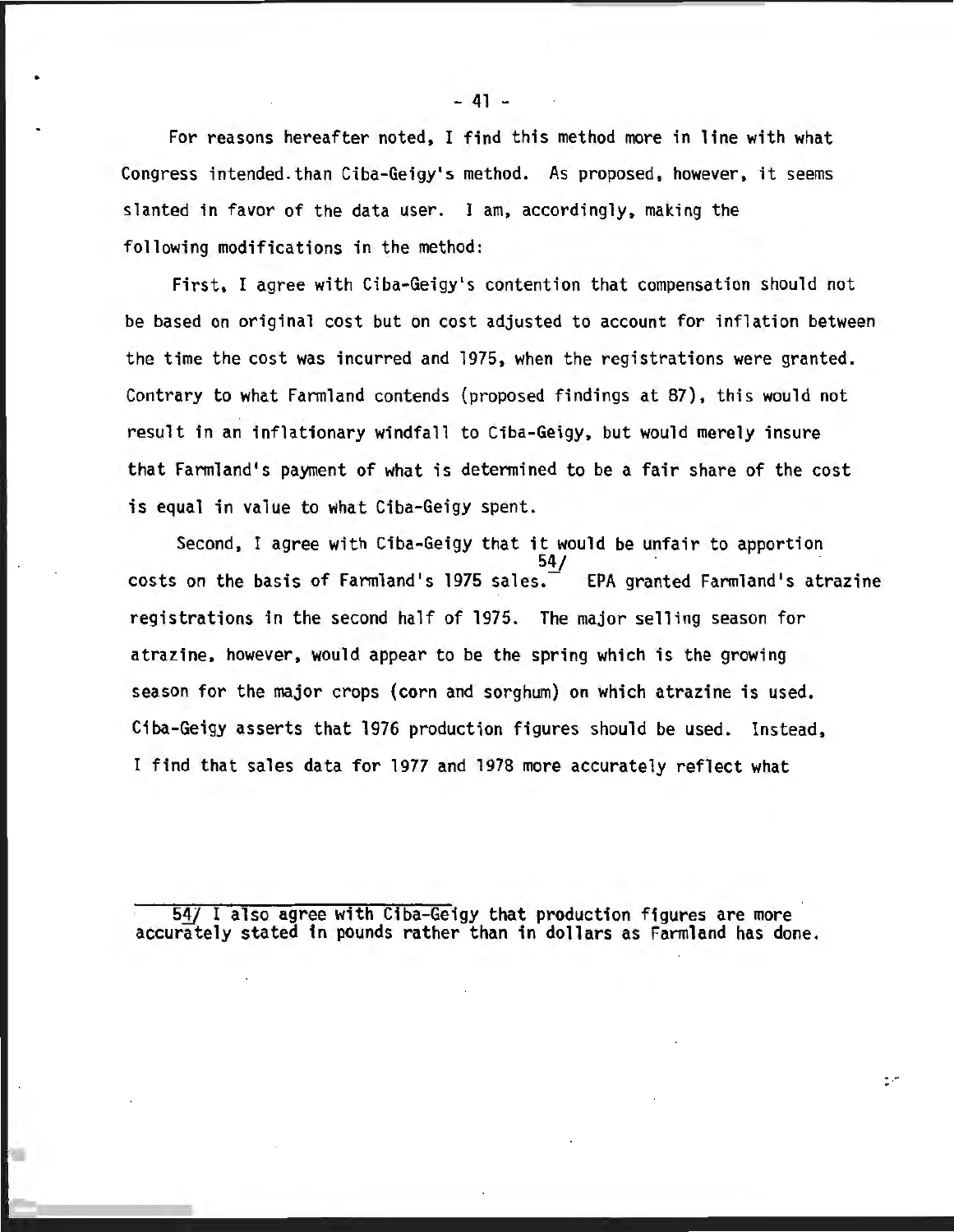Farmland's market share is likely to be. As so computed, Farmland's 55/ share of the cost is  $9.5\%$ . Reasonable compensation, accordingly, will be assessed by taking 9.5% of the 1975 cost of the data subject to compensation<br> $\frac{56}{}$ <br>as determined below. Although referred to herein, as "cost-sharing", it Although referred to herein, as "cost-sharing", it is not strictly such since it is based on cost adjusted for inflation.

Another method for determining Farmland's share of the cost, which should be considered although not proposed by either party, is to divide the cost equally among all data users. In this case, Ciba-Geigy has identified 25 other companies against whom it has filed claims besides Farmland. $\frac{51}{100}$ 

 $\overline{55/}$  Farmland's atrazine sales for 1977 and 1978, including sales by its subsidiaries, as estimated by Ciba-Geigy, were 20,000,000 lbs. Total atrazine sales by all companies including Farmland and Ciba-Geigy as estimated by Ciba-Geigy for that period would come to 211,444,000 lbs. CG Ex. 20, p. 5. Logically, the universe for determining proportionate shares should be confined to sales by all users of Ciba-Geigy's data. In this case, however, using total sales is probably justified because the sales by companies other than Farmland and Ciba-Geigy may well include sales by companies who also relied on Ciba-Geigy's data. While the record does not disclose whether there was atrazine data in the EPA's files from other companies, Ciba-Geigy appears to have been the only company to have submitted a substantial amount of atrazine data. One other company, Soluja<br>Ltee, filed a claim for compensation for the atrazine data. The record shows that Soluja Ltee had little or no data on file with the EPA. See.<br>Tr. Vol. 1 at 150-151, Vol. 9 at 93; CG Ex. 23 (Ex. 1). In fact, Ciba-Geigy has filed a claim against Soluja Ltee for use of its data. F. Ex. 39.

*§§{* See· infra, at 47-58.

•

57/ F. Ex. 13, pp. 27-28; F. Ex. 39. In addition, there may be companies who have used the data with Ciba-Geigy's consent and who have paid no compensation. Ciba-Geigy nas refused to produce information about the companies who have been permitted to use the data without payment of compensation on the grounds that the information is privileged and its relevancy has not been shown. F. Ex. 13, p. 28. Such information has not been found to be relevant in determining compensation by apportioning costs on the basis of market shares. Whether it would be relevant if compensation were to be determined by an equal division of costs among all users has not been considered.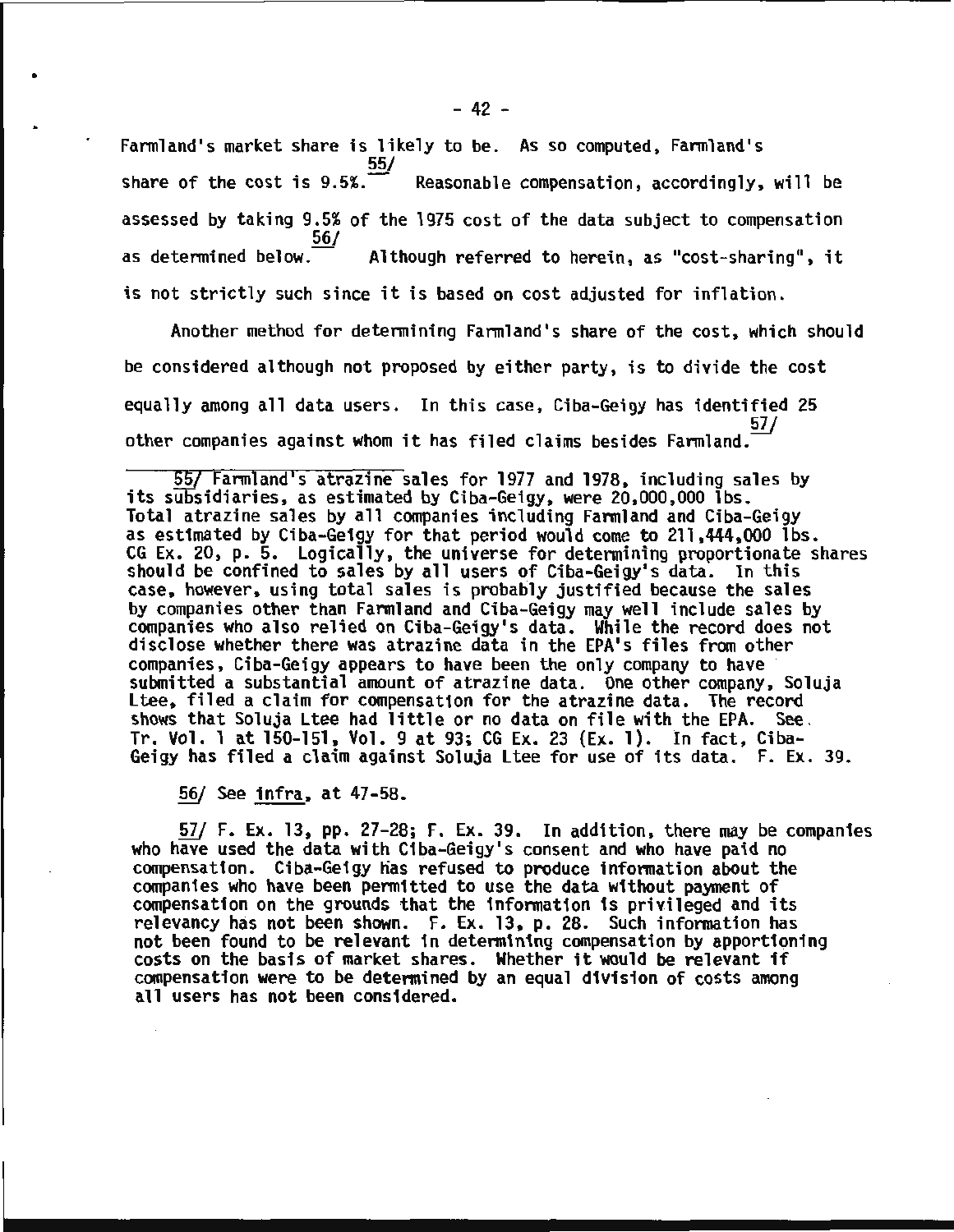Conceivably, Farmland•s share could be determined by assuming that the cost should be divided equally between Farmland, Ciba-Geigy, and these 25 other companies so that Farmland will pay a twenty-seventh share of the 58/  $cost.$  Alternatively, the cost could be divided equally between Farmland and Ciba-Geigy, on the assumption that as claims are determined against other users, the payments made by each user will be pro-rated to make an equal division of costs between that user and the other users who have paid compensation.

There are, of course, practical problems in dividing the costs in this fashion. Aside from this, however, it seems more equitable to pro-rate the costs according to the benefit each user derives or expects to derive from the data, and sales would appear to be a good measure of the benefit. Considering the benefit to the user in apportioning the cost of the data, however, is a

...............................................

59/ See testimony of Dr. Lipschutz, CG Ex. 16, pp. 23-25.

..

 $\overline{58/}$  There is no way of knowing, however, whether these will be all the companies that will rely on the data. Even as to these 25 companies. whose compensation presumably is still to be determined, it is not known<br>whether the same quantity of data, or a lesser quantity, or a greater quantity will have been relied on in each case, and this probably cannot be known until the claims have been decided. Assessing the cost on a straight, per-capita, basis, when all companies have not used the data<br>to the same extent, would have the inequitable result of making a company to the same extent, would have the inequitable result of making a company which has used only a small part of the data pay as much as· a company which has relied on a large amount of the data. Also, many of these companies are apparently formulators only and not basic manufacturers or importers. and this could also present a problem since Ciba-Geigy has indicated that it might seek compensation against such companies on a different basis. Tr. Vol. 8 at 8-9 •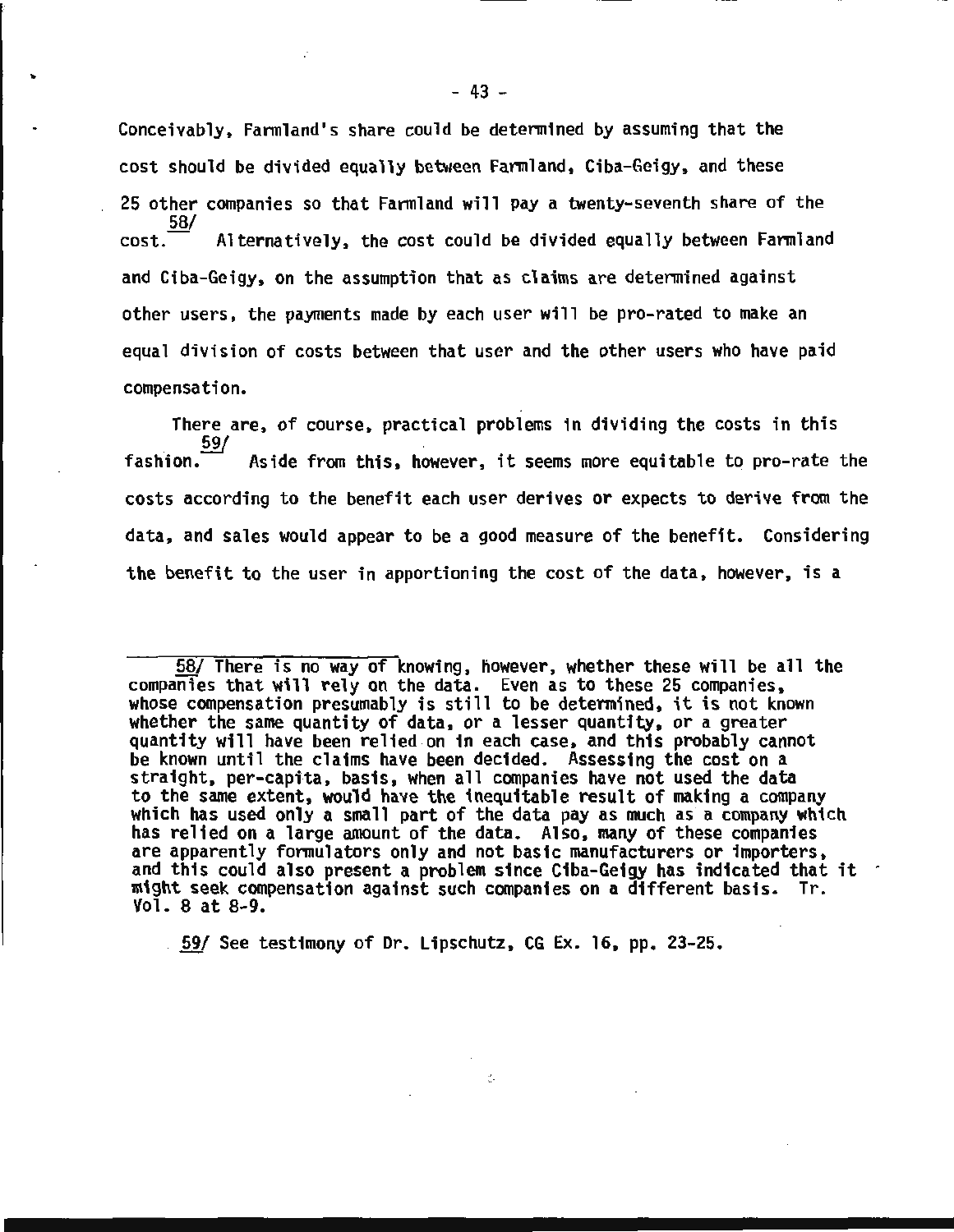different matter than utilizing the benefit to the user as a justification for awarding compensation in excess of cost, as Ciba-Geigy has done. *§!JJ* 

Ciba-Geigy argues that limiting compensation to some share of cost is not reasonable under Section 3(c)(l)(D) because it does not compensate a data originator either for its risks in undertaking research and development, which risk the data user is spared, or for the expense of maintaining the specialized facilities which it devotes to doing research and development, which expense a company such as Farmland does not have. The costs do take into account the employment of Ciba-Geigy's resources to produce the  $\frac{61}{ }$  No allowance is made data, including research and development overhead.<sup>-</sup> for a profit to reward research and development or the acquisition of "know-how" over and above that realized from the sale of the pesticide itself, but it does not follow that this offends Section  $3(c)(1)(D)$ , simply because it may have an effect on a company's commitment to do future

60/ Dr. Lipschutz argues that sales-based cost sharing would have to be carried out on a post-assessment basis, taking each firm's total sales over some assumed compensable life of the data. CG Ex. 16, p. 26. Perhaps this would be a more accurate way of doing it, but it seems to be needlessly complicated. When there is sales data in the record, as there is in this case, I do not see why the allocation cannot be based on this data unless there is reason to believe that it unfairly favors either the data user or the data originator. There is no reason to distrust Farmland's 1977 and 1978 sales of 10,000,000 lbs. per year, because that is the capacity of its plant. While the total annual sales may thereafter change, up or down, with corresponding changes in the market shares, that is a risk that both companies share, and therefore one which it does not seem unfair to impose on them. It is to be noted that Dr. Lipschutz<br>had no problem in advocating a prospective approach in his calculations of reasonable compensation.

*§11* See CG Ex. 17.

- 44 -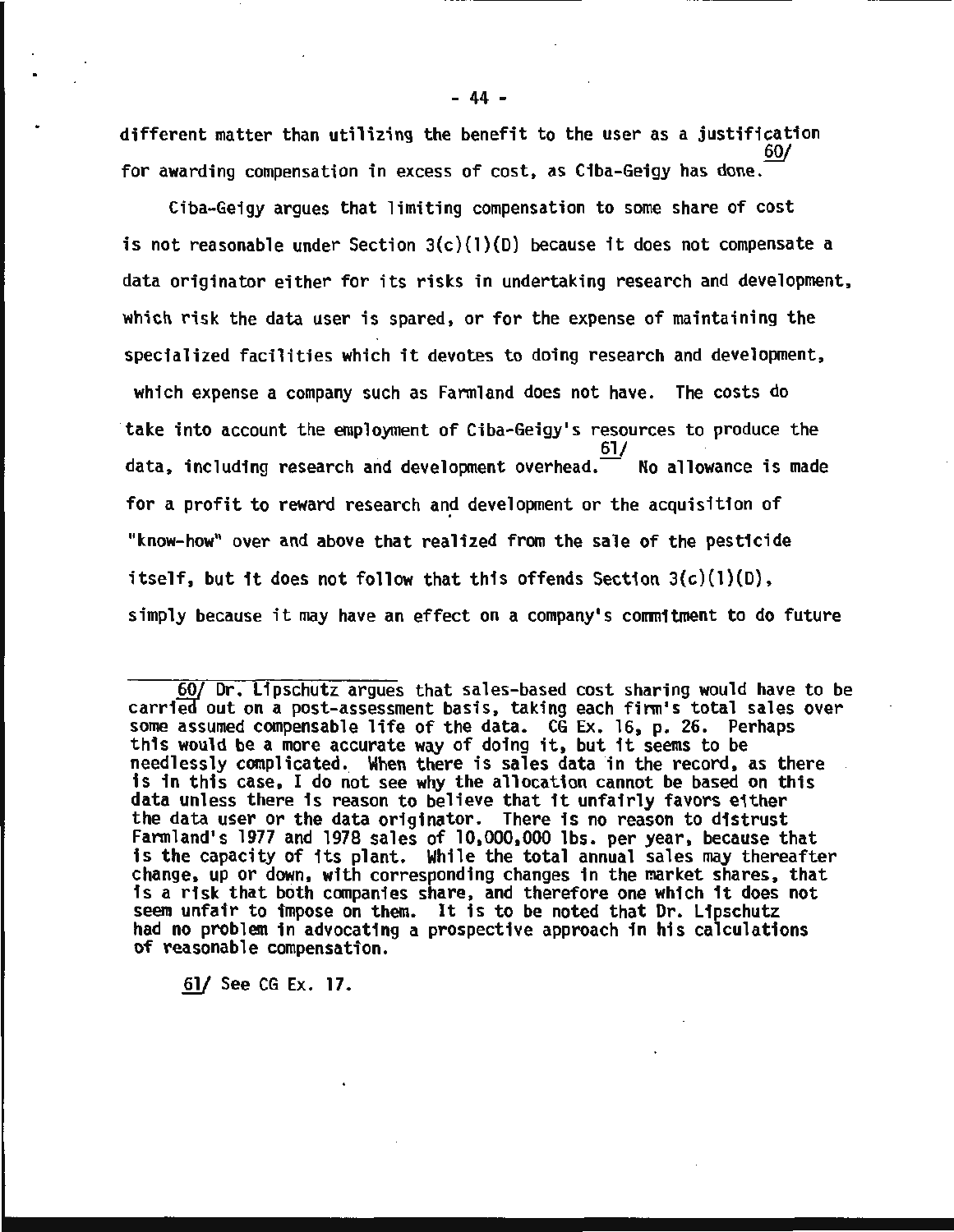research and development, as Ciba-Geigy argues it will do. Future research and development in atrazine, or for that matter in any pesticide, will undoubtedly be governed by the relationship which the costs invested in the work bear to the expected profit to be gained from its results, such as a new pesticide or an improved way of using it. Cost-sharing affects the cost side of the equation, specifically the cost of meeting governmentally imposed testing requirements. Reducing the costs to the data originator of doing the testing to meet registration requirements by apportioning these costs fairly among all users of the data, should certainly provide more incentive to the data originator to incur such costs than if the costs had to be borne entirely by the data originator with its competitors getting a "free ride."

On the profit side of the equation there are the competitive advantages to be gained from patents and the exclusive use of trade secrets where /62<br>-applicable If, notwithstanding these incentives, cost-sharing does have some adverse incremental affect on research and development by lowering the data-originator's expectation of profit which could be gained from the sale of the data, this is counter-balanced by the elimination of unnecessary testing costs thereby reducing the total amount of resources expended

 $- 45 -$ 

... ··--· .. .. ·---- -----------..,.,.,...--

<sup>§</sup>f! Ciba-Geigy argues that the large profits it admittedly made on atrazine during the years of patent protection are irrelevant to consideration of compensation under Section  $3(c)(1)(D)$ . They are not irrelevant, however, if compensation is being justified on the ground that the patent system no longer adequately rewards research and development in pesticides. Certainly, the profits made by Ciba-Geigy on atrazine would seek to disprove any claim that the research and development efforts resulting in the data at issue in this case were not adequately rewarded. See testimony of Dr. Oscar H. Johnson, F. Ex. 4, pp. 9-14. Dr. Johnson's estimate of Ciba-Geigy's profits on atrazine does not appear to be seriously disputed.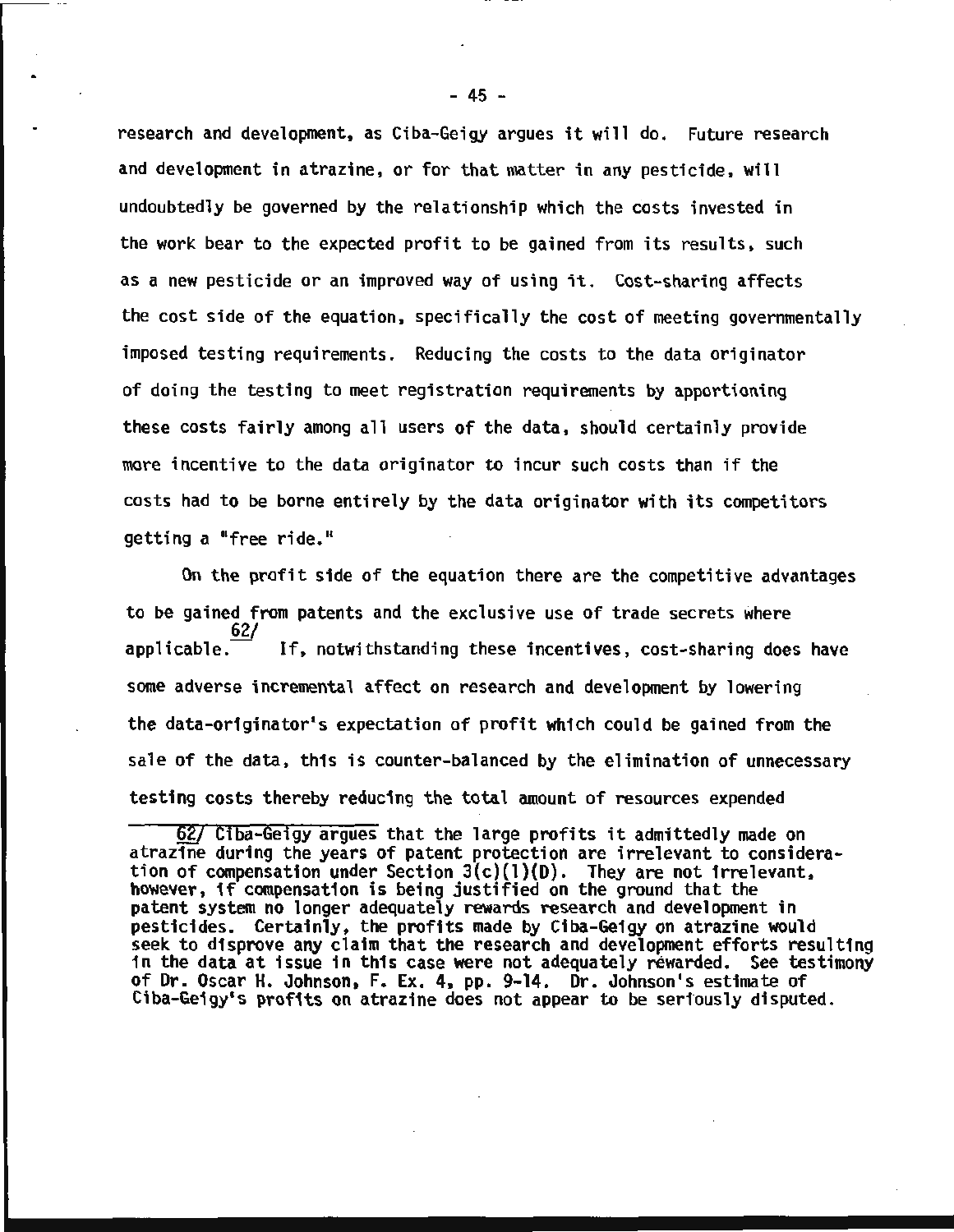in meeting government testing requirements. Cost-sharing, therefore, does appear to carry out Congress' purpose in enacting Section 3(c)(1)(D), since it recognizes both the private interest of the data producer and the equally important public interest of keeping costs of entry into the pesticide business attributable to government regulation as low as possible.

The cost-sharing standard applied here does not ignore the change made in Section  $3(c)(1)(D)$ , as finally enacted, by substituting "reasonable compensation" for "reasonable share of the cost." The 'reading that seems to most accord with the legislative history is that Congress did not intend to repudiate cost-sharing, but to permit the Administrator to determine whatever compensation seemed reasonable under the circumstances, which could be a share of the cost, or less than or greater than a share of the cost, when the parties could not agree upon compensation. The compensation awarded here is not strictly cost-sharing but costs adjusted to protect Ciba-Geigy against the inflation intervening between the time the costs were incurred and the time the data was used. I have found no basis in this record, however, for awarding compensation in an amount greater than 9.5% of these adjusted cQsts. Compensation in this amount is found to be eminently fair and reasonable under the circumstances presented in this case.

- 46 -

 $\pmb{t}$  .

<sup>63/</sup> The compromise reached did evidence an intent to enlarge the data· originator's right of judicial review by providing that his right of compensation should not be reduced on appeal to the District Court. But this is to be considered in conjunction with the conferee's explanation that they concluded that the Administrator is in the best position to determine the proper amount of reasonable compensation." See p.25<br>supra. In other words, the change in judicial review was probably In other words, the change in judicial review was probably to protect the data originator against the Administrator setting too low a compensation. Certainly, it cannot be deduced from this procedural change that Congress intended to limit the Administrator to the fair market value method advocated by Ciba-Geigy.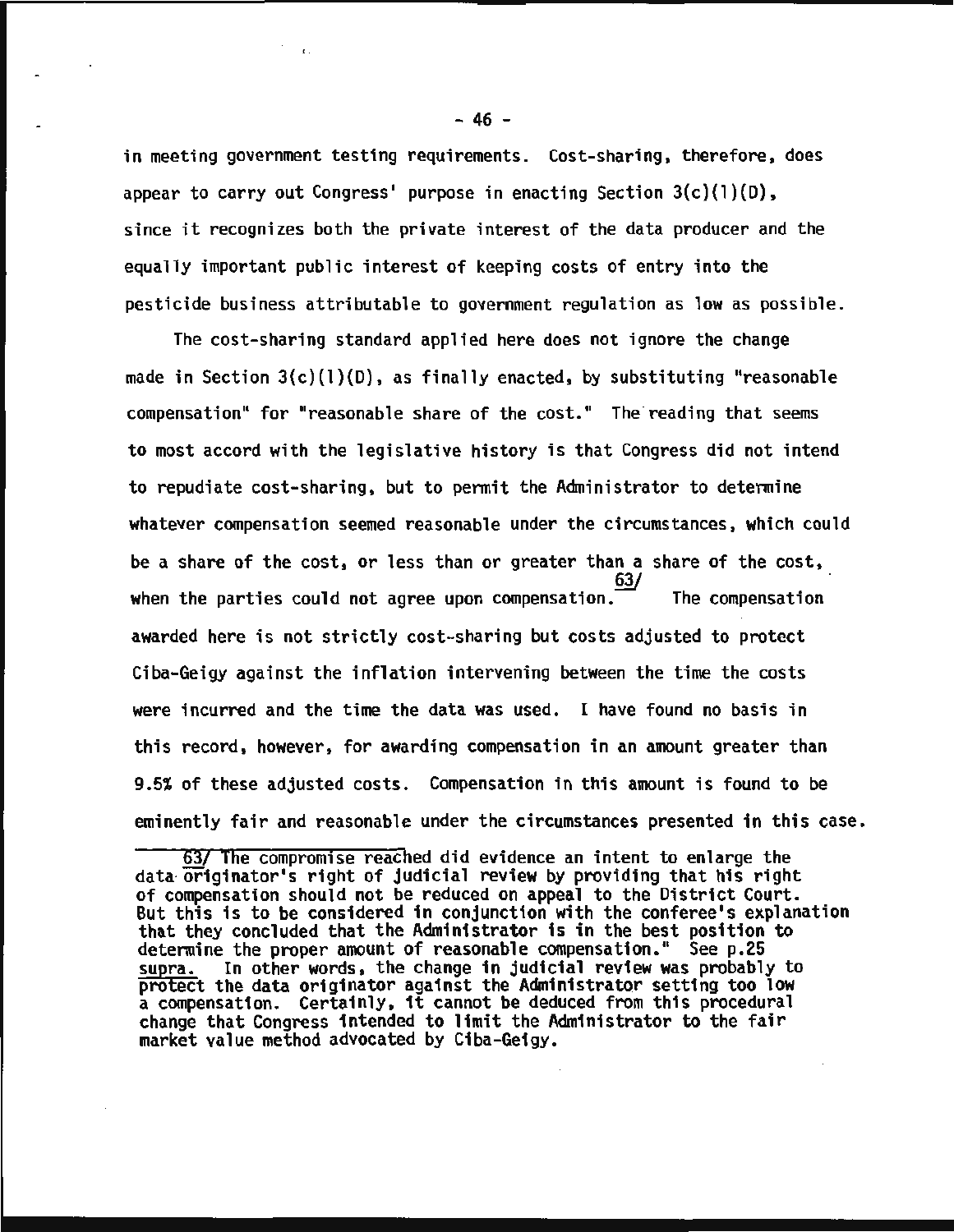#### B. Data Subject to Compensation

Ciba-Geigy has claimed compensation for data included in 43 separate 64/ data submissions made to the EPA between March 1959 and November 14, 1973. Each data submission was to support a specific registration action. i.e., to obtain a new or amended registration or a tolerance.

Farmland first contends that data submitted prior to October 21, 1972, is not subject to compensation even if it was considered by the EPA in granting Farmland's registration, and has requested that I reconsider my decision of June 29, 1979, reversing an earlier decision and holding that data submitted prior to October 21, 1972, is compensable. I so ruled, after the EPA's interpretation in its Interim Policy Statement, 38 Fed. Reg. 31862 (1973), that Section  $3(c)(1)(D)$  applied only to data submitted after October 21, 1972, which interpretation I had relied on in my prior ruling, had been rejected in two court decisions. Amchem Prods. Inc. v. GAF Corp., 594 F.2d 470, reh'g. denied, 602 F.2d 724 (5th Cir. 1979), and <u>Rohm & Haas Co. v. Costle</u>, Civ. Action Nos. 78-6,<br>66/<br>78-12. 78-3606 (E.D. Pa.) (Bench opinion). These court decisions persuaded 78-12, 78-3606 (E.D. Pa.) (Bench opinion).

§!/ CG Ex. 19A (Ex. A}. Although three Farmland registrations are involved, Ciba-Geigy has counted a test only once even though it was claimed in connection with more than one registration.

65/ Tr. Vol. 2 at 70.

66/ Neither of the court decisions was appealed by the EPA. In the case of DoW!Chemical Co. v. Velsicol Chemical Corp., FIFRA COMP. Docket Nos. 4 through 18, the Administrator, on May 29, 1980, on the basis of these two court decisions, reversed his previous decision of May 25, 1977, insofar as it limited compensation to post~October 21, 1972 data.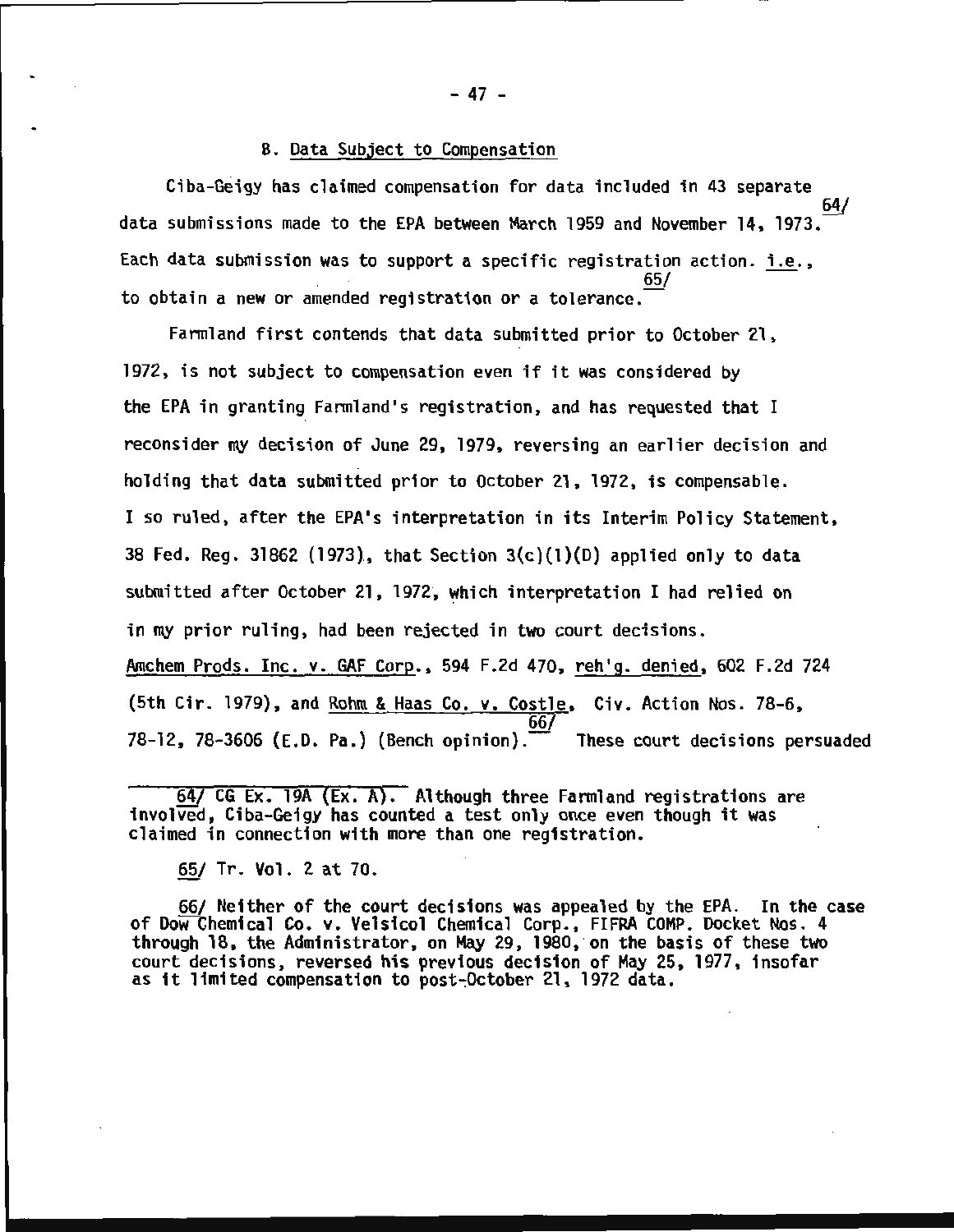me that my former decision was wrong and I note that the Administrator has 67/ reached the same conclusion. $\overline{\phantom{a}}$  I therefore adhere to my decision that data submitted prior to 1972 is compensable.

Farmland argues that even if the court decisions are correct, applying them to Farmland would be an "impermissible retroactive action," since Farmland in obtaining its registrations had justifiably relied on the EPA's then interpretation of Section  $3(c)(1)(D)$  in its Interim Policy Statement that Farmland would only have to pay compensation for data submitted on or 68/ after October 21, 1972. $\overline{\phantom{a}}$  The argument appears to be based on a misunderstanding of the effect to be given to EPA's interpretation of Section 3(c)(l)(D) in its Interim Policy Statement. An agency interpretation of law is not conclusive on judicial review and will be given only such weight as the court is persuaded it should have. Skidmore v. Swift & Co., 323 U.S. 134, 139-40 (1944). Fannland, in 1975, when it elected to proceed with registration in reliance on Ciba-Geigy's data, may have acted on the expectation that the EPA had correctly interpreted Section  $3(c)(1)(D)$ , as applying only to data submitted after October 21, 1972. It should also have recognized, however, that Ciba-Geigy was claiming compensation for data submitted prior to October 21, 1972, and that there was a risk that the EPA's interpretation may not be correct, particularly as there was no judicial pronouncement on the question, so that Farmland could be held liable to pay for all data relied on. In short, Farmland would not have been justified in assuming that its reliance on the EPA's interpretation of Section 3(c)(l)(O), exonerated Farmland from all liability to pay for

<mark>67/ See <u>supra</u>, n. 66.</mark><br>68/ See 38 Fed. Reg. 31862 (1972).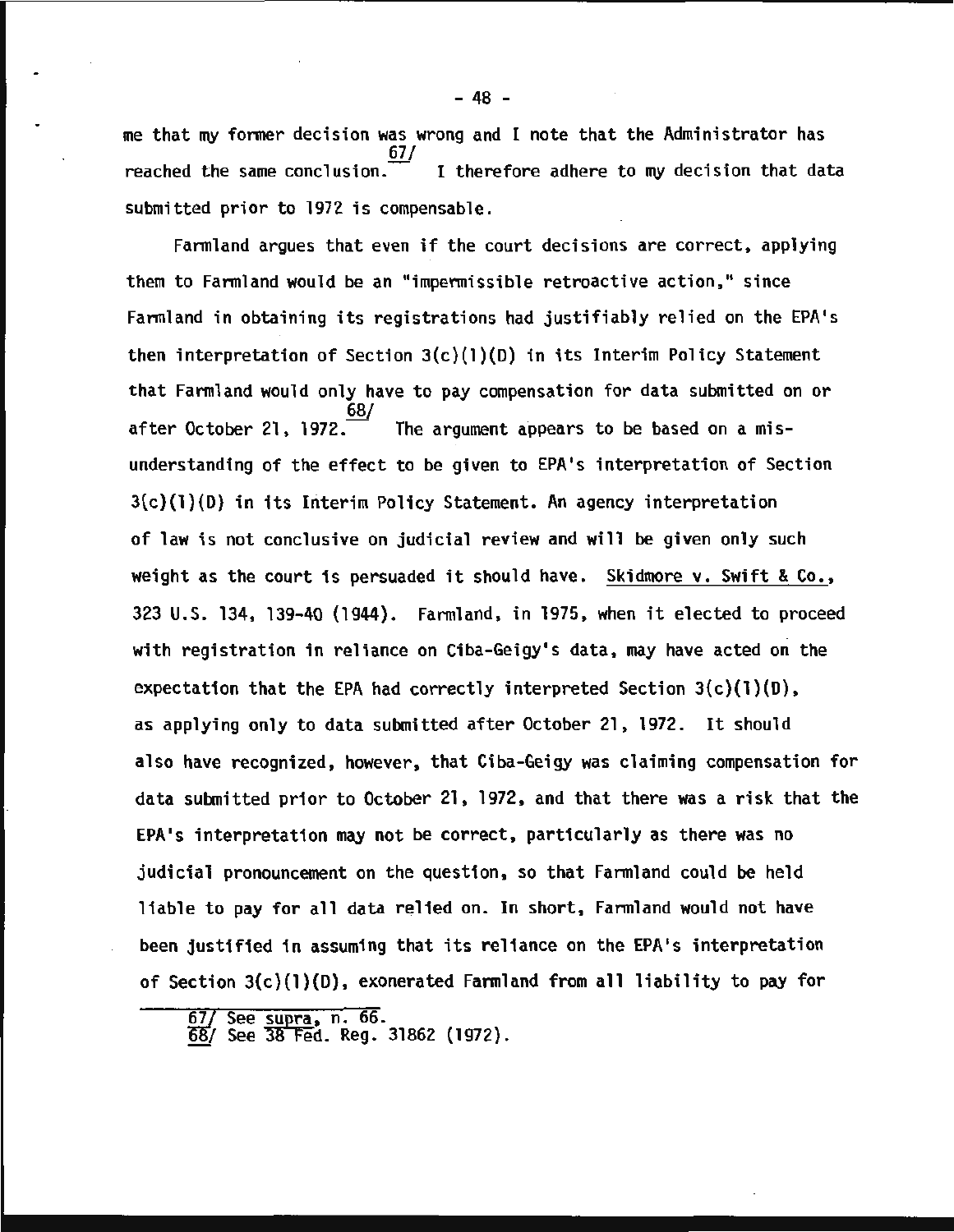data submitted prior to October 21, 1972, if the interpretation turned out to  $rac{69}{60}$ Making Farmland pay for pre-October 21, 1972, then, produces no inequitable result, since it is an eventuality which Farmland should have foreseen, and is unobjectionable, even if imposing such liability at this point does have a "retroactive" effect. See Automobile Club of Mich. v. Commissioner, 353 U.S. 180 (1957); Cf. Bradley v. Richmond School Board, 416 U.S. 696 (1972). Indeed, if there is any inequitable result, it would be to continue to adhere in this administrative proceeding to a ruling which on reconsideration is found to be wrong and unlikely to be sustained on judicial review.

The parties also disagree in several respects over which data was, in the words of Section  $3(c)(1)(D)$ , "considered by the Administrator in support of [Farmland's] ...application for registration." The problem arises because the EPA made no record of what data was considered, and, in fact, did not actually consult or look at any of<br>. 70/<br>Ciba-Geigy's data. The largely informal data requirements and review . *?11*  procedures of the EPA at the time have also constributed to the problem.

<sup>~</sup>The cases cited by Farmland are inapplicable. Gelpcke v. Dubuque, 68 U.S. 175 (1863), and Chevron Oil Co. v. Huson, 404 U.S. 97 (1971), are cases dealing with the retroactive effect of overruling a line of judicial decisions. Lemon v. Kurtzman, 411 U.S. 192 (1973), concerns the retroactive effect of declaring a statutory provision unconstitutional. There is an obvious difference between reliance on judicial decisions or on a statute and reliance on an agency's untested legal interpretation.<br>See Skidmore v. Swift & Co., 323 U.S. 134, 139-40 (1944). Power Reactor Development Co. v. International Union, 367 U.S. 396 (1961)<br>dealt with an administrative ruling to which the Court gave great weight<br>because Congress had considered the ruling on several occasions and appeared to. have acquiesced in it. 367 U.S. at 408-9. There has been no similar Congressional approval of the EPA•s interpretation. See Amchem Prods., Inc. v. GAF, supra, 594 F. 2d at 482-83.

*70/ See Finding 35, supra, at 16.* 

• *1!1* See Findings 29-34, supra, at 13-16.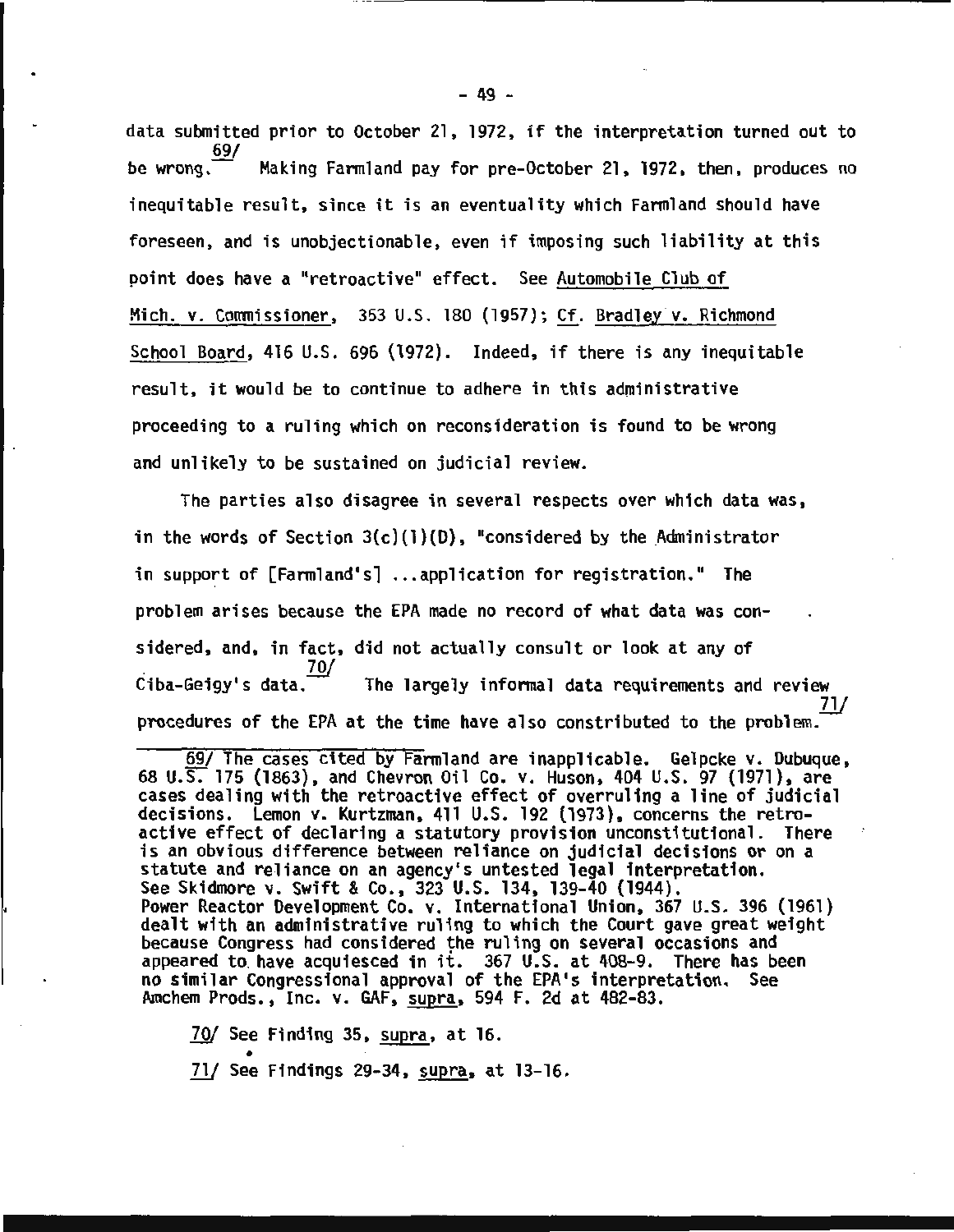Farmland argues that compensation should be limited to data submitted for registrations of AATREX SOW, AATREX 4l and TECHNICAL ATRAZINE, the products corresponding to Farmland's products, which were for the same uses as were on Farmland's labels, and as to such data only so much as was necessary to support Farmland's registrations. Ciba-Geigy argues, on the other hand, that all data which contained information relevant to Farmland's labelling should be made compensable, because it was supportive of Farmland's labelling, and because Farmland acknowledged reliance on Ciba-Geigy•s data and requested the EPA to consider the data in Farmland's registrations without any qualification.

The written statement which Farmland made acknowledging reliance on Ciba-Geigy's data and requesting the EPA to consider the data in support of Farmland's registrations was filed with the EPA pursuant to its requirements in its Interim Policy Statement for processing registrations under the  $2(c)$  method of support. The procedure appears to have been designed to give the EPA the right to review all of the data cited by the claimant which was pertinent to the registerability of the products.

It must be pointed out, however, and Ciba-Geigy does not dispute, that the only data involved in determining Farmland's liability is data which is pertinent to the registerability of the products. The conditions which made it difficult for the EPA to identify the actual supporting test data (Finding 35, supra), made it virtually impossible for Farmland to refer, in support of its applications, to specific data previously filed by Ciba-Geigy, except with

<sup>72/</sup> See Interim Policy Statement, 38 Fed. Reg. 31803 (1973); Tr. Vol. 9 at 66, 99-100; F. Ex. 6, pp. 5-6.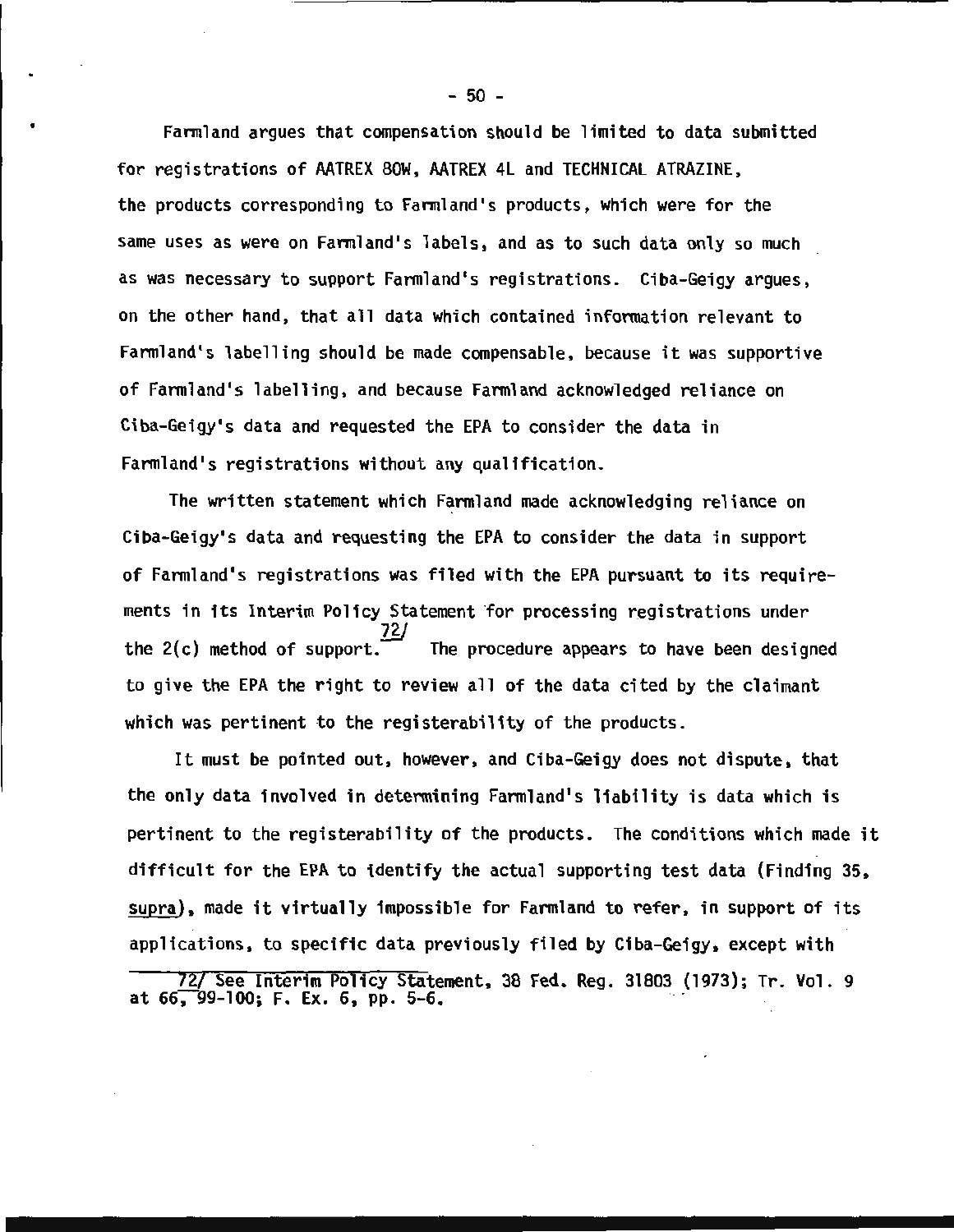the consent and cooperation of Ciba-Geigy. If Farmland had desired to look at Ciba-Geigy's data in the EPA files, it would have had to file a request for it under the Freedom of Information Act, and risk a lawsuit by Ciba-Geigy *?.11*  to enjoin disclosure of the information.  $\sim$  Consequently, it would be unfair to Farmland, and certainly not intended by it when it acknowledged reliance on the Ciba-Geigy data and requested the EPA to consider this data, to construe its conduct as admitting reliance on all data regardless of its relevancy to Farmland's registrations.

The criteria for determining what efficacy data was pertinent to the registerability of Farmland's products, and so compensable, was set out by the EPA's Registration Division, in a statement it furnished reconstructing what data in certain data submissions would have been considered by the EPA 74/ as having supported Farmland's registrations in 1975. In explaining how it selected the data, the Registration Division said that it relied on the following:

- 1. Types of formulations (i.e., wettable powder, liquid, and tank mixes).
- 2. Crops treated.

ø

- 3. Specific areas or states in which the product was tested.
- 4. Methods and rates of application.
- 5. Stage of crop development at time of application.

737 Tr. Vol. l at 49. As already stated, the question of whether Ciba-Geigy<sup>T</sup>s test data would be protected from disclosure by former FIFRA Section 10, 86 Stat. 989 (current version at 7 U.S.C.A. 136h) is not an issue in this case. It is to be observed, however, that the test data were only made available to Farmland under a stringent protective order and that most of the data (except for grant research data) has been claimed by Ciba-Geigy to constitute confidential or trade secret information. See Ciba-Geigy's post-trial brief at 80, n.  $66$ . Under FIFRA, Section  $10(c)$ , 7 U.S.C. 136h(c), before the EPA can release data claimed to be confidential, it has to give the data owner advance notice and the data owner can then seek a court determination on whether the data is protected by Section lO(b), before it is released.

74/ CG Ex. 8. The Registration Oivison's review was confined to those data submissions identified in Ciba-Geigy's claim letters as oo/pp,  $rr$ , and ss (CG Ex. 3  $oo$ /pp, 3  $rr$ , and 3  $ss$ ).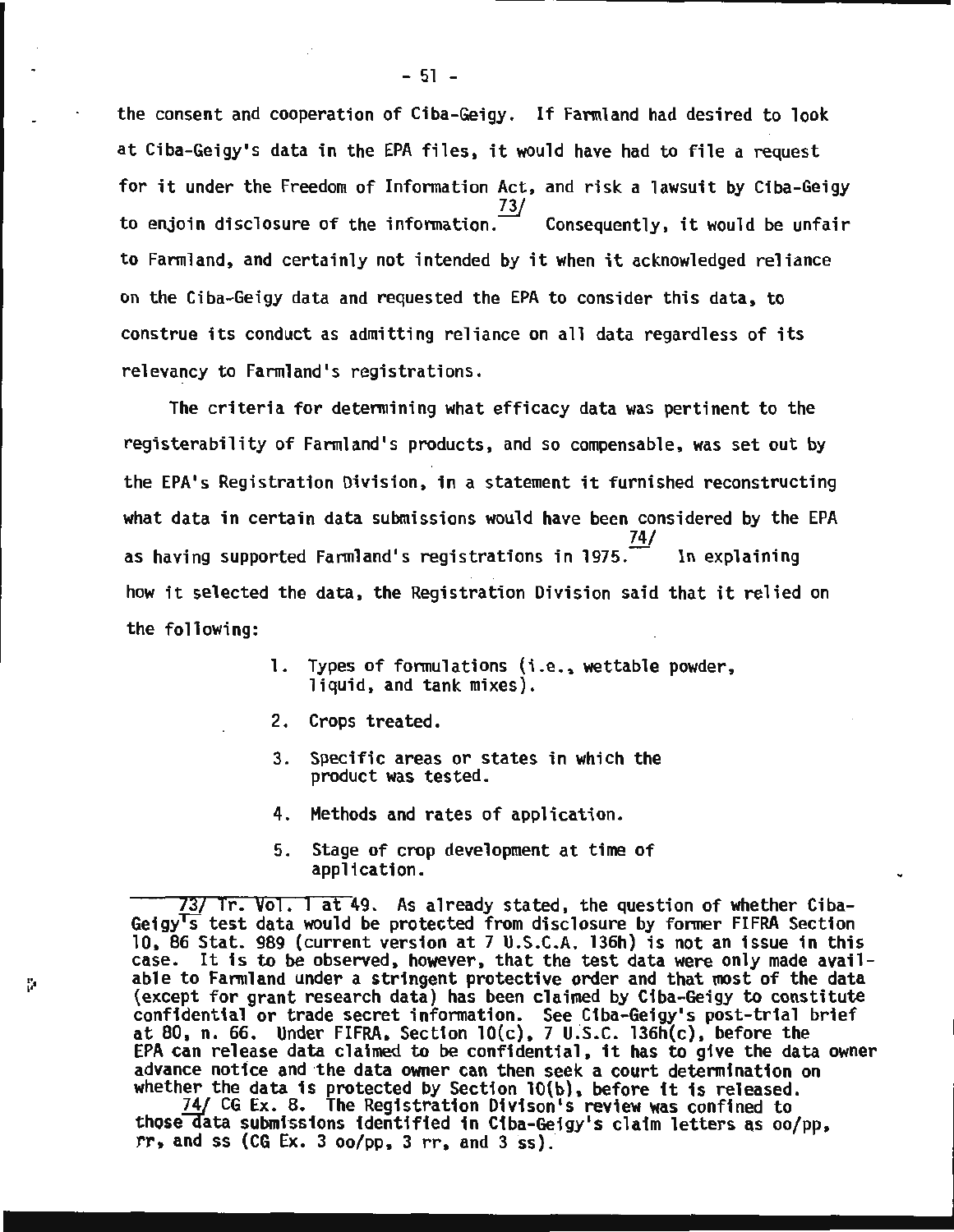Neither party appears to have any quarrel with this criteria in general, but their application to specific data is disputed.

Farmland argues that Ciba-Geigy has not shown that the EPA would have reviewed data in submissions made to register a formulation or crop use different than that registered by Farmland and that all data in such submissions should be excluded even though otherwise relevant to Farmland's atrazine labels.<sup>75/</sup> This argument appears to be based on the type of data review normally made by the Agency when data was submitted to it by a registrant. In such cases, the data reviewer would usually confine his review to the submissions made to support the application before him, and would not examine previously submitted data unless it was referred to or was necessary to fill 76/ gaps in the data submissions in hand. $\overline{\phantom{a}}$  The argument is defective because what is involved here is not a review of a data submission by Farmland, which presumably would be complete in itself, or even a review of specific data references by Farmland, which it considered as adequately supporting its registrations. In those instances, the EPA reviewer may well have limited his review to the data submitted or referred to, so long as the data was adequate to support the labelling. Here, however, Farmland has, in effect, placed all relevant data in Ciba-Geigy's cited submissions before the EPA for review. Ciba-Geigy has shown that the data it has claimed in submissions not specifically

75/ Thus, Farmland would exclude all data in Ciba-Geigy's submissions made to support granular formulations, and formulations consisting of a mixture of atrazine with another product not in Farmland's labelling, would exclude SOW data used to support the registration of Farmland's liquid atrazine, and would also exclude data in Ciba-Geigy's submissions to support SOW registrations for uses on chemical fallow, turf grasses, macademia nuts, pineapples, lay-by in corn, and range grasses, which crops were not on Farmland's labelling. See Fdg. 27, supra, at 13.

*1§/* See Tr. Vol. 1 at 31, 53-56, 162, 175-76.

 $-52 -$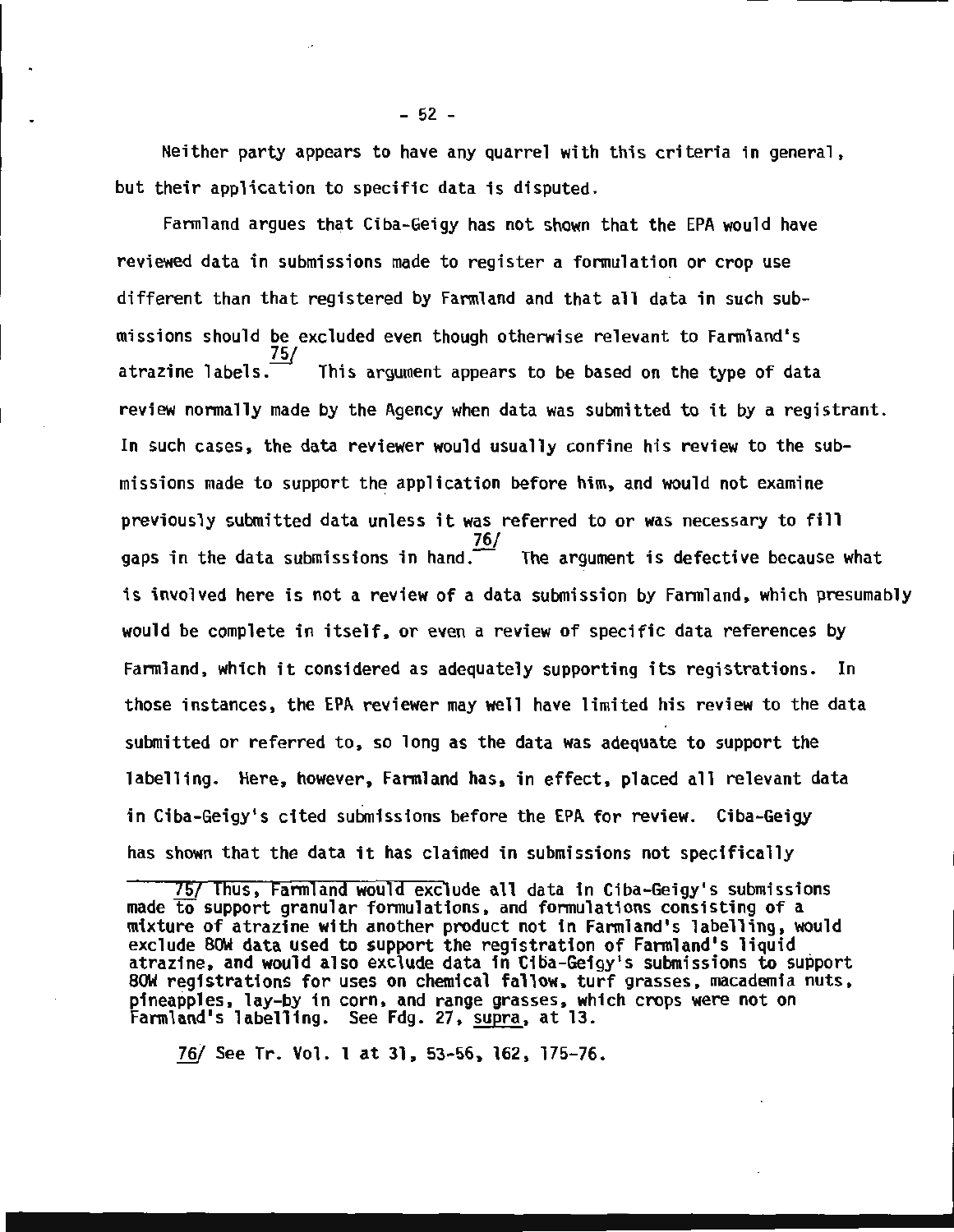pertaining to the products and uses registered by Farmland are relevant to the Farmland registrations.<sup>77/</sup> Since Farmland could not have complained 78/ if this data had been reviewed, I find that it should be made compensable.

For similar reasons, I also find that Ciba-Geigy has established its right to compensation of all data submissions oo/pp, rr and ss (CG Exs. 3 oo/pp, 3 rr, and 3 ss) claimed by it, even though the Registration Division in its reconstruction omitted some of the data as data it would have considered in registering Farmland's products. The Registration Division, for example, excluded certain data from states different from those specified on Farmland's labels for SOW, and also excluded data on wettable powder in considering the data to support Farmland's liquid (4L) registration.  $\frac{1}{100}$  It appears, however, that the Registration Division did overlook the relevancy of this data. Ciba-Geigy has shown, for example, that in the few instances where it included data on states not on Farmland's SOW label, the data concerned post-emergence tests which would not be affected by soil conditions

*Z1f* For example, formulations of wettable powder other than SOW appear to be relevant to the efficacy of SOW. See CG Ex. 26, Tr. Vol. 1 at 169. Data relating to the efficacy of SOW was used by Ciba-Geigy to show the efficacy of 4L, on the grounds that the two formulations are biologically equivalent, and biological equivalency does not appear to have been questioned by the EPA. See CG Ex. 19, pp. 16-lS; Tr. Vol. 1 at 29-31. Data comparing the performance of a wettable powder with a granular or tank mix formulation would contain data showing the performance of wettable powder. See Tr. Vol. 2 at 22. Data relating to the effectiveness of SOW in controlling weeds on crops not on Farmland's labels, would contain infonnation relevant to controlling these same weeds in crops on Farmland's label or to the non-selective weed control claims on Farmland's labels. See Tr. Vol. 1 at 32-36.

78/ While Farmland could not as a practical matter have referred to specific items of data cited by Ciba-Geigy,. because it did not know what the data submissions contained, it was put on notice by Ciba-Geigy's claim letters that certain submissions referred to products or uses not on Farmland's labelling. See CG 19A (Exs. E-G}. Farmland, however, did not disavow any reliance on such submissions in its statement to the EPA. In fairness to<br>Farmland, it is doubtful whether the EPA would have accepted such qualified reliance on the data claimed by Ciba-Geigy, but this would only seem to support the conclusion that the EPA wanted to preserve its right to consider all pertinent data relating to the registrations.

79/ See CG Ex. 8.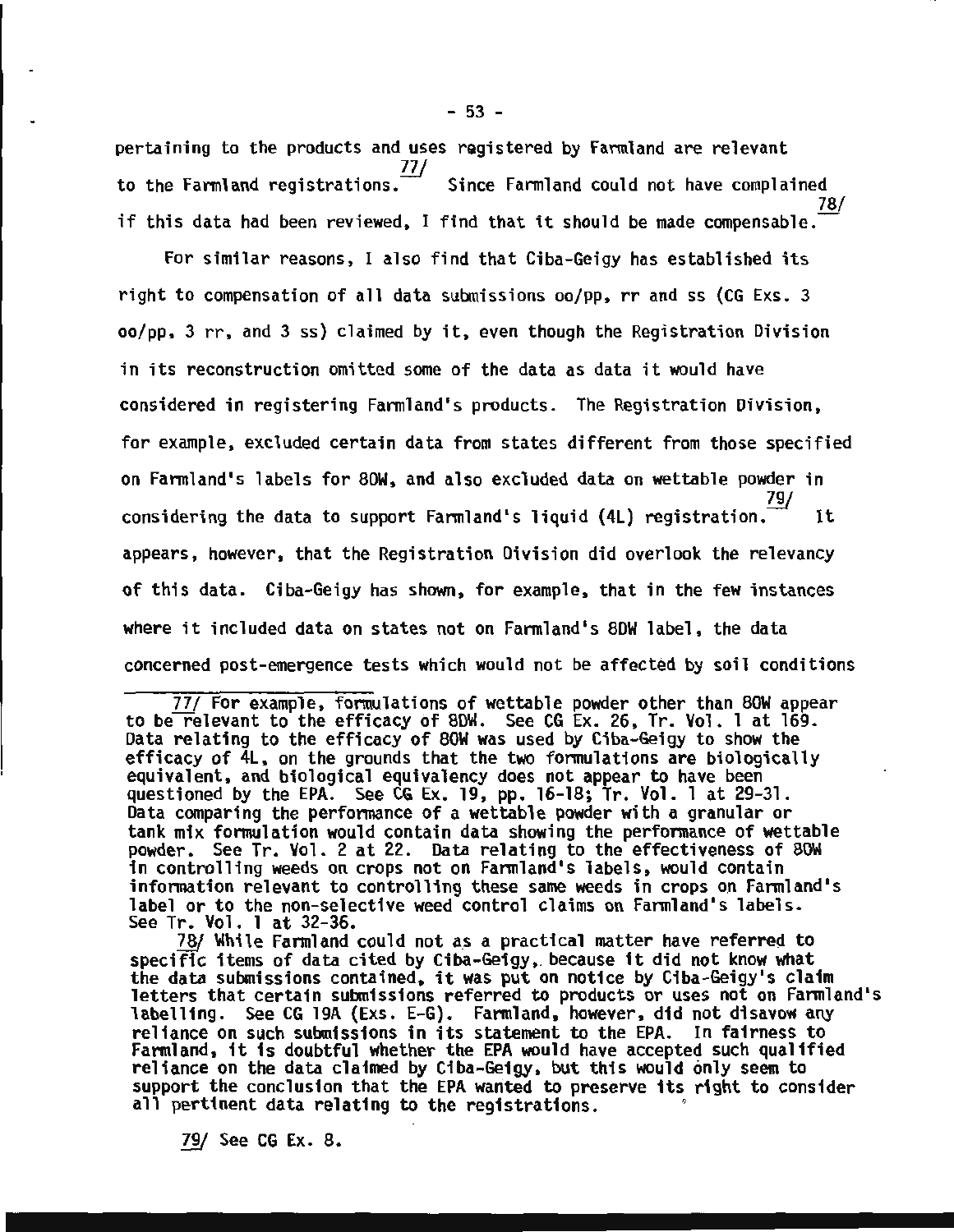and where the climate was similar to the climate of states on Farmland's 80/  $\overline{\phantom{a}}$  . Ciba-Geigy has also shown that data on the 80W formulation is also relevant to the liquid  $(4L)$  formulation. The data, therefore, was relevant and could have been considered by a reviewer, and this appears to be the proper test for determining compensability under the registration procedure used by Farmland.

. Farmland also claims that the EPA would not have considered tests using atrazine on sweet corn in registering Farmland's products because it asserts that the EPA did not consider sweet corn to be a crop on Farmland's label. There was originally some confusion within the EPA as to whether the  $82/$ term "corn" on a label meant all corn or only field corn.  $A$  As of July 1, 1975, however, the EPA had established the policy that "corn" meant all corn including sweet corn. There is some ambiguity in the evidence as to when  $83/$ this policy was put into effect.  $\overline{\phantom{a}}$  Farmland, however, does not claim that it intended to exclude sweet corn as a crop on Farmland's label, or that its 80W is not being used on sweet corn. Consequently, any ambiguity should be resolved in favor of Ciba-Geigy. I find, accordingly, that data on sweet corn was relevant to Farmland's label and is compensable.

B2/ See Tr. Vol. 1 at 163-65, 202-04, CG Exs. 14, 29. Some divisions within the EPA construed word "corn" as meaning all corn, while others<br>construed the word as meaning only field corn. Tr. Vol. 1 at 163-65.

<u>83</u>/ CG Exs. 9, 19 (Ex.  $\check{V}$ ), 29. Mr. Taylor from the EPA's Registration Division appeared at first to be under the impression that in 1975 when the Farmland registrations were granted, the herbicide division followed the policy that "corn" meant field corn. Tr. Vol. 1 at 163-65. The letter from Mr. Campt, Director of the Registration Division, however, suggests that the policy had been changed by July 1, 1975, to make the term "corn" mean all corn, and when Mr. Taylor was further questioned on the matter, he admitted that he could not really recall when the change in policy had taken place with respect to processing applications for registration. See CG Ex. 29; Tr. Vol. 1 at 202-04.

 $\frac{80}{81}$  See CG Ex. 19, pp. 20-21.<br>81/ Supra, n. 77.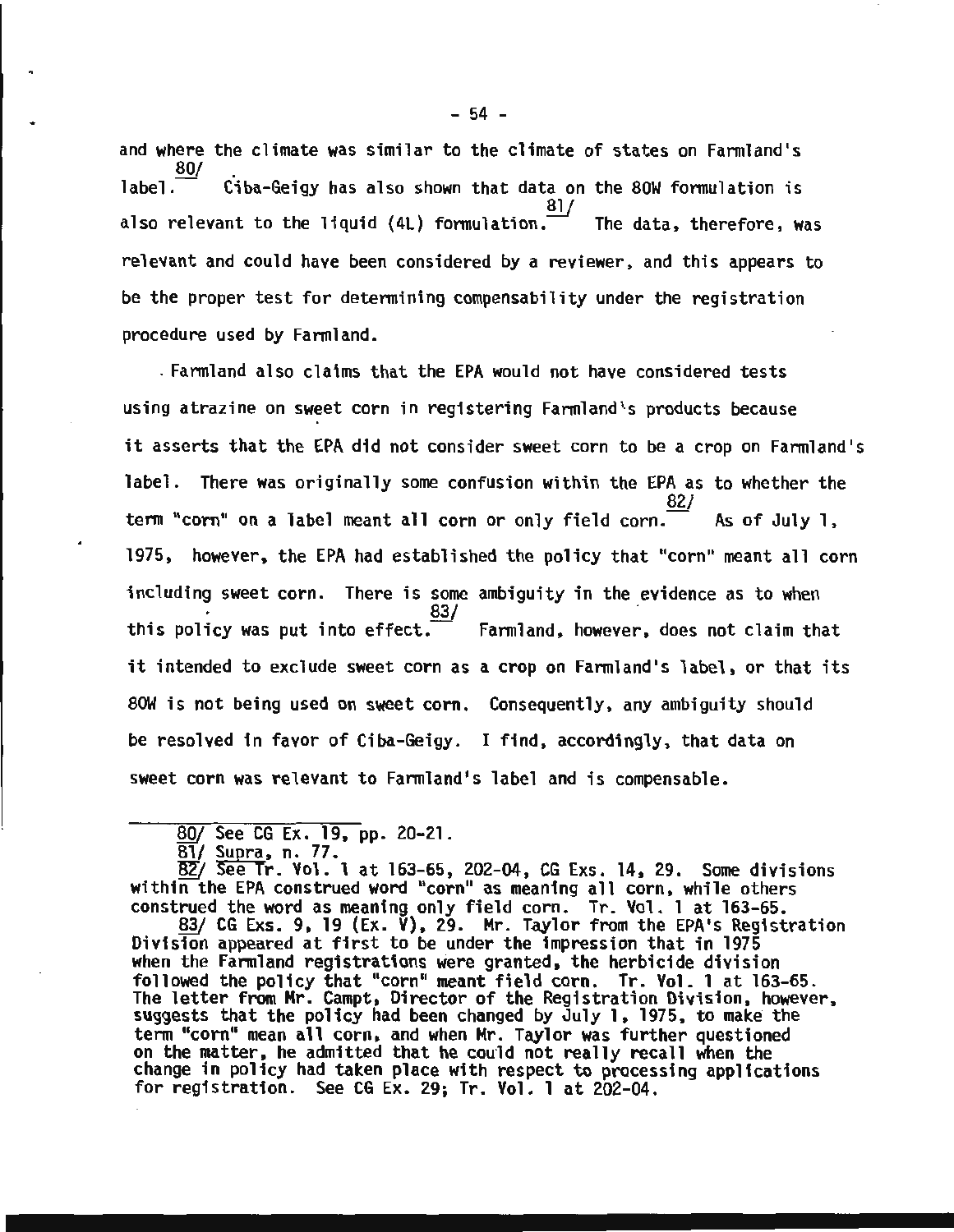Farmland also appears to question the compensability of data submitted to obtain tolerances, since it argues that tolerances are not required by FIFRA but by the Federal Food, Drug, and Cosmetic Act, 21 U.S.C., S 346a, and once established need not be re-established in subsequent registrations .<br>84/<br>of the same pesticide. The tolerances show that atrazine can be safely The tolerances show that atrazine can be safely used on corn, sorghum, sugarcane, and perennial rye grass so long as there  $85/$ are no residues which exceed the limits set by the tolerance.  $\overline{\phantom{a}}$  These crops 86/ are crops in Farmland's 80W or liquid labels. $\overline{\phantom{a}}$  It is undisputed that Farmland could not have registered its products for use on each of these crops unless 87/ tolerances had been established for such uses. $\overline{\phantom{a}}$  The supporting data for these tolerances, therefore, is relevant to the safety of Farmland's products and should be made compensable as data relied on by Farmland and considered by 88/ the EPA.-

84/ Farmland's proposed findings, Paras. 7-10. Farmland does not elaborate on what specific data submitted to support a tolerance it would exclude, but presumably the argument relates to data which would be required to obtain a tolerance but not necessarily required to register a product.

85/ See CG Ex. 19, p. 26; 21 U.S.C. 346(a). The tolerances were established after it was discovered that there were detectable residues on these crops. See Ciba-Geigy•s Reply Brief App. A, p. 4; CG Ex. 28.

86/ See CG Ex. 19 (Exs. Q and R).

*§ZI* See Tr. Vol. 1 at 87.

88/ The record does indicate that the data requirements for a tolerance were not identical to the data requirements for registration. For example,  $it$  is not clear to what extent the chronic animal studies submitted to support a tolerance would also have been required to support a registration. See Fdg. 33, supra at 15; CG Ex. 19A (Ex. A7). Whether or not data required for a tolerance but not for a registration must be regarded as compensable under Section  $3(c)(1)(D)$  where it is clear that it was not relied on by the me-too registrant in procuring its registration is not decided here. In this case, Farmland, in representing what data it relied on and requested the EPA to consider, made no exception for data submitted in support of a tolerance, although Ciba-Geigy's claim letter did inform Farmland that compensation was being claimed for data submitted in support of tolerance petitions. See CG Ex. 19A (Exs. E-G, items 6 aa, 6 cc, 6 rr). Consequently, the tolerance data, in effect, was submitted in support of Farmland's registrations, and so far as relevant, must be held to be compensable. See Tr. Vol. 1 at 136.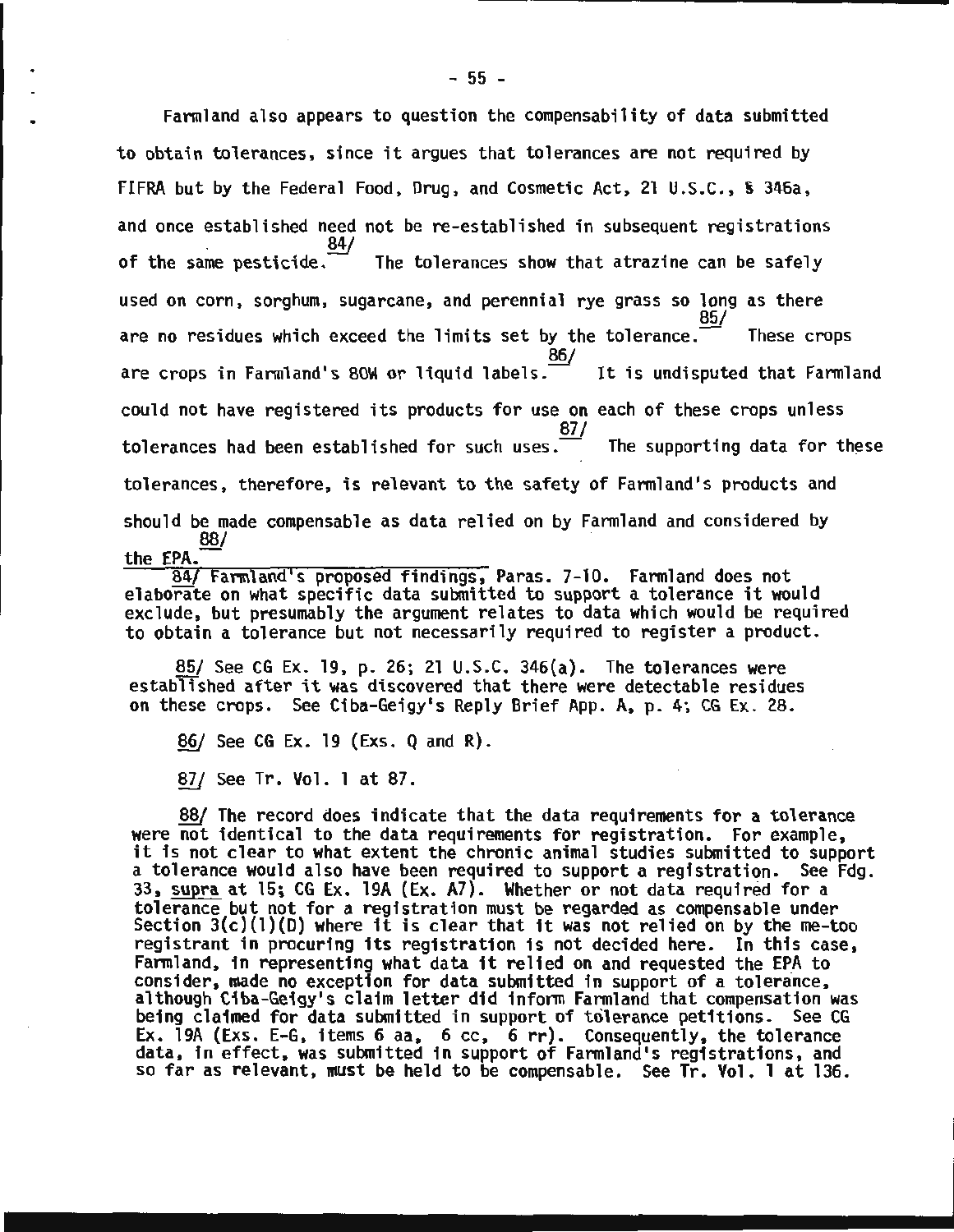Farmland also questions Ciba-Geigy's right to compensation for efficacy data obtained through grants to researchers in land-grant universities and 89/ colleges.  $\overline{\hspace{2.1mm}}$  Compensation under Section 3(c)(1)(D), depends on whether the data was submitted in support of an application for registration and then relied on by a subsequent applicant. That is the situation with respect to this data. Implicit in Section  $3(c)(1)(D)$ , of course, is that there must be some grounds for awarding compensation for the data, and the ground that is stressed in the legislative history is the expense incurred by the data originator in developing the data. The grants by Ciba-Geigy to university and college researchers would appear to be as much a cost of generating data as the costs incurred in testing done internally. It is true that Ciba-Geigy has no ownership or "proprietary " right in the data so obtained. But the legislative concern about the dampening effect on pesticide research if the data originators are not compensated for their research efforts would seem to be equally applicable to this kind of research as well as to the data obtained from private research. Although these grants do not cover the cost or even the major part of the cost of the agricultural research done by these university and college researchers, it does appear that they do play an important part in the decision to do the specific research on efficacy which the data originator desires for its product, and this seems to be the kind of research at issue here. Accordingly, I find that Ciba-Geigy is entitled to compensation for the data it obtained from research done by university and college researchers, which it has included in its claim.

- 
- 91/ See Tr. Vol.6 at 36-42.

 $-56 -$ 

<sup>89/</sup> Ciba-Geigy appears to construe Farmland's objection as being directed only to data produced by researchers which was published. But the objection appears to relate to all data produced by researchers. See, for example, Farmland's objection to the grant data in Submission b, which seems to be made solely on grounds that it was produced by researchers. Farmland's Proposed Finding of Fact 95, and F. Ex. 3. In any event, publication by the researcher would not affect Ciba-Geigy's right to compensation, since Section 3(c)(l)(D) does not make any exception for published data.<br> $\frac{90}{ }$  See Tr. Vol. 6 at 40-42.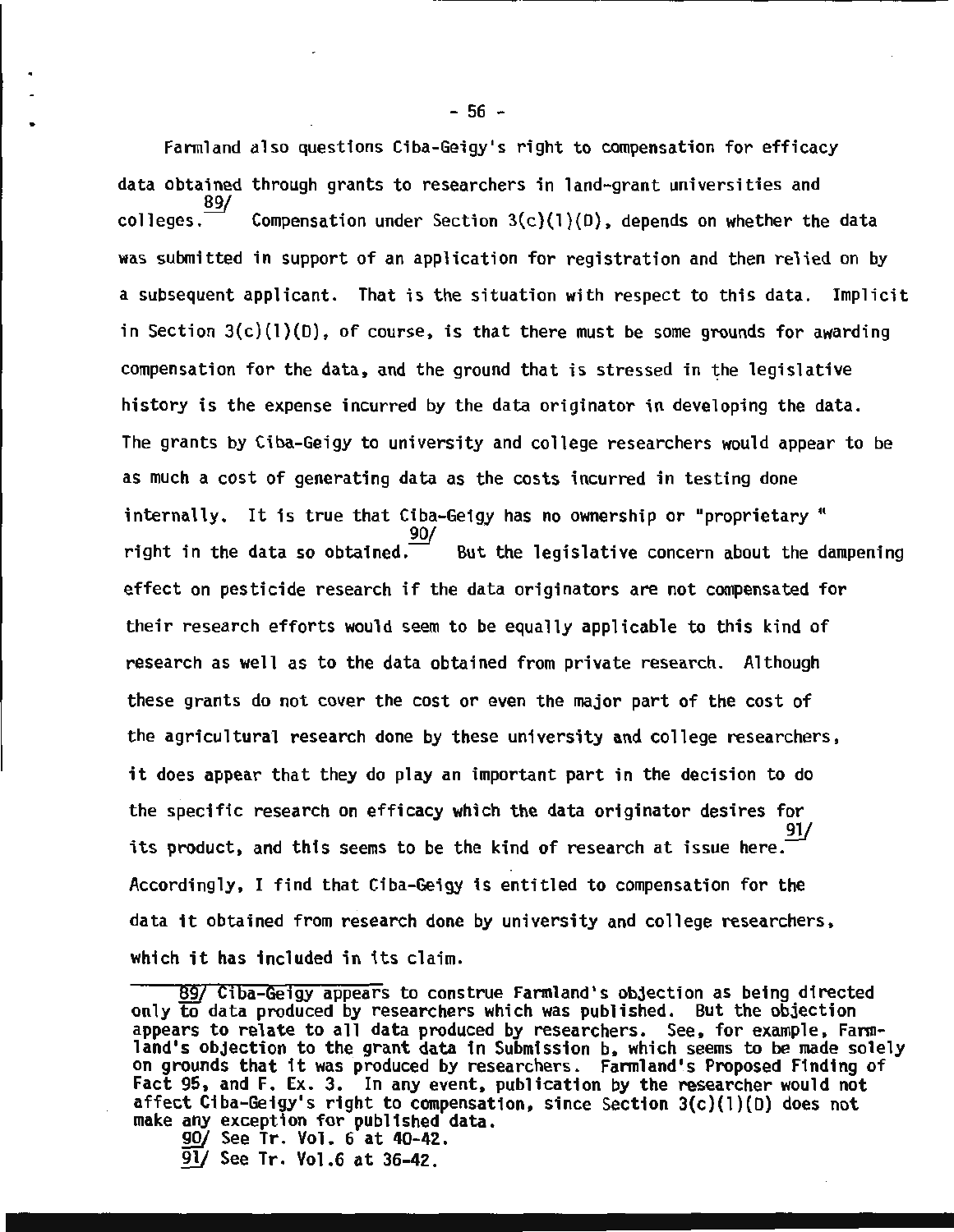Finally, Fannland contends that it should not have to pay for data in four submissions which were not listed in the claims Ciba-Geigy filed 92/ in July 1975, pursuant to the EPA's interim policy.  $\overline{z}$  Farmland first received notice that Ciba-Geigy was claiming compensation for these four submissions in Ciba-Geigy's amended Confidential Exhibit 1 to Ciba-Geigy's Rule 2 Statement, which was filed September 14, 1979. Ciba-Geigy argues that these submissions were omitted by mistake from its claim letter, but that nevertheless they should be subject to compensation because they were on file with the EPA and contained scientifically supportive data.

Compensable data in this case has been detennined by reference to the interim policy procedures. These procedures were designed to insure that the data considered in support of a "me-too" registration under  $2(c)$  be identified if compensation was being claimed. An essential part of this procedure was that the party seeking compensation file a notice of claim specifying the data for which it wished to assert a right of compensation. The notice then served as the basis for determining the data which the 93/  $2(c)$  applicant intended to rely upon and to request the EPA to consider.

92/ These are submissions a plus, q plus, s plus and x plus.

93/ See 38 Fed. Reg. 31862. On the importance of filing a claim, the EPA said (38 Fed. Reg.  $at$  31863):

> $\ldots$ . In the case of any application proceeding under 2(c), if no notice of claim for compensation is given or if notice of claim is received by the Administrator after the 60-day period, the Administrator will not at any time accept a request to make a determination of reasonable compensation with respect to the claim under Sec.  $3(c)(1)(D)$ . It must be recognized that<br>in the case of a product proceeding to registration under  $2(c)$ , it may be impossible to determine in the future what specific data if any were considered by EPA in support of the application for registration.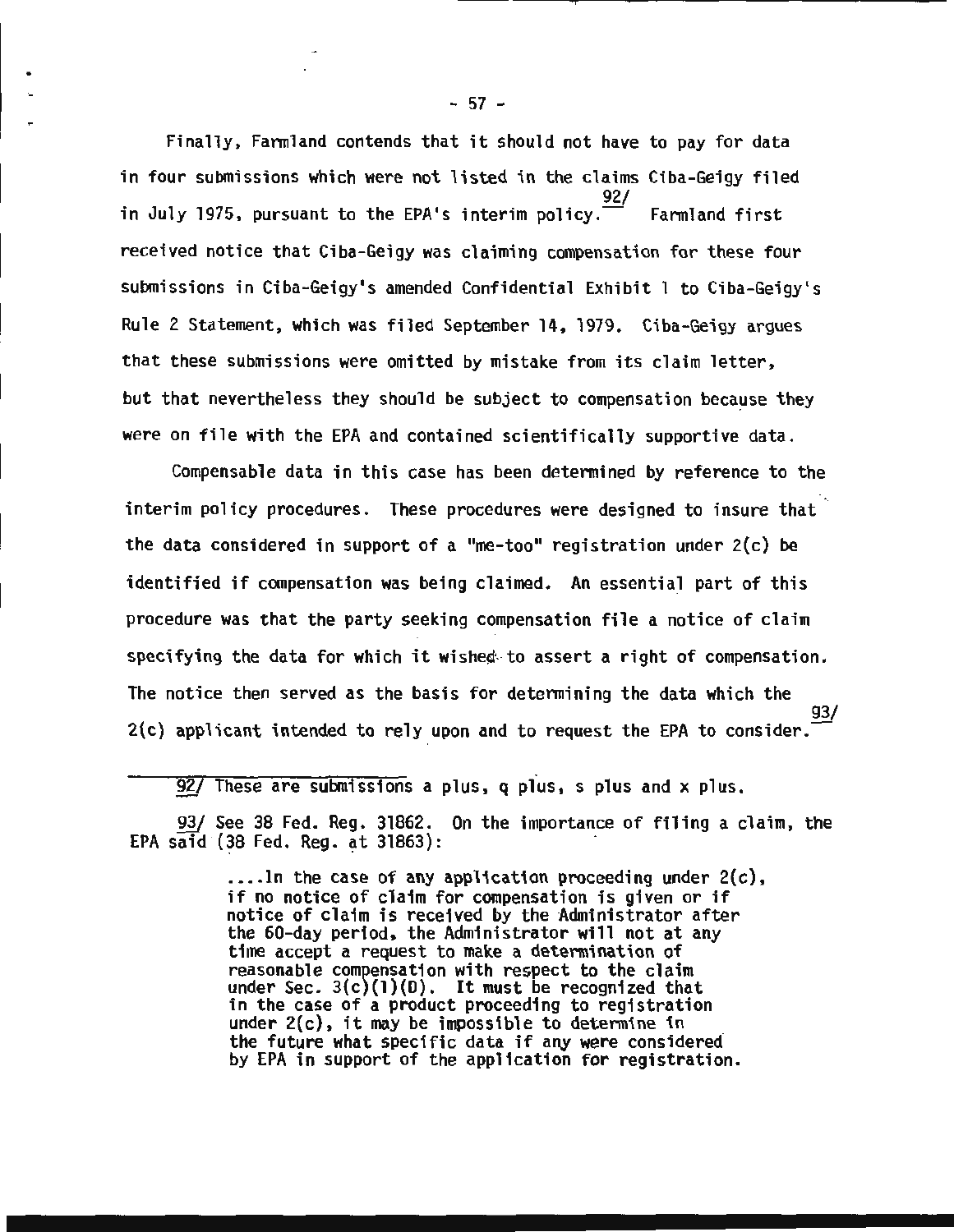Ciba-Geigy does not quarrel with the reasonableness of these procedures, and, in fact has relied on them. It cannot, however, claim the benefit and yet escape the liabilities resulting from its own failure to comply with the procedures. The claim letter and the acknowledgement made by Farmland in response to it have been the means for determining what data Farmland can reasonably be held liable for under the circumstances where the EPA did not actually examine any data. There is no basis in these procedures either for charging Farmland with liability for data which it did not acknowledge reliance upon, or for assuming that the EPA would have considered data not specifically referred to by Ciba-Geigy in its claims if it had 94/ actually reviewed the data. $\frac{1}{2}$  I find, accordingly, that Farmland is not liable to pay compensation for any of the data claimed in submissions a plus, q plus, s plus and x plus.

I have examined the other objections made by Farmland to the data and have found them without merit. In all such cases, the data claimed 95/ has been shown to be relevant and properly included as compensable data.

·.

#### C. Determination of Reasonable Compensation

Compensation, accordingly, is fixed at 9.5% of Ciba-Geigy's 1975 cost for the data claimed, totalling \$2,636,024, less the 1975 cost of submissions a plus, s plus, q plus and x plus, amounting to \$52,667. The compensation thus computed amounts to \$245,419.

95/ See CG Ex. 19, pp. 13-31; Tr. Vol. 2 at 19-46. ~ See CG Ex. 19 (Ex. A), p. 12; Ciba-Geigy's reply brief, Appendix, p. 15. *W* \$2,636,024 - \$52,667 = \$2,583,357 X .095 = \$245,419.

g47 Farmland's argument that the EPA would only examine other data in its files when there was a need to do so because of "data gaps" in the submissions specifically being relied on is well taken with respect to data neither cited by Ciba-Geigy in its claim for compensation nor acknowledged by Farmland as data it.was relying on. Ciba-Geigy does not claim compensation for these four submissions because they were necessary to fill a "data gap," but only because they were "scientifically relevant."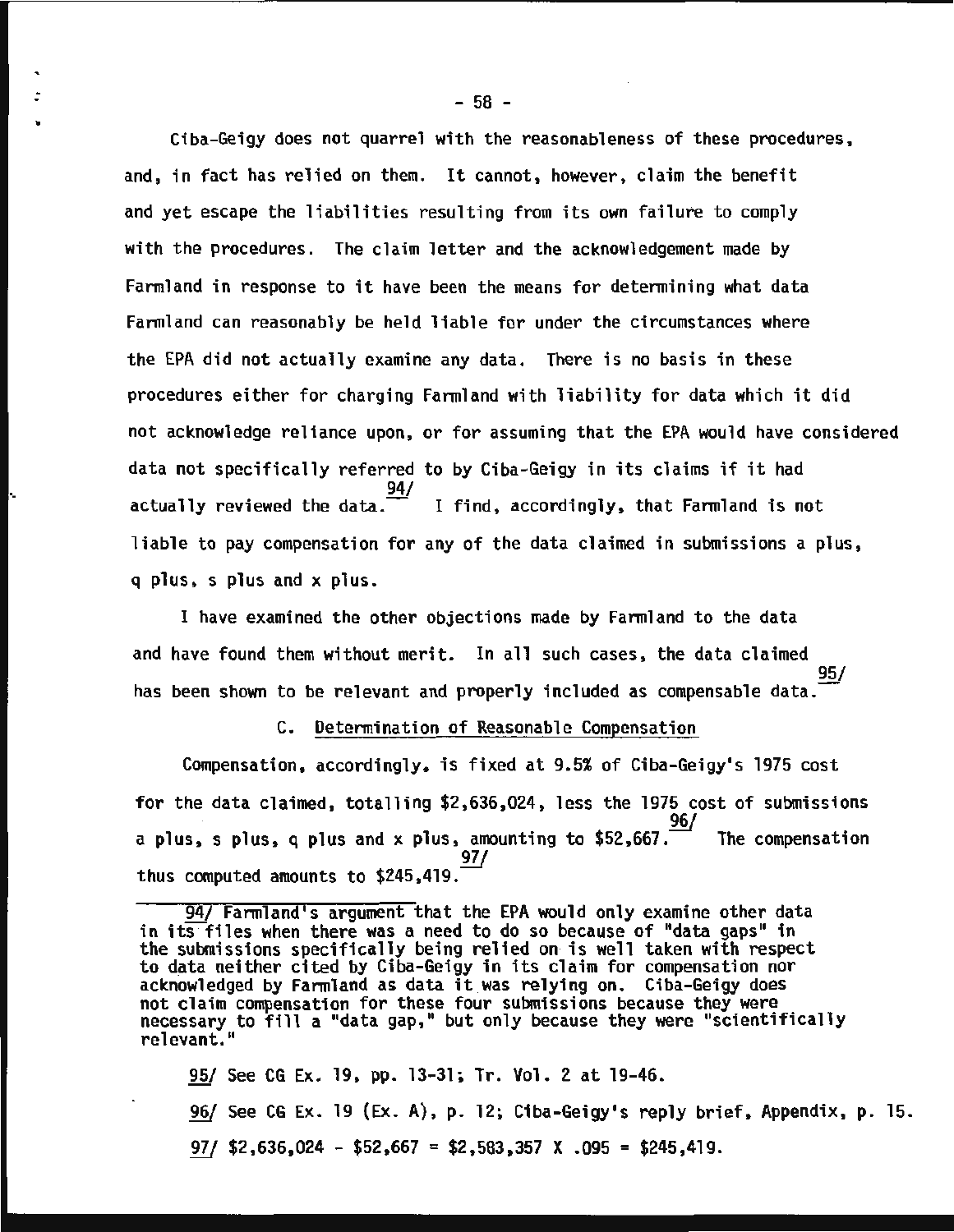## - 59 - 98/<br>FINAL ORDER

In this proceeding under the Federal Insecticide, Fungicide and Rodenticide Act, Section  $3(c)(1)(D)$ , as amended by the Federal Environmental Pesticide Control Act of 1972, Pub. L. No. 92-516, 86 Stat. 979-80, it is hereby determined that the amount of \$245,419, is reasonable compensation for test data produced by Ciba-Geigy Corporation and submitted in support of applications for registration by Ciba-Geigy, and subsequently relied upon by Farmland Industries, Inc., in support of its applications for CO-OP ATRAZINE SOW 80% WETTABLE POWDER HERBICIDE (EPA Reg. No. 1990-377); CO-OP ATRAZINE TECH (Brand of technical atrazine) (EPA Reg. No. 1990-376); and CO-OP LIQUID ATRAZINE (EPA Reg. No. 1990-381). Said amount of \$245,419, shall be paid by Farmland to Ciba-Geigy within thirty (30) days from the date this order becomes final as provided in the rules of procedure issued herein.

'Gerald Harwood Administrative Law Judge

August 19, 1980

•

<sup>98/</sup> Pursuant to Section 29(c) of the rules of procedure issued herein, this order becomes the final order of the Administrator within forty-five (45) days after transmission thereof by the Hearing Clerk to the Administrator unless (1) an appeal is taken by a party to the Administrator pursuant to Section 22 of the Rules; or (2) the Administrator elects, sua sponte, to review the initial decision.